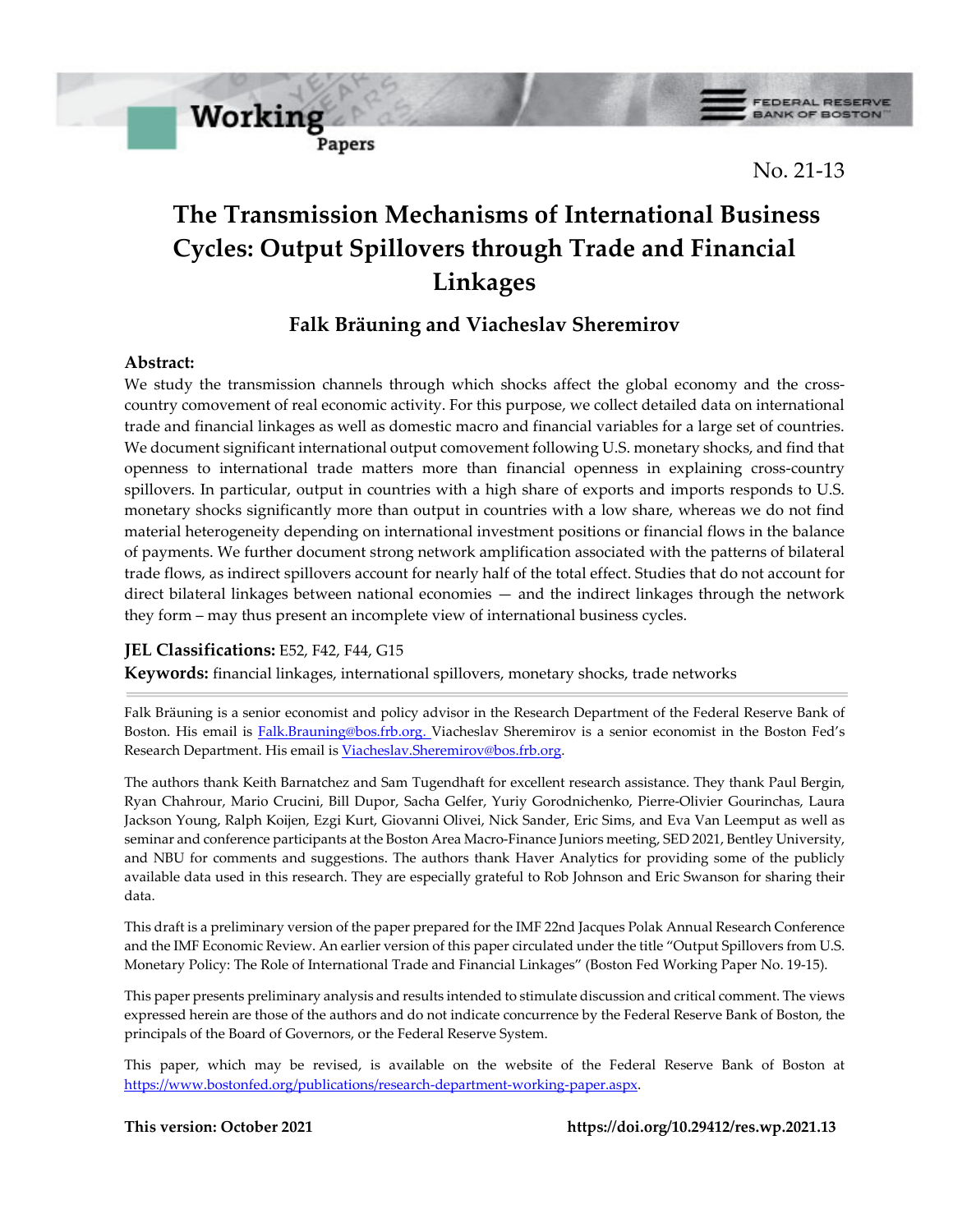#### 1. Introduction

How shocks are transmitted in the global economy and how business cycles comove across countries are among the central questions of international macroeconomics (e.g., [Kose, Otrok, and Whiteman](#page-30-0) [2003;](#page-30-0) [Aguiar and Gopinath](#page-27-0) [2007;](#page-27-0) [di Giovanni, Levchenko, and Mejean](#page-28-0) [2018\)](#page-28-0). In this context, international trade and financial linkages may be an important channel through which economic shocks propagate across countries.<sup>[1](#page-1-0)</sup> For example, a contractionary U.S. monetary policy shock may reduce U.S. demand for foreign goods through the income effect, with a negative impact on foreign economies. Moreover, U.S. banks may reduce the supply of credit to foreign borrowers. The strength of these effects likely depends on the size and the patterns of international trade and financial linkages. In addition, a chain of indirect effects could further amplify these direct spillovers. For example, the effect of U.S. policy on output in Germany depends, among other factors, on its effect on output in France, due to tight linkages between the French and German economies. Despite the salience of such spillovers and the greatly increased economic effects of globalization in the last few decades, the literature provides only fragmented answers to many important questions: How large are international spillovers relative to domestic effects? Through which international linkages do shocks propagate across countries? Are the indirect effects of output spillovers quantitatively important?

In this paper, we shed new light on these questions by studying how domestic aggregate shocks transmit across borders through the networks formed by bilateral trade and financial linkages, thereby engendering cross-country comovement in real economic activity. We focus on U.S. monetary shocks, since they are often perceived as an important driver of international business cycles, due to the size of the U.S. economy and the dollar's role as a dominant currency (e.g., [Goldberg and Tille](#page-29-0) [2008;](#page-29-0) [Gopinath and Stein](#page-29-1) [2021\)](#page-29-1). As U.S. monetary shocks may spread through both international trade and finance, they can help us evaluate the relative importance of the two propagation channels. We also take advantage of a long-standing literature dedicated to the identification and analysis of the real effects of monetary shocks in the United States (e.g., [Romer and Romer](#page-30-1) [2004;](#page-30-1) [Nakamura](#page-30-2) [and Steinsson](#page-30-2) [2018\)](#page-30-2). Our paper extends these analyses to foreign economies, focusing on the transmission channels of international business cycles.

To estimate the spillover effects, we employ local projections with instrumental variables [\(Jordà](#page-30-3) [2005;](#page-30-3) [Stock and Watson](#page-30-4) [2018\)](#page-30-4), using high-frequency monetary shocks as instruments for the U.S. policy rate. Because a significant portion of our sample includes the zero lower bound (ZLB) period, we use the [Wu and Xia](#page-30-5) [\(2016\)](#page-30-5) shadow policy rate as our benchmark. Besides U.S. monetary shocks, we collect data on real GDP per capita, bilateral trade flows, the balance of payments,

<span id="page-1-0"></span><sup>1</sup>[Frankel and Rose](#page-29-2) [\(1998\)](#page-29-2), [Forbes](#page-29-3) [\(2004\)](#page-29-3), and [Cravino and Levchenko](#page-28-1) [\(2017\)](#page-28-1), among many others, emphasize international trade as a key transmission channel, while [Kaminsky and Reinhart](#page-30-6) [\(2000\)](#page-30-6), [Ivashina, Scharfstein, and Stein](#page-29-4) [\(2015\)](#page-29-4), [Miranda-Agrippino and Rey](#page-30-7) [\(2020\)](#page-30-7), and others focus on financial linkages.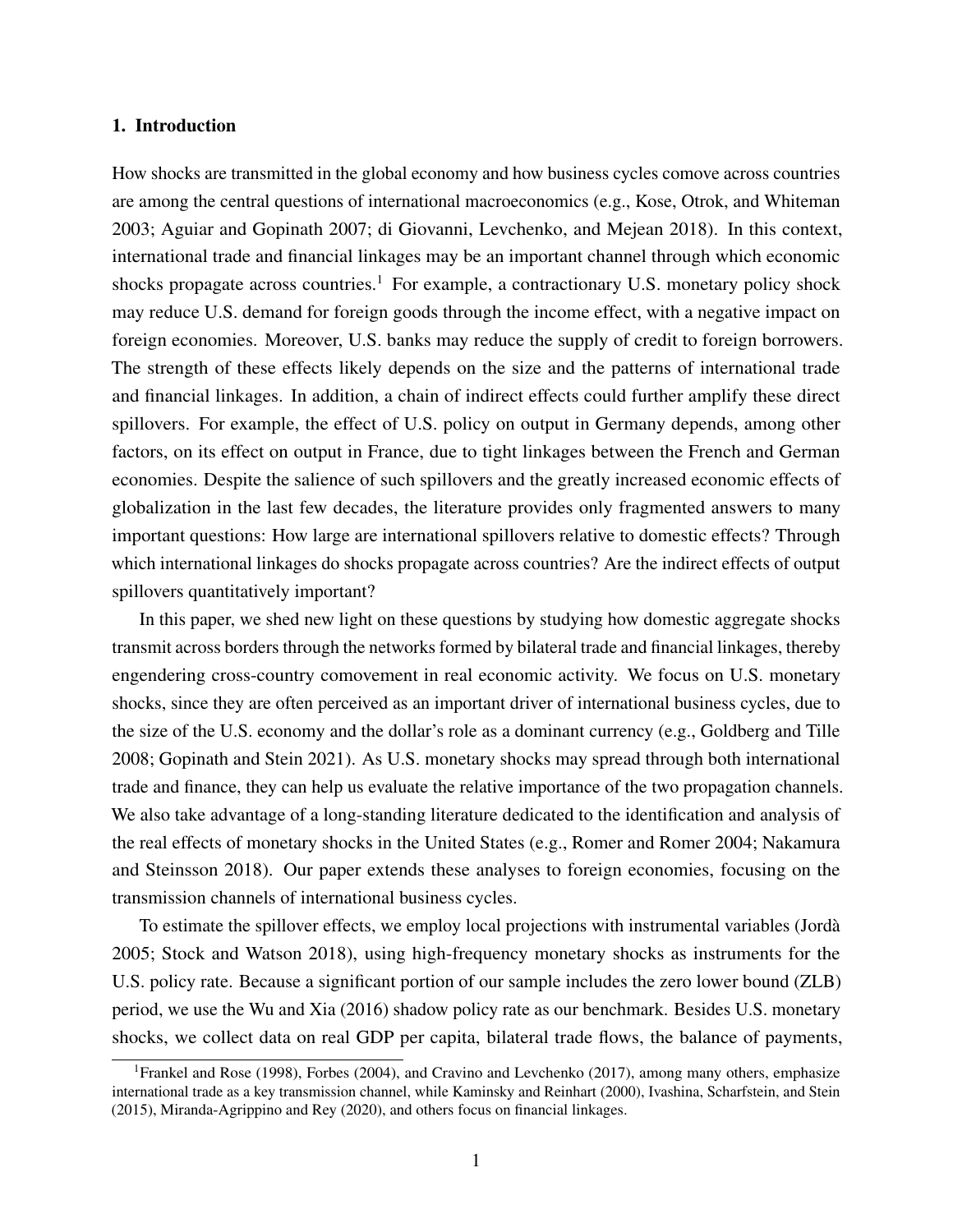international investment positions (IIPs), and other variables for 44 countries. The data cover the period 1995 through 2017 at a quarterly frequency. For a smaller sample, we also obtain data on value-added bilateral trade flows and bilateral banking claims.

We document three major findings. First, U.S. monetary tightening reduces foreign output, with larger effects in countries that are relatively more open to international trade. Second, U.S. shocks propagate through the network of bilateral trade linkages, generating significant indirect effects. Third, financial openness, measured in a variety of ways, does not appear to be as important as trade openness in explaining cross-country heterogeneity in output responses, and the associated indirect effects are small. Thus, trade linkages are more relevant than financial linkages for international output spillovers, thereby playing an important role in the transmission mechanism of international business cycles.

We start by measuring the average output response in the full sample. We estimate that, following a U.S. monetary policy tightening of 1 percentage point, real GDP per capita abroad decreases on average by 1.9 percent over a three-year horizon. The estimates are robust to using alternative measures of policy instruments and to excluding the ZLB period. We also document a substantial pass-through from the federal funds rate to foreign interest rates—under a floating exchange rate regime as well as under a peg—which may in part explain the magnitude of our baseline estimates.

We then split our sample into two groups, based on the output share of exports and imports at the beginning of our sample period relative to the cross-country median. We find that output in countries with high trade shares responds to U.S. monetary policy significantly more than output in countries with low trade shares. Both consumption and investment decline relatively more in high-trade countries. The difference in output responses is particularly large under a peg. We also verify that the output effects in high-trade countries remain larger than in low-trade countries conditional on the degree of financial openness, measured by the ratio of International Investment Positions (IIP) to GDP, and on the policy interest rate, for which we control using a sample of euro-area members.

To better understand the differences between high-trade and low-trade countries, we examine the responses of other key variables. We find that the main difference is due to the trade responses rather than the interest-rate or exchange-rate responses. If anything, the interest rate pass-through is larger in low-trade countries, making their currencies appreciate relative to the high-trade countries' currencies. This price effect therefore works in the direction opposite of the dominating income (demand) effect. Moreover, as the interest rates increase in low-trade countries more than in hightrade countries, the formers' stock prices decline more. Thus, the differences between the two groups cannot be explained by the financial wealth effect.

To examine the sources of heterogeneity further, we estimate the responses of output separately in each country, thereby allowing U.S. monetary shocks to have country-specific effects. We then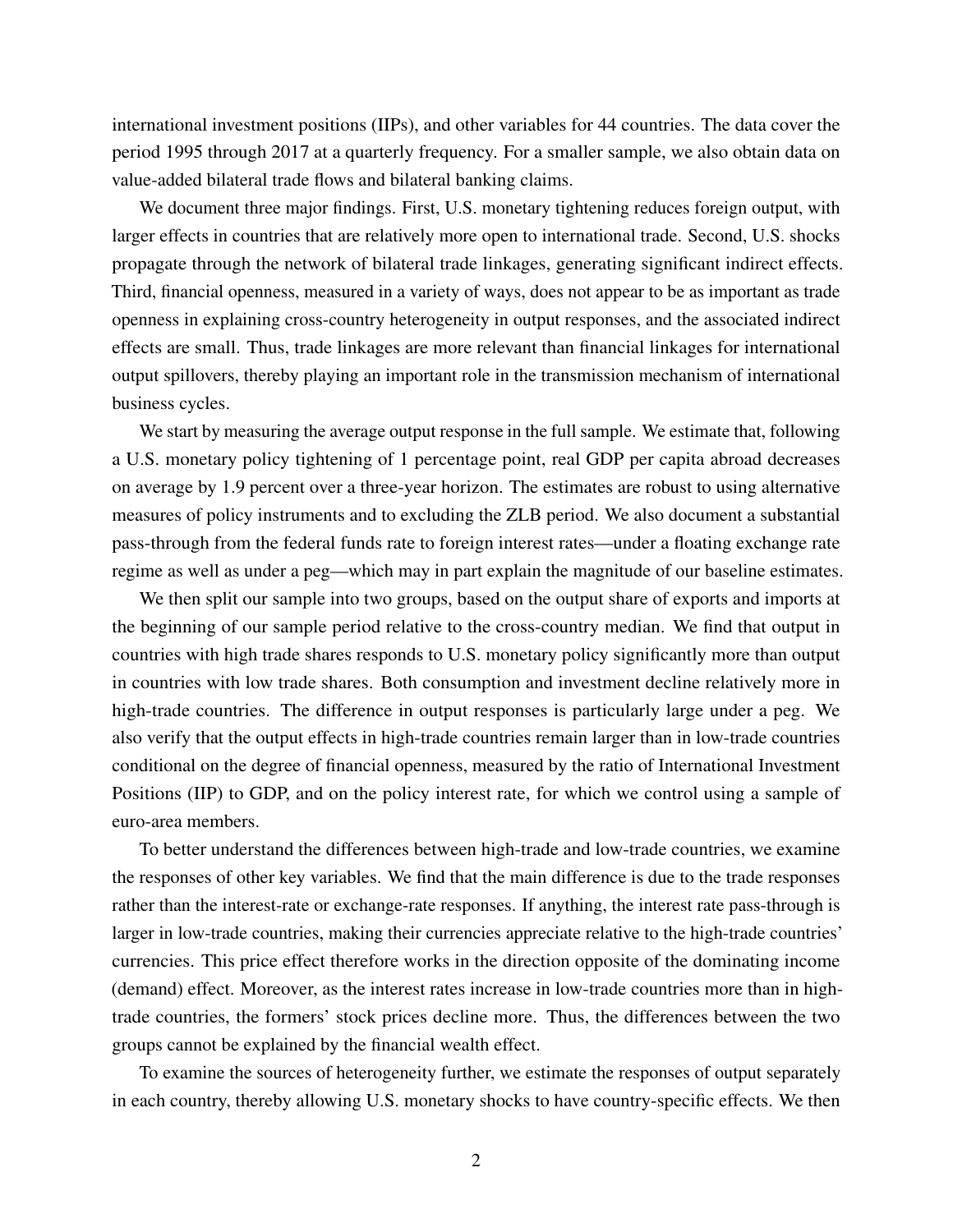regress these responses over a range of response horizons on openness to trade, measured by the output share of total gross trade and of total value-added trade (e.g., [Johnson and Noguera](#page-29-5) [2017;](#page-29-5) [Alfaro et al.](#page-28-2) [2019\)](#page-28-2), and openness to foreign finance, measured by the IIP (stock measure) and by the flows (total or net) from the financial account normalized by output. We also control for the development level and other country characteristics. We find that trade openness is positively associated with the spillover effects: Countries with a higher degree of trade openness experience larger output spillovers from U.S. shocks. We do not find such an association with the spillovers for financial openness when we use our baseline proxies, such as the aggregate IIP or financial account measures, or when we break down each of the two aggregate measures into its sub-components that capture international linkages through direct investment, debt, equity, or derivatives. Nor do we find significant differences in the spillovers depending on net exports, suggesting that total trade flows are more important for business-cycle transmission than net trade flows.

To quantify the endogenous amplification through the international trade network, we estimate a spatial econometric model, wherein, in addition to heterogeneous *direct* effects of U.S. shocks, output in one country can affect output in other countries, engendering indirect effects. With this approach, we can measure the spillover effect for a given network, decompose the heterogeneous total effect into the direct and indirect effects, and then rank the networks based on the sizes of these effects. We measure the trade network using bilateral flows in gross and value-added trade (exports plus imports). We also consider alternative networks based on bilateral financial linkages in order to assess the relative importance of international trade and finance in the transmission of U.S. shocks.

Our results indicate strong amplification associated with the total-trade network, as conditional spatial correlation reaches values of 0.5. In the baseline spatial model, 48 percent of the total effect at the peak horizon is attributed to indirect spillovers. The share of the indirect effect increases somewhat over time, consistent with the delayed output response. We obtain qualitatively similar results when we use total value-added trade. We do not find, however, that U.S. monetary shocks propagate through the export network differently than they do through the import network. Our estimates are robust to a variety of spatial specifications proposed in the literature.

Given the decomposition into direct and indirect effects, we also document substantial heterogeneity across countries in the degree of spillovers, attributed primarily to heterogeneity in the direct effects. Countries that are relatively open to trade experience, on average, larger spillovers than countries that are relatively closed. Conditional on the degree of trade openness, we find no discernible cross-country differences in spillovers due to financial openness.

In contrast to trade flows, we estimate small and statistically insignificant indirect effects when using the network based on bilateral cross-border banking claims. While we estimate this model for a smaller sample of countries with available data, the evidence is consistent with other results on financial linkages. Overall, we conclude that total-trade linkages, rather than net-trade or financial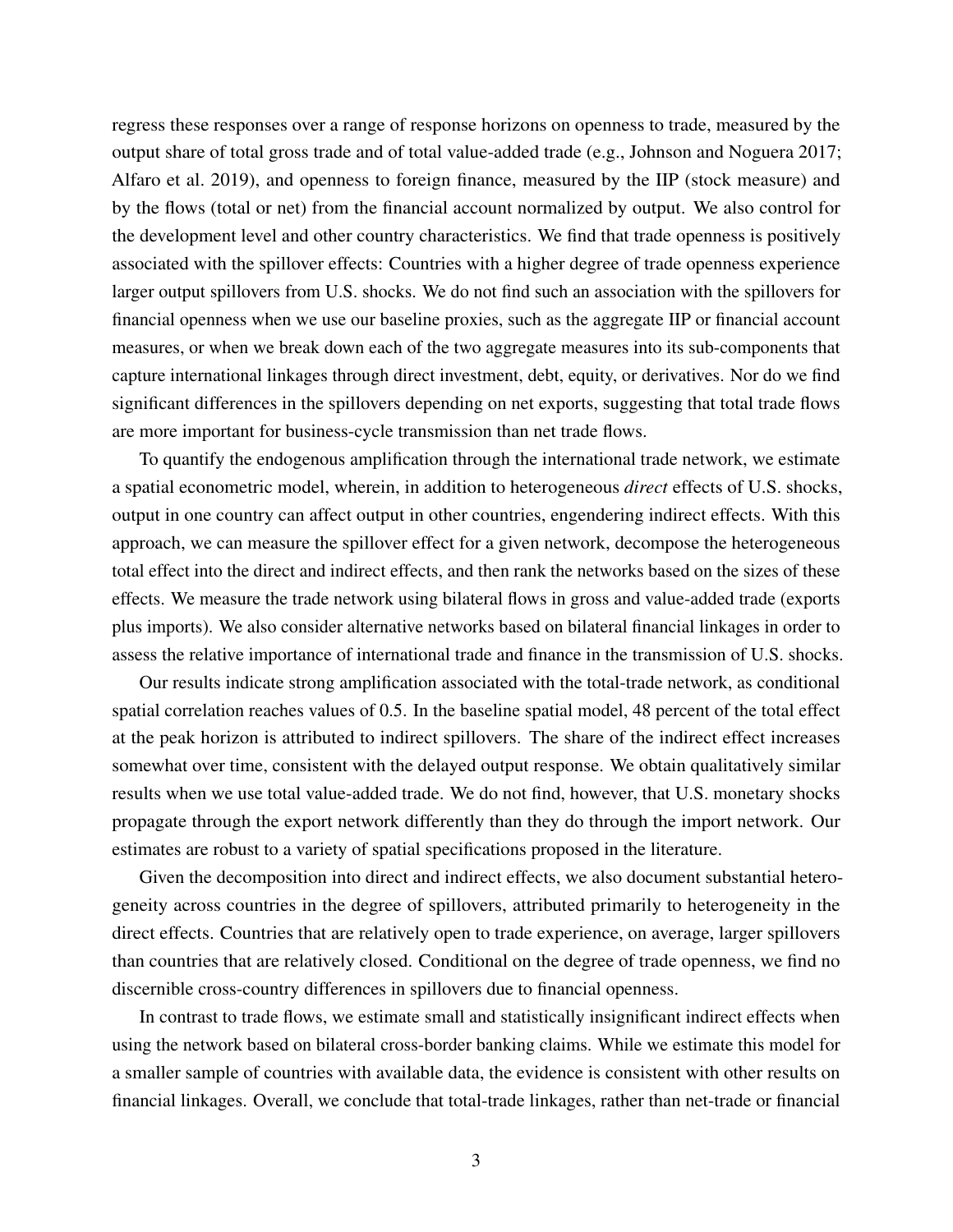linkages, are associated with a strong network amplification of output spillovers from U.S. shocks.

*Related Literature.* This paper contributes to several strands of the literature. First, it relates to the literature on international business cycles (e.g., [Kose, Otrok, and Whiteman](#page-30-0) [2003;](#page-30-0) [Lumsdaine and](#page-30-8) [Prasad](#page-30-8) [2003;](#page-30-8) [Imbs](#page-29-6) [2004;](#page-29-6) [Baxter and Kouparitsas](#page-28-3) [2005;](#page-28-3) [Aguiar and Gopinath](#page-27-0) [2007;](#page-27-0) [Crucini, Kose,](#page-28-4) [and Otrok](#page-28-4) [2011;](#page-28-4) [di Giovanni, Levchenko, and Mejean](#page-28-0) [2018\)](#page-28-0). In this context, [Frankel and Rose](#page-29-2) [\(1998\)](#page-29-2), [Eichengreen and Rose](#page-29-7) [\(1999\)](#page-29-7), [Glick and Rose](#page-29-8) [\(1999\)](#page-29-8), [Forbes](#page-29-3) [\(2004\)](#page-29-3), and others, using aggregate data, show that shocks can propagate across borders through international trade. Other papers study the international transmission with firm-level trade data from individual countries (e.g., [Cravino and Levchenko](#page-28-1) [2017;](#page-28-1) [di Giovanni, Levchenko, and Mejean](#page-28-0) [2018,](#page-28-0) [2020\)](#page-28-5), value-added trade (e.g., [Antràs et al.](#page-28-6) [2012;](#page-28-6) [Johnson and Noguera](#page-29-9) [2012,](#page-29-9) [2017;](#page-29-5) [Johnson](#page-29-10) [2014;](#page-29-10) [Alfaro et al.](#page-28-2) [2019\)](#page-28-2), and financial linkages (e.g., [Kaminsky and Reinhart](#page-30-6) [2000;](#page-30-6) [Van Wincoop and Yi](#page-30-9) [2000;](#page-30-9) [Van Rijckeghem](#page-30-10) [and Weder](#page-30-10) [2001;](#page-30-10) [Caballero and Krishnamurthy](#page-28-7) [2004;](#page-28-7) [Rey](#page-30-11) [2016;](#page-30-11) [Miranda-Agrippino and Rey](#page-30-7) [2020\)](#page-30-7). We contribute to this literature by differentiating between trade and financial transmission channels in a unified framework, combining aggregate data for a large sample of advanced and developing countries with detailed information on bilateral linkages between these countries.

Second, our paper contributes to the emerging literature that highlights the importance of networks in the propagation of shocks. Recent theoretical models emphasizing the network channel include [Acemoglu et al.](#page-27-1) [\(2012\)](#page-27-1), [Carvalho and Gabaix](#page-28-8) [\(2013\)](#page-28-8), [di Giovanni, Levchenko, and Mejean](#page-28-9) [\(2014\)](#page-28-9), and [Acemoglu, Ozdaglar, and Tahbaz-Salehi](#page-27-2) [\(2017\)](#page-27-2), among others. Focusing on input– output linkages, recent empirical work sheds first rays of light on the relevance of such network effects in closed economies (e.g., [Barrot and Sauvagnat](#page-28-10) [2016;](#page-28-10) [Ozdagli and Weber](#page-30-12) [2017;](#page-30-12) [Giroud and](#page-29-11) [Mueller](#page-29-11) [2019\)](#page-29-11). Our paper extends these emerging analyses to open economies, and finds sizable amplification of shocks through the international trade network. While [Chang et al.](#page-28-11) [\(2021\)](#page-28-11) also emphasize the role of international trade linkages by studying propagation of the effects of natural disasters on financial variables, we show that trade linkages are important for the real effects of nominal shocks.

Third, our paper contributes to the literature on the international effects of U.S. monetary policy. In particular, several recent studies investigate these effects on foreign financial markets, including foreign exchange markets and international banking (e.g., [Bruno and Shin](#page-28-12) [2015;](#page-28-12) [Forbes, Hjortsoe,](#page-29-12) [and Nenova](#page-29-12) [2018;](#page-29-12) [Bräuning and Ivashina](#page-28-13) [2019\)](#page-28-13). While [Kim](#page-30-13) [\(2001\)](#page-30-13), [Dedola, Rivolta, and Stracca](#page-28-14) [\(2017\)](#page-28-14), and [Iacoviello and Navarro](#page-29-13) [\(2019\)](#page-29-13) also study the responses of real variables, we emphasize international output comovement and significantly extend this literature in two directions: (1) by providing new evidence based on high-frequency identification methods, and (2) by analyzing the transmission mechanism and amplification effects from the network perspective.

This paper proceeds as follows. Section [2](#page-5-0) summarizes the data. Section [3](#page-6-0) presents the method-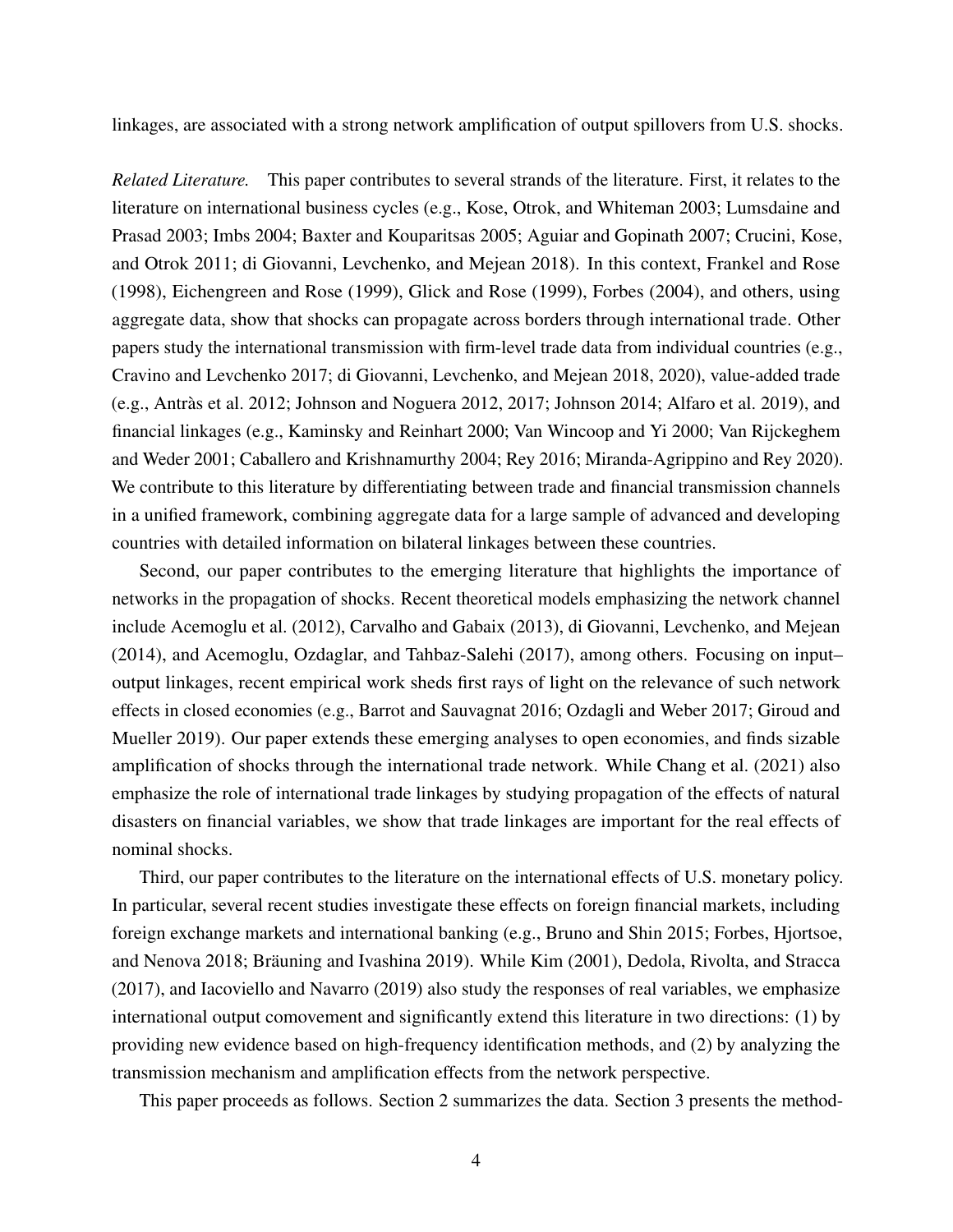ology and our estimates of the average foreign output response to U.S. monetary shocks. Section [4](#page-10-0) studies the sources of heterogeneity in these responses, focusing on international transmission mechanisms. Section [5](#page-16-0) analyzes spatial networks based on trade and financial linkages and measures the network amplification effects. Section [6](#page-27-3) concludes.

# <span id="page-5-0"></span>2. Data

We use quarterly data for 44 countries during the 1995–2017 period. To measure real economic activity, we collect real GDP data (in local currency) from the International Monetary Fund (IMF) and the Organization for Economic Cooperation and Development (OECD). We compute per capita measures using population data from the Penn World Tables.

For U.S. monetary policy interest rates, we splice the federal funds rates prior to the ZLB period with the [Wu and Xia](#page-30-5) [\(2016\)](#page-30-5) shadow rates during the ZLB period. We also use data on the one-year Treasury yields. We obtain three measures of U.S. monetary shocks, based on the high-frequency identification methods, considered in the recent literature: [Gürkaynak, Sack, and Swanson](#page-29-14) [\(2005\)](#page-29-14), [Gertler and Karadi](#page-29-15) [\(2015\)](#page-29-15), and [Nakamura and Steinsson](#page-30-2) [\(2018\)](#page-30-2).<sup>[2](#page-5-1)</sup> We also collect monetary policy and interbank rates for 32 other countries. When such data are not available, we use government bond yields (seven countries) or deposit rates (four countries).

To measure trade openness at the country level, we obtain data on total exports and imports from the World Bank. To measure trade linkages, we rely on bilateral trade flows (exports and imports) obtained from the United Nations' Comtrade database. We take bilateral value-added trade from [Johnson and Noguera](#page-29-9) [\(2012\)](#page-29-9), which covers 30 countries in our baseline sample for the relevant period.

To measure financial openness, we use total and net IIPs from the IMF's International Financial Statistics (IFS). To measure international financial linkages, we collect data on bilateral banking claims from the Consolidated Banking Statistics Claims database compiled by the Bank for International Settlements (BIS). These data report, for example, the claims of all Italian banks on all Japanese counterparties (both bank and nonbank borrowers). We rely on the BIS data for three main reasons. First, these data are consistent for a relatively large number of countries and a relatively long period. Second, international banking flows (in contrast to investment fund flows, for example) comprise a major portion of financial linkages, especially for developing countries (e.g., [Bräuning](#page-28-13) [and Ivashina](#page-28-13) [2019\)](#page-28-13). Third, banking flows strongly correlate with other types of financial flows. In contrast to the data on bilateral trade flows, the BIS data start in 2005 and are available for only 18 countries in our sample.

In addition to these main variables, we use several other measures. We take the current and

<span id="page-5-1"></span><sup>&</sup>lt;sup>2</sup>These data are publicly available at the authors' websites.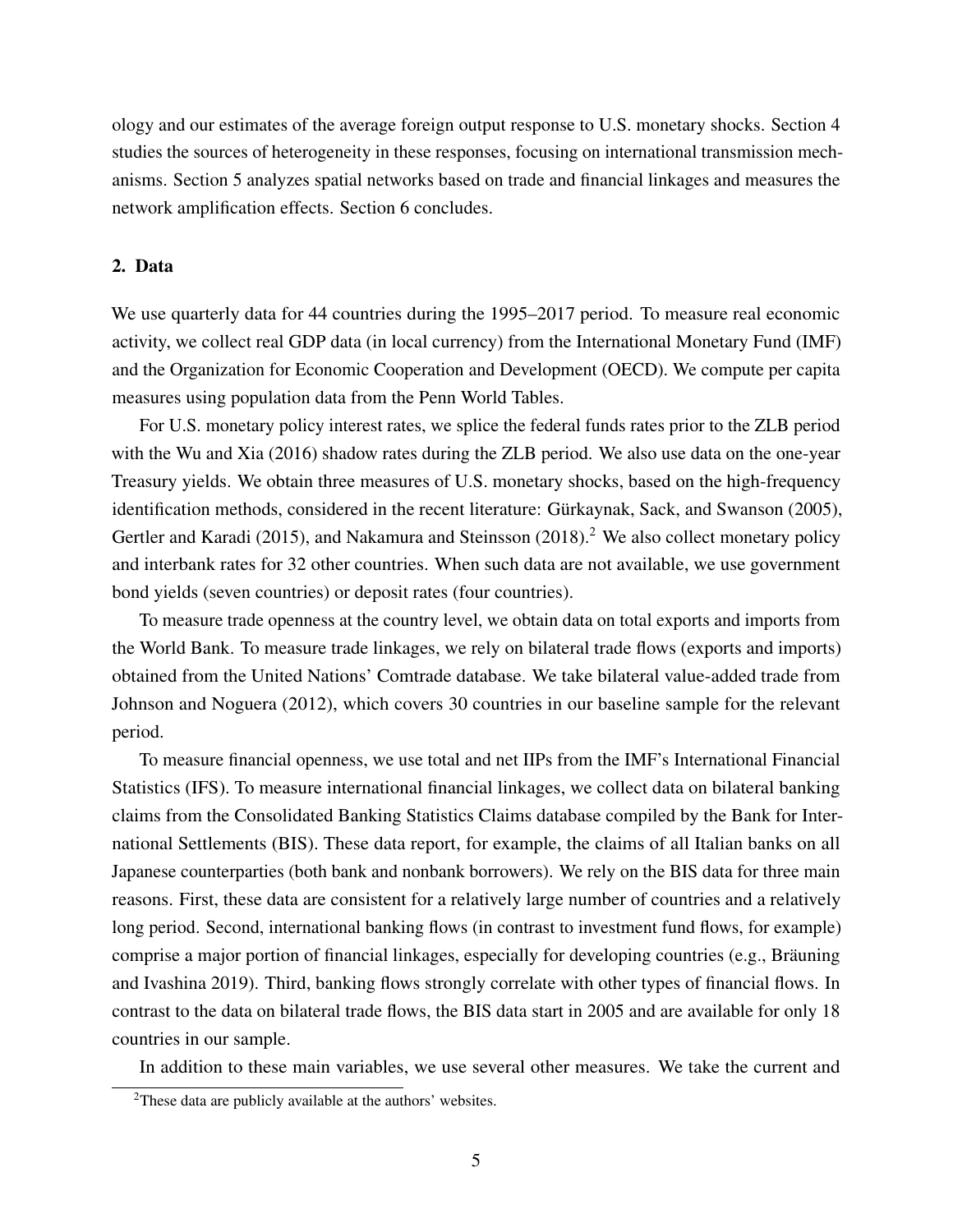financial accounts from the IFS Balance of Payments and exchange rates from the OECD. We follow [Shambaugh'](#page-30-14)s [\(2004\)](#page-30-14) classification of exchange rate regimes, extended through the end of our sample period, and the BIS development classification. The list of countries and key summary statistics are provided in Appendix Table [A.1.](#page-31-0)

# <span id="page-6-0"></span>3. Foreign Output Effects of U.S. Monetary Policy

#### *3.1. Empirical Strategy*

To estimate the semi-elasticity of foreign output with respect to the U.S. monetary policy rate, we combine the local projection method with instrumental variables in a panel setup [\(Jordà](#page-30-3) [2005;](#page-30-3) [Stock](#page-30-4) [and Watson](#page-30-4) [2018\)](#page-30-4). We first estimate the average output response across all countries. For each response horizon *h* between 0 and 20 quarters, we estimate the following specification:

<span id="page-6-2"></span>
$$
y_{i,t+h} = \alpha_i^h + \beta^h r_t + \sum_{k=1}^4 \gamma_k^h y_{i,t-k} + \sum_{k=1}^4 \delta_k^h r_{t-k} + \sum_{k=1}^4 \zeta_k^{h'} s_{t-k} + \theta_i^{h'} x_t + \varepsilon_{i,t+h}^h,
$$
(1)

where the response variable  $y_{i,t+h}$  is the logarithm of real GDP per capita after *h* quarters,  $r_t$  is the U.S. policy rate instrumented with the vector of shocks  $\mathbf{s}_t$ ,  $\mathbf{x}_t \equiv (t \ t^2)'$  is a vector of deterministic controls containing components of a quadratic time polynomial with country-specific loads  $\theta_i^h$ *i* ,  $\varepsilon_i^h$  $a_{i,t+h}^h$  is the error term, and  $\{\alpha_i^h\}$ *i* , *β h* , *γ h k* , *δ h k* , *ζ h k* , *θ h*  $\binom{h}{i}$  are estimated parameters. We include the lags of output as well as the deterministic trend in order to control for preexisting output dynamics, while the lags of the policy rate and of the shocks account for serial correlation in the impulse variable. The coefficients *β*ˆ*<sup>h</sup>* measure the output responses at different horizons pooled across all countries in the sample. The estimated standard errors are two-way clustered by quarters and countries, accounting both for the serial correlation arising from local projections and for the contemporaneous correlation of output across countries due to unobserved factors.

Relying on the high-frequency identification methods that exploit changes in asset prices occurring around the Federal Open Market Committee's policy announcements, we instrument the U.S. policy rate with several measures recently proposed in the literature. In our baseline specification, we use as instruments the [Gürkaynak, Sack, and Swanson](#page-29-14) [\(2005\)](#page-29-14) and [Gertler and](#page-29-15) [Karadi](#page-29-15) [\(2015\)](#page-29-15) policy shocks.<sup>[3](#page-6-1)</sup> Using multiple shocks enables us to exploit different information about monetary policy surprises. For example, the [Gürkaynak, Sack, and Swanson](#page-29-14) [\(2005\)](#page-29-14) shocks are based on movements in the federal funds *futures* rate, while the [Gertler and Karadi](#page-29-15) [\(2015\)](#page-29-15) shocks also exploit information from the macroeconomic variables typically used in vector autoregressions.

<span id="page-6-1"></span><sup>&</sup>lt;sup>3</sup>We also consider the [Nakamura and Steinsson](#page-30-2) [\(2018\)](#page-30-2) shocks, which are highly correlated with the [Gürkaynak,](#page-29-14) [Sack, and Swanson](#page-29-14) [\(2005\)](#page-29-14) shocks: The correlation coefficient in our sample is 0.83.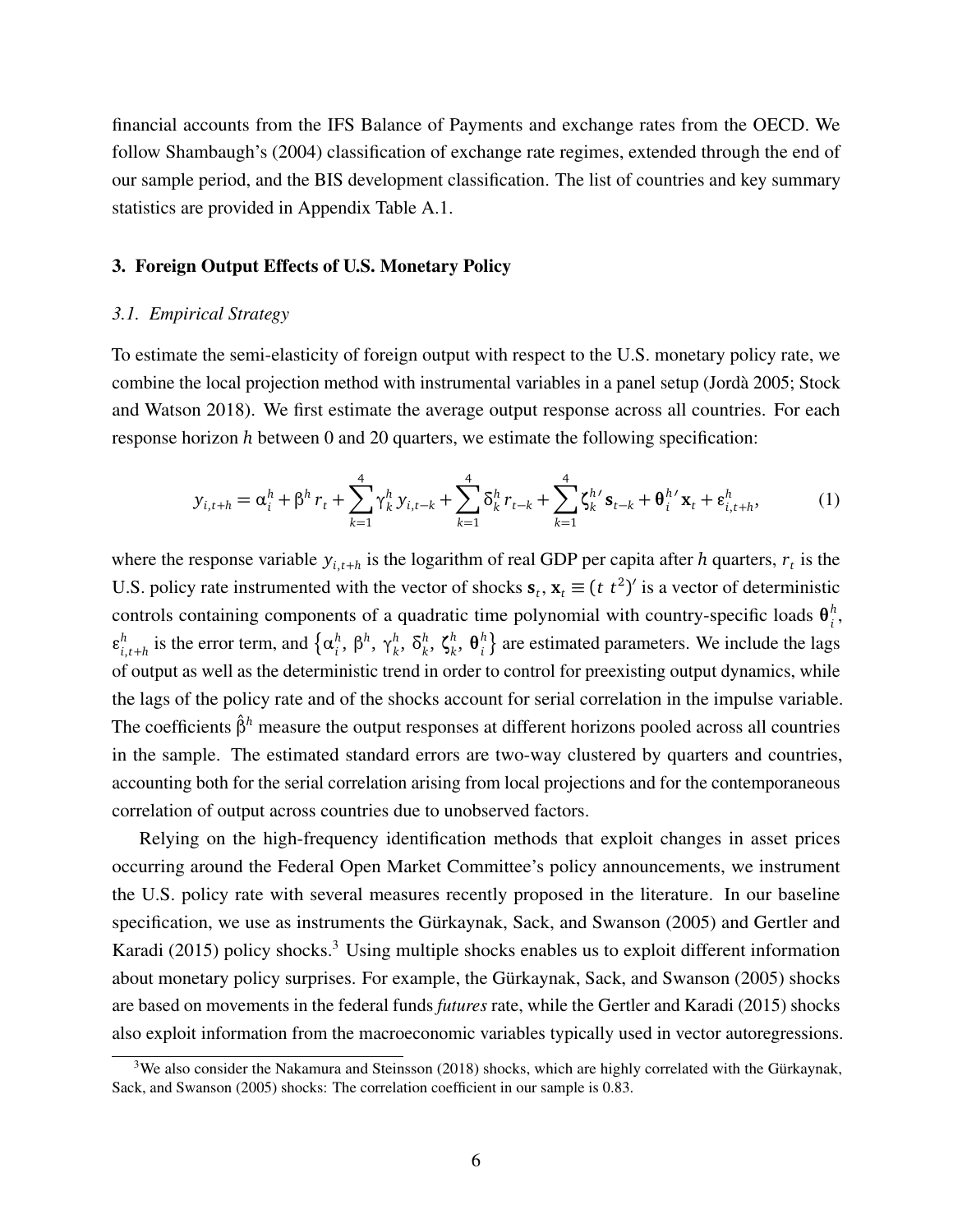Hence, using these shocks together may be advantageous during certain periods, such as the ZLB episode, thereby enriching our analysis applied to heterogeneous samples.

[Nakamura and Steinsson](#page-30-2) [\(2018\)](#page-30-2) point out that the monetary shocks identified using highfrequency methods may reflect the private information held by the central bank about the current and future states of the economy. While this so-called information effect could inhibit causal interpretation for the *domestic* effects of monetary policy [\(Ramey](#page-30-15) [2016\)](#page-30-15), we could nonetheless study the foreign effects emanating from these shocks under some additional assumptions. To the extent that the central bank's private information concerns predominantly domestic content, we can uncover the sources through which foreign output comoves with domestic output, conditional on shocks being exogenous from the perspective of foreign economies.<sup>[4](#page-7-0)</sup>

#### *3.2. Identifying Assumptions*

We now discuss formally the conditions required to identify the foreign output effect of U.S. monetary policy using specification [\(1\)](#page-6-2). We also break down this effect in its constituent parts. For simplicity, we abstract from the timing of the response, but the reasoning below carries through.

Suppose foreign output,  $y^f$ , is a function of the U.S. interest rate, *r*; the foreign interest rate,  $r^f$ ; and the shock, *s*:  $y^f = y^f(r, r^f, s)$ . Suppose further that the U.S. interest rate is a function of the shock,  $r = r(s)$ , and the foreign interest rate depends on both the U.S. interest rate and the shock:  $r<sup>f</sup> = r<sup>f</sup>(r, s)$ . Specifically, we assume that, in a large "closed" economy, the economic effects of foreign events are small relative to the effects of domestic events. Differentiating *y* <sup>f</sup> with respect to *s*, we obtain:

<span id="page-7-1"></span>
$$
\frac{dy^f}{ds} = \frac{\partial y^f}{\partial r}\frac{dr}{ds} + \frac{\partial y^f}{\partial r^f}\left(\frac{\partial r^f}{\partial r}\frac{dr}{ds} + \frac{\partial r^f}{\partial s}\right) + \frac{\partial y^f}{\partial s}.
$$
(2)

Our identification strategy requires that

<span id="page-7-2"></span>
$$
\frac{\partial \, r^{\mathrm{f}}}{\partial s} = \frac{\partial \, y^{\mathrm{f}}}{\partial s} = 0,\tag{3}
$$

or, in words, that the U.S. shock affects the foreign interest rate and output only through the U.S. interest rate.

With the restriction above, the effect of the U.S. interest rate on foreign output follows:

<span id="page-7-3"></span>
$$
\frac{d y^f}{dr} = \underbrace{\frac{\partial y^f}{\partial r}}_{\equiv \varrho} + \underbrace{\frac{\partial y^f}{\partial r^f}}_{\varphi} \underbrace{\frac{\partial r^f}{\partial r}}_{\varpi}.
$$
\n(4)

<span id="page-7-0"></span><sup>&</sup>lt;sup>4</sup>Despite the discussions of the private information that central banks may hold about their domestic economies, the literature provides little material evidence that central banks hold a significant amount of private information about foreign economies.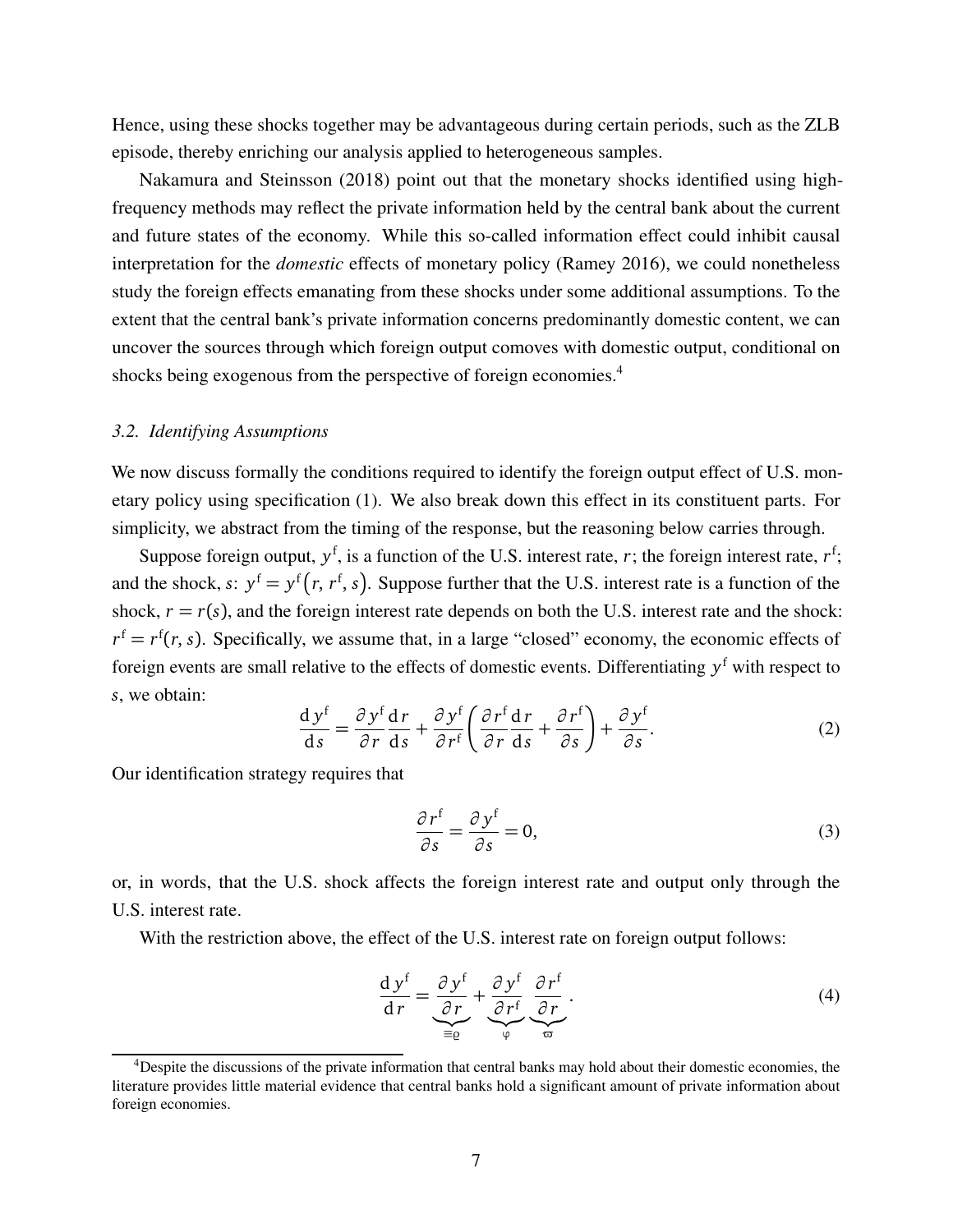Hence, the total effect of the U.S. interest rate on foreign output comprises two components: (1) a component independent of foreign policy (that is, conditional on a fixed  $r^f$ ), denoted by  $g$ , and (2) a component operating through foreign monetary policy. The latter in turn is a product of the effect of foreign policy on foreign output, *ϕ*, and the degree to which the foreign central bank responds to the U.S. central bank's policy,  $\varpi$ .

With one instrument (shock) *s*, the two-stage least squares estimator of  $\beta$  in specification [\(1\)](#page-6-2) reduces to indirect least squares, estimated as the ratio of the coefficients on *s* from the corresponding reduced-form specification and from the first-stage regression. The former estimates the total derivative d *y* f */*d*s* in [\(2\)](#page-7-1), while the latter estimates d *r/*d*s*. Assuming that the identifying restrictions [\(3\)](#page-7-2) hold, we divide the right-hand side of [\(2\)](#page-7-1) by  $dr/ds$  and obtain  $β = ρ + φ σ$ . However, we cannot estimate *ρ* separately from β unless we find an additional instrument for *r*<sup>f</sup>. Due to data and space limitations, we do not pursue this approach in this paper.

We nevertheless can shed some light on the magnitude of  $\varrho$  indirectly, using back-of-theenvelope calculations. Under the assumption that the domestic effects of monetary policy do not substantially vary across countries, we can approximate  $\varphi$  using estimates of specification [\(1\)](#page-6-2) for U.S. observations. We then estimate  $\varpi$  using  $r^f$ , instead of  $y^f$ , as a left-hand-side variable in [\(1\)](#page-6-2). With β,  $\varphi$ , and  $\varpi$  at hand, we can back out the value of *\omeg* from [\(4\)](#page-7-3). We note, however, that our baseline estimates of *β*, which include the endogenous responses of foreign central banks to the U.S. interest rate, are of interest in their own right. In fact, the transmission mechanisms considered in open-economy models, dating back at least to the textbook Mundell–Fleming model, typically allow for endogenous policy responses.

#### *3.3. Estimates*

Figure [1a](#page-9-0) shows the output response abroad to a 1 percentage point increase in the U.S. monetary policy shadow rate.<sup>[5](#page-8-0)</sup> Foreign output decreases significantly, with a delayed response materializing after 10 quarters and peaking at 12 quarters after the shock. At a three-year horizon, foreign output falls by 1.9 percent. Figure [1b](#page-9-0) shows that our baseline estimates are not sensitive to using alternative measures of monetary policy. In particular, we address a potential concern that the federal funds rate may not be a good policy indicator in the period following the onset of the Great Recession by excluding this period and, separately, by using the one-year Treasury rate (similar to [Gertler and](#page-29-15) [Karadi](#page-29-15) [2015\)](#page-29-15) instead of the shadow rate.<sup>[6](#page-8-1)</sup>

Next, we show the effects of a unit monetary shock on interest rates at home and abroad.

<span id="page-8-0"></span><sup>&</sup>lt;sup>5</sup>We estimate symmetric responses, as we do not find significant quantitative differences between the effects of monetary tightening and easing in our sample.

<span id="page-8-1"></span><sup>&</sup>lt;sup>6</sup>We provide additional results and model diagnostics in the appendix. Figure [A.1](#page-32-0) confirms that the U.S. output responses are in line with those reported in the earlier literature. Tables [A.2,](#page-32-1) [A.3](#page-33-0) and Figure [A.2](#page-33-1) report detailed regression output for key horizons and statistical tests for the instruments.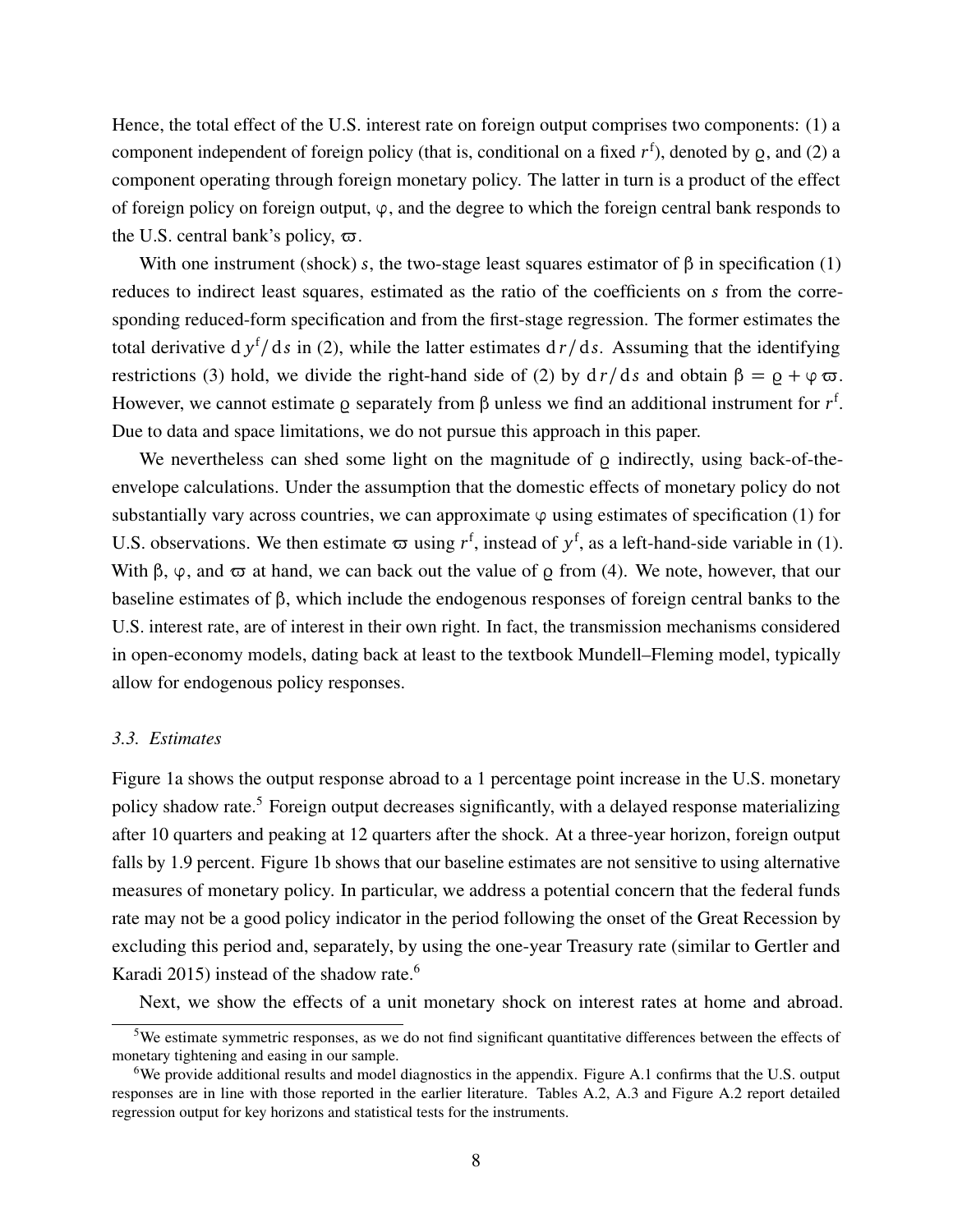<span id="page-9-0"></span>

Figure 1: Responses of Foreign Output per Capita

*Notes*: This figure shows the responses of the logarithm of real GDP per capita in a panel of 43 countries (not including the United States) to a 1 percentage point increase in the U.S. monetary policy shadow rate (Panel a) and to the federal funds and Treasury rates (Panel b), estimated by two-stage least squares using specification [\(1\)](#page-6-2). The monetary shocks used as instruments are separately identified with high-frequency methods. The estimation sample is fixed across the response horizons, spanning the 1995–2017 period at a quarterly frequency, with the shocks from 1996 through 2012. The shaded areas in (a) and the solid and shaded symbols in (b) indicate significance relative to the 90% critical values and one-standard-error bands, respectively, based on standard errors two-way clustered by quarters and countries.

Figure 2: Persistence and Foreign Transmission of U.S. Monetary Policy

<span id="page-9-1"></span>

*Notes*: This figure shows the responses to a 1 percentage point U.S. monetary tightening, estimated by two-stage least squares applied to specification [\(1\)](#page-6-2) with *ri*,*t*+*<sup>h</sup>* as the dependent variable. In Panel (a), the sample contains only U.S. observations. The corresponding standard errors are Newey–West with bandwidth *h* + 1. In Panel (b), the sample includes 43 other countries. The standard errors are two-way clustered by quarters and countries. The shaded areas in (a) and the solid and shaded symbols in (b) indicate significance relative to the 90% critical values and one-standard-error bands, respectively.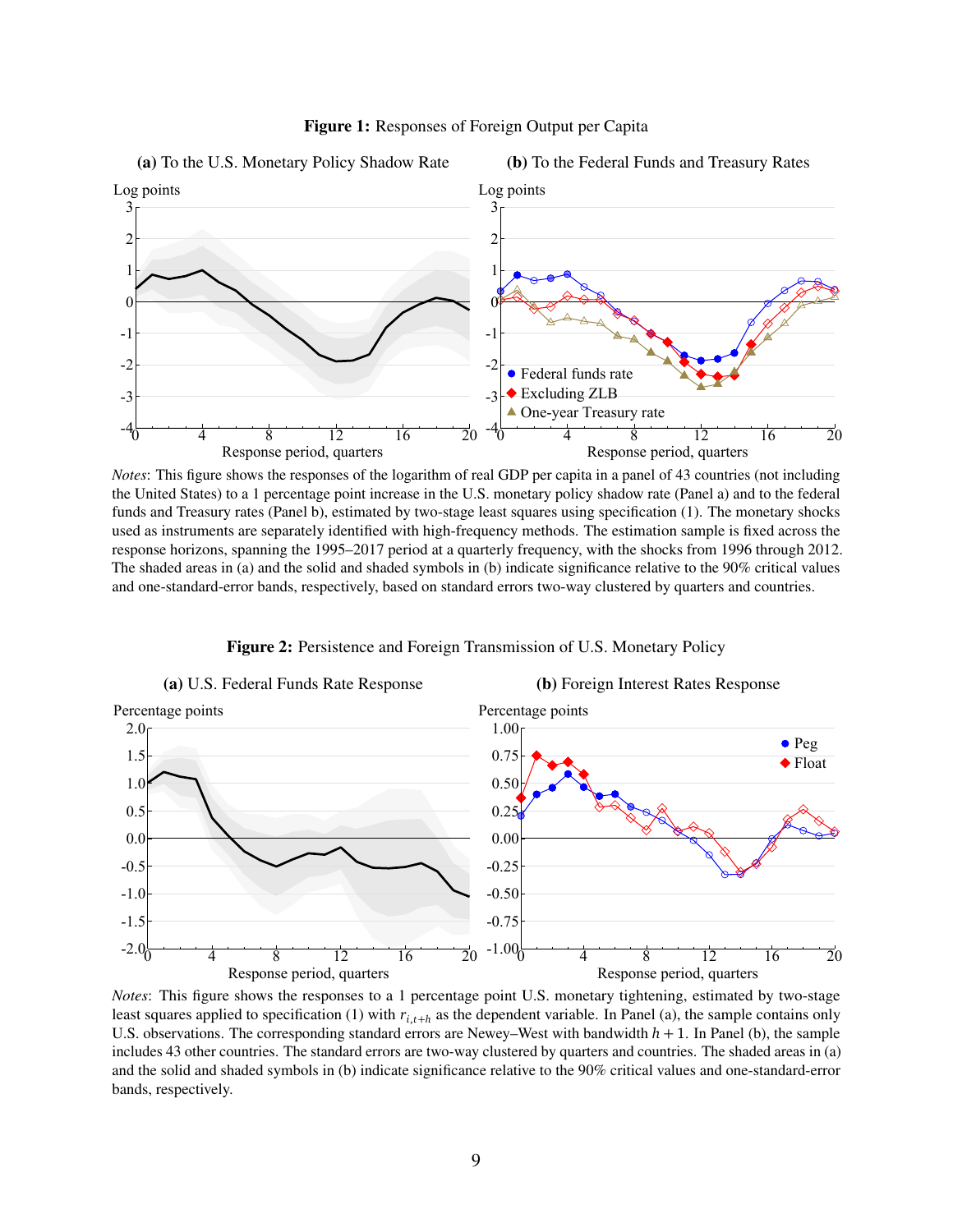Figure [2a](#page-9-1) shows the persistence of the federal funds rate response to the reference unit shock normalized to one on impact. This response remains close to 1 for about four quarters and swiftly falls to statistical 0 thereafter.

Figure [2b](#page-9-1) shows the responses of foreign interest rates, separately for countries with floating and pegged exchange rates. The foreign interest rates respond strongly to U.S. monetary shocks, regardless of the exchange rate regime. While not surprising for the pegs, these results indicate a large pass-through for the floaters, too. This could be due to "fear of floating" [\(Calvo and Reinhart](#page-28-15) [2002\)](#page-28-15), among other possible reasons. Hence, the international effects of U.S. monetary shocks are amplified through the policy responses by foreign central banks.

How important is this amplification mechanism quantitatively? We observe that our baseline estimates indicate that foreign output responds to U.S. shocks, on average, by roughly the same amount as does domestic output ( $\varphi = \beta$  in Equation [4\)](#page-7-3) and that the interest rate transmission ( $\varpi$ ) peaks between 1/2 and 3/4. Thus, we can back out the policy transmission multiplier,  $β/Q$  = 1/(1− $\sigma$ ), as being approximately between 2 and 4. Given our baseline estimate  $\hat{\beta}$  ≈ −2, it implies that the partial effect of U.S. monetary policy, conditional on no change in foreign monetary policy, is as follows: *∂ y* f */∂ r* ∈ [−1, −0.5].

#### <span id="page-10-0"></span>4. International Trade and Financial Channels of Shock Transmission

#### *4.1. Heterogeneity due to Output Shares of International Trade*

Next, we study whether heterogeneity in the output responses across countries depends on their openness to international trade and finance. Let  $I_i^{\text{H}}$ *i* be a binary variable indicating country *i*'s high exposure to international trade or finance, and let  $I_i^{\text{L}} \equiv 1 - I_i^{\text{H}}$  $i<sup>H</sup>$  be the indicator variable for low exposure. We estimate the following specification:

<span id="page-10-1"></span>
$$
y_{i,t+h} = I_i^H \times \left( \beta_h^H r_t + \sum_{k=1}^4 \gamma_{k,h}^H y_{i,t-k} + \sum_{k=1}^4 \delta_{k,h}^H r_{t-k} + \sum_{k=1}^4 \zeta_{k,h}^{H'} s_{t-k} \right) + I_i^L \times \left( \beta_h^L r_t + \sum_{k=1}^4 \gamma_{k,h}^L y_{i,t-k} + \sum_{k=1}^4 \delta_{k,h}^L r_{t-k} + \sum_{k=1}^4 \zeta_{k,h}^{L'} s_{t-k} \right) + \alpha_{i,h} + \theta'_{i,h} x_t + \varepsilon_{i,t+h,h}.
$$
(5)

All variables are defined as before, and the model is estimated by two-stage least squares using  $s_t$  to instrument  $r_t$ . Superscripts H and L indicate parameters differing between the two samples. In particular, the coefficients  $β<sub>h</sub><sup>H</sup>$  $h_h$ <sup>H</sup> and β<sup>L</sup><sub>h</sub> measure the output response to U.S. monetary policy in countries with high and low exposure, respectively, to international trade or finance. While these coefficients could also be obtained by estimating [\(1\)](#page-6-2) separately in the samples of countries with high and low exposures, we estimate [\(5\)](#page-10-1) jointly in order to account for a correlation of errors across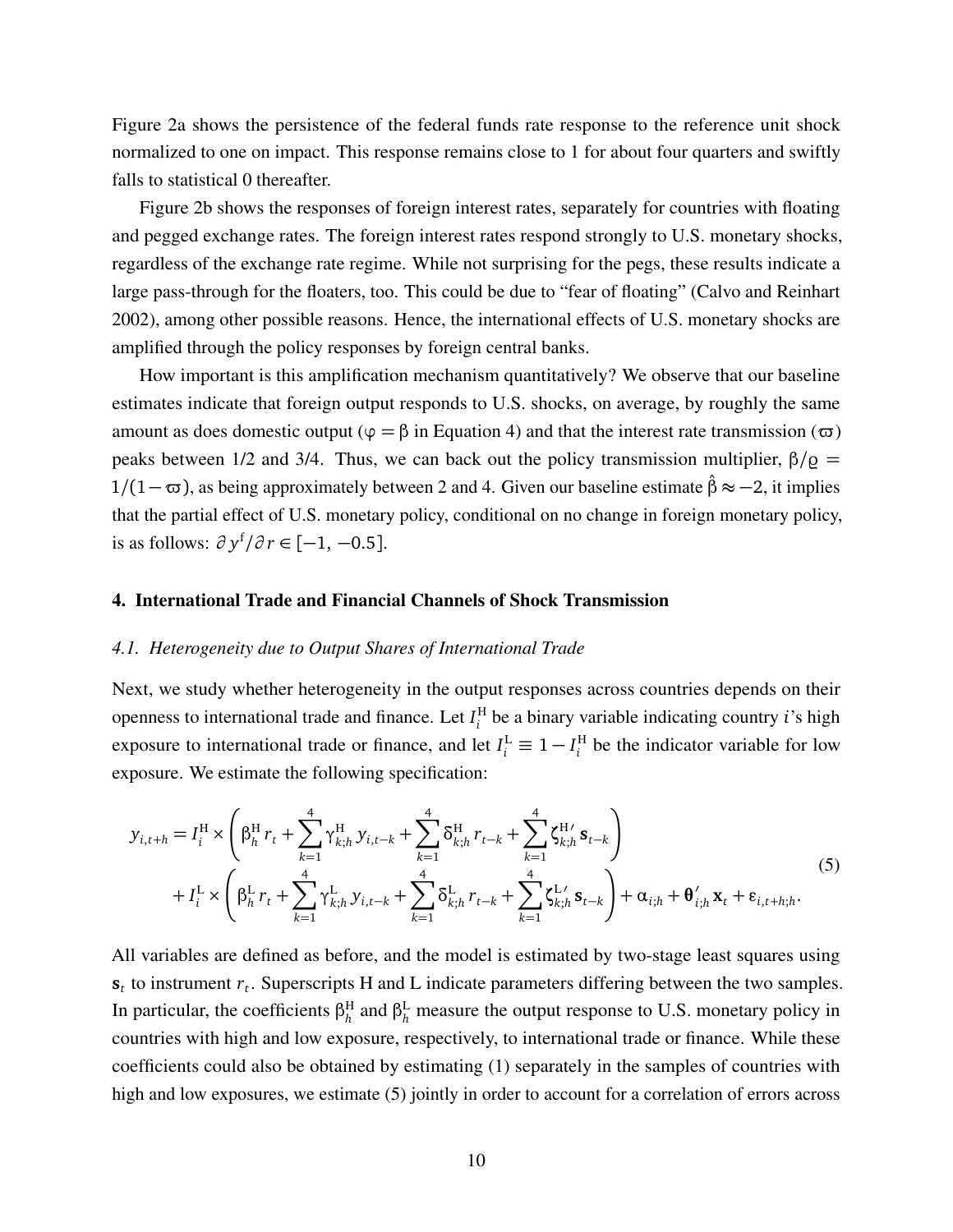<span id="page-11-0"></span>

Figure 3: Output Responses to U.S. Monetary Policy in High-Trade and Low-Trade Countries

*Notes*: This figure shows estimates of  $\beta_h^H$  and  $\beta_h^L$  (left panels) and of the difference  $\beta_h^H - \beta_h^L$  (right panels) obtained from Equation [\(5\)](#page-10-1). The country groups are based on the trade-to-GDP ratios at the beginning of the sample period relative to the cross-country median. The exchange rate regimes are based on the [Shambaugh](#page-30-14) [\(2004\)](#page-30-14) classification extended through the end of our sample. The solid and shaded symbols in the left panel, and the shaded areas in the right, indicate significance relative to the 90% critical values and one-standard-error bands, respectively. Standard errors are Driscoll–Kraay. 11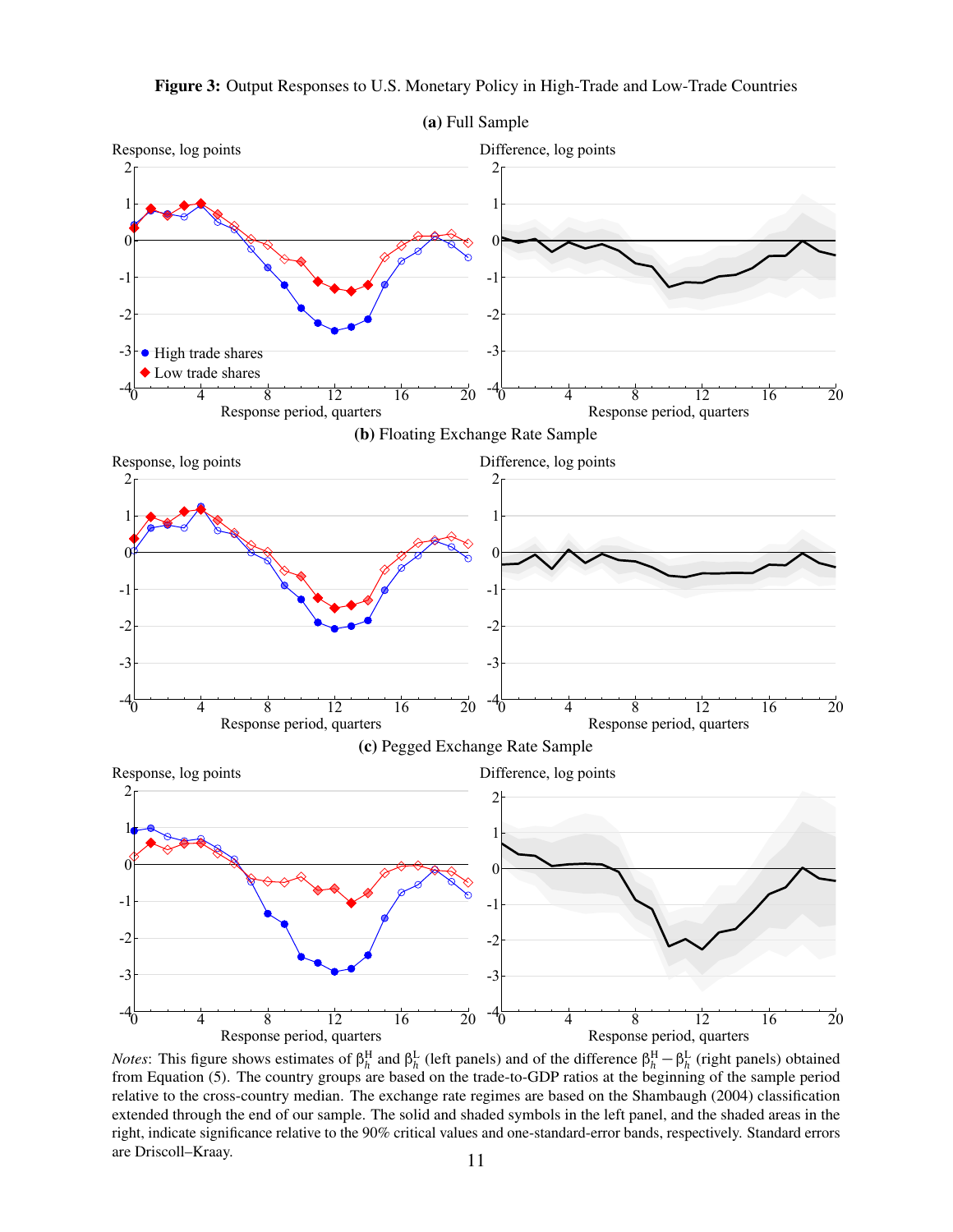countries between as well as within the two groups. This approach allows us to easily test the hypothesis  $\beta_h^H = \beta_h^L$ *h* . [7](#page-12-0)

We start by separating countries into a high-trade group and a low-trade group, according to their trade-to-GDP ratios at the beginning of our sample period. Countries with a ratio above (below) the median are assigned to the high-trade (low-trade) group. Figure [3a](#page-11-0) shows the average responses for the two groups and the differences between them. Output responds stronger in high-trade countries than in low-trade countries, especially at horizons of two to four years. The differences between the two groups are statistically and economically significant, peaking at more than 1 percentage point 10 quarters after the shock.

Next, we investigate whether the magnitude of these differences depends on the exchange rate regime. Figures [3b](#page-11-0) and [3c](#page-11-0) show that while our results stand when we focus on countries with either a floating or a fixed exchange rate, the differences between the high- and low-trade countries are substantially stronger in the sample of peggers. We also find that the IRFs are similar in the subsamples of countries with a low degree of financial openness (as per the average ratio of IIP to GDP) and with a high degree (Appendix Figure [A.3\)](#page-34-0), suggesting that the stronger output responses for high-trade countries are not driven by a positive correlation between openness to trade and openness to finance.

# *4.2. Responses of Other Key Variables and Transmission Mechanism*

In terms of decomposition [\(4\)](#page-7-3), the heterogeneity of output responses between high-trade and lowtrade countries can be explained by heterogeneity in its constituent parts. Because we do not have separate instruments for monetary policy in each country group, we continue to hold the domestic effects of monetary policy fixed across countries. Then, the group-specific decomposition takes the form

$$
\beta_i = \varrho_i + \bar{\varphi} \,\varpi_i,\tag{6}
$$

for  $i = \{H, L\}$  and  $\varphi_H = \varphi_L = \bar{\varphi}$ . The difference between the total effects for the two groups can be written as  $β$ <sub>H</sub> −  $β$ <sub>L</sub> =  $Q$ <sub>H</sub> −  $Q$ <sub>L</sub> +  $\bar{φ}$  ( $σ$ <sub>H</sub> −  $σ$ <sub>L</sub>).

Figure [4a](#page-13-0) compares the responses of interest rates in the high-trade and low-trade groups. We observe a higher degree of monetary policy transmission in low-trade countries than in high-trade countries,  $\varpi_H < \varpi_L$ . Hence, the difference  $\beta_H - \beta_L$  likely represents the lower bound, in magnitude, of  $\varrho_H - \varrho_L \equiv \partial y^f$ H */∂ r* − *∂ y* f L */∂ r*. Consistent with this conjecture, we find that the difference in

<span id="page-12-0"></span>The to a small number of countries in each subsample, we cannot cluster the errors by country, because this procedure is valid only for large *N*. Instead, we report Driscoll–Kraay standard errors. In addition to being clustered by time, the standard errors are robust to heteroskedasticity and serial correlation. And because this procedure relies on the Bartlett (Newey–West) truncated kernel within each panel, Driscoll–Kraay standard errors are valid for large *T* but possibly small *N*. As required by local projections, we set a minimal bandwidth at *h* + 1.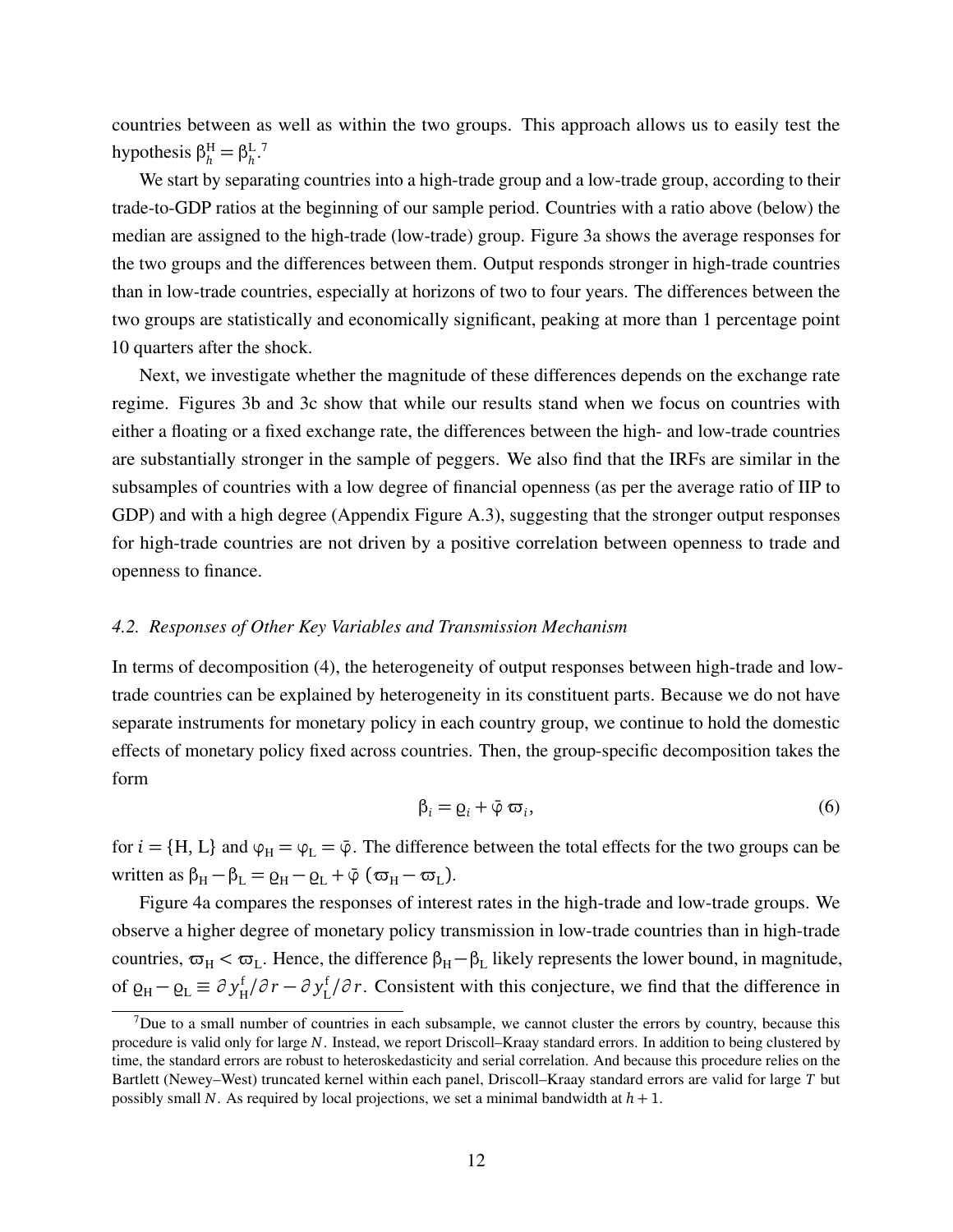<span id="page-13-0"></span>



(c) Real Exports + Imports per Capita

Log points



*Note*: The solid and shaded symbols indicate significance relative to the 90% critical values and one-standard-error bands, respectively, based on Driscoll–Kraay standard errors.

output responses between high- and low-trade members of the euro area are nearly twice as large as they are in the baseline at a three-year horizon (Appendix Figure [A.3c\)](#page-34-0). Thus, not only do the differential effects hold conditional on the monetary policy response, but they are larger.

Figures [4b](#page-13-0) and [4c](#page-13-0) compare the responses of the real effective exchange rate and gross international trade flows, respectively, providing further evidence on the transmission mechanism of U.S. monetary policy.<sup>[8](#page-13-1)</sup> Consistent with the differential response of the interest rates shown previously, the currencies of high-trade countries depreciate relative to low-trade countries' currencies.

<span id="page-13-1"></span><sup>&</sup>lt;sup>8</sup>The role of exchange-rate responses in the transmission of U.S. monetary shocks is emphasized in [Ilzetzki and Jin](#page-29-16) [\(2021\)](#page-29-16), among others.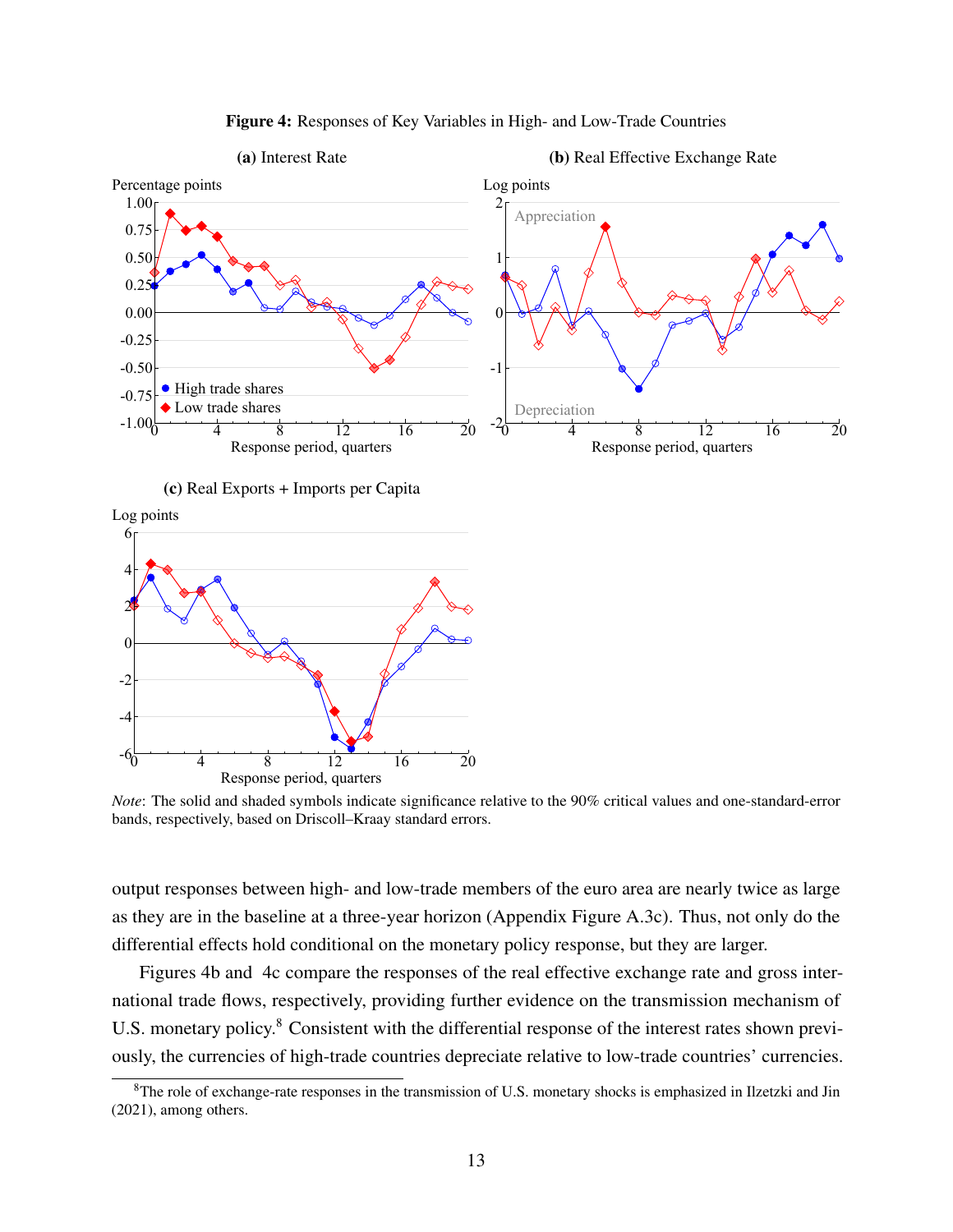And consistent with the simultaneous decline in domestic and foreign output, gross trade diminishes in both groups. While the intensive margin of the decline is similar in the two groups, international trade by definition makes up a larger share of output in the high-trade group. Hence, a comparable percentage decline in trade of comparable percentage should have a larger effect on output in high-trade countries than in low-trade countries.

Due to space constraints, we show the responses of other notable variables in Appendix Figure [A.4.](#page-35-0) For example, following U.S. monetary tightening, local currencies in both trade groups depreciate relative to the U.S. dollar. We also find that both foreign consumption and investment drop, contributing to the output decline. Moreover, both consumption and investment decline more in high-trade countries than in low-trade countries, explaining the differential output effects.

#### *4.3. Openness to International Trade versus Financial Openness*

We now estimate heterogeneous output responses, focusing on the extent to which a country's openness to trade and finance can explain such heterogeneity. To do this, we relax the assumption that the output responses  $\beta^h$  are the same for all countries or differ only between two groups. Specifically, to allow the response coefficients  $β_i^h$  $i<sub>i</sub>$  to vary by country *i*, we estimate the following equation (with instruments) separately for each *i*:

<span id="page-14-1"></span>
$$
y_{i,t+h} = \alpha_i^h + \beta_i^h r_t + \sum_{k=1}^4 \gamma_{i,k}^h y_{i,t-k} + \sum_{k=1}^4 \delta_{i,k}^h r_{t-k} + \sum_{k=1}^4 \zeta_{i,k}^{h'} s_{t-k} + \theta_i^{h'} x_t + \varepsilon_{i,t+h}^h.
$$
 (7)

We then estimate the relationship between  $\beta_i^h$  $i<sub>i</sub><sup>h</sup>$  and country characteristics as follows:

<span id="page-14-0"></span>
$$
\hat{\beta}_i^h = b_0^h + b_1^h \text{ Trade Openness}_i + b_2^h \text{Financial Openness}_i + b_3^h \text{ Controls}_i + u_i^h, \tag{8}
$$

where *Trade Openness* is the ratio of total trade (exports plus imports) to GDP at the beginning of the sample period; *Financial Openness* is measured by total IIP (assets plus liabilities) as a share of GDP; and *Controls* include other country-specific characteristics, such as the current account—to control for income transfers—and the development indicator. To measure trade and financial openness, we also use net exports and net IIP (assets minus liabilities).

Table [1](#page-15-0) shows estimates of Equation [\(8\)](#page-14-0) at key horizons. To make the coefficients comparable, we normalize all continuous regressors to have a zero mean and a unit variance. We find a strong negative relationship between the spillover effects and trade openness. At a peak horizon, a onestandard-deviation increase in total trade leads to an increase (in absolute value) in the semi-elasticity of output by 0.4 (columns 5 and 6), about one-fifth of the mean response. Moreover, when we exclude the trade measures from the regression, the *R*-squared drops by roughly one half. Note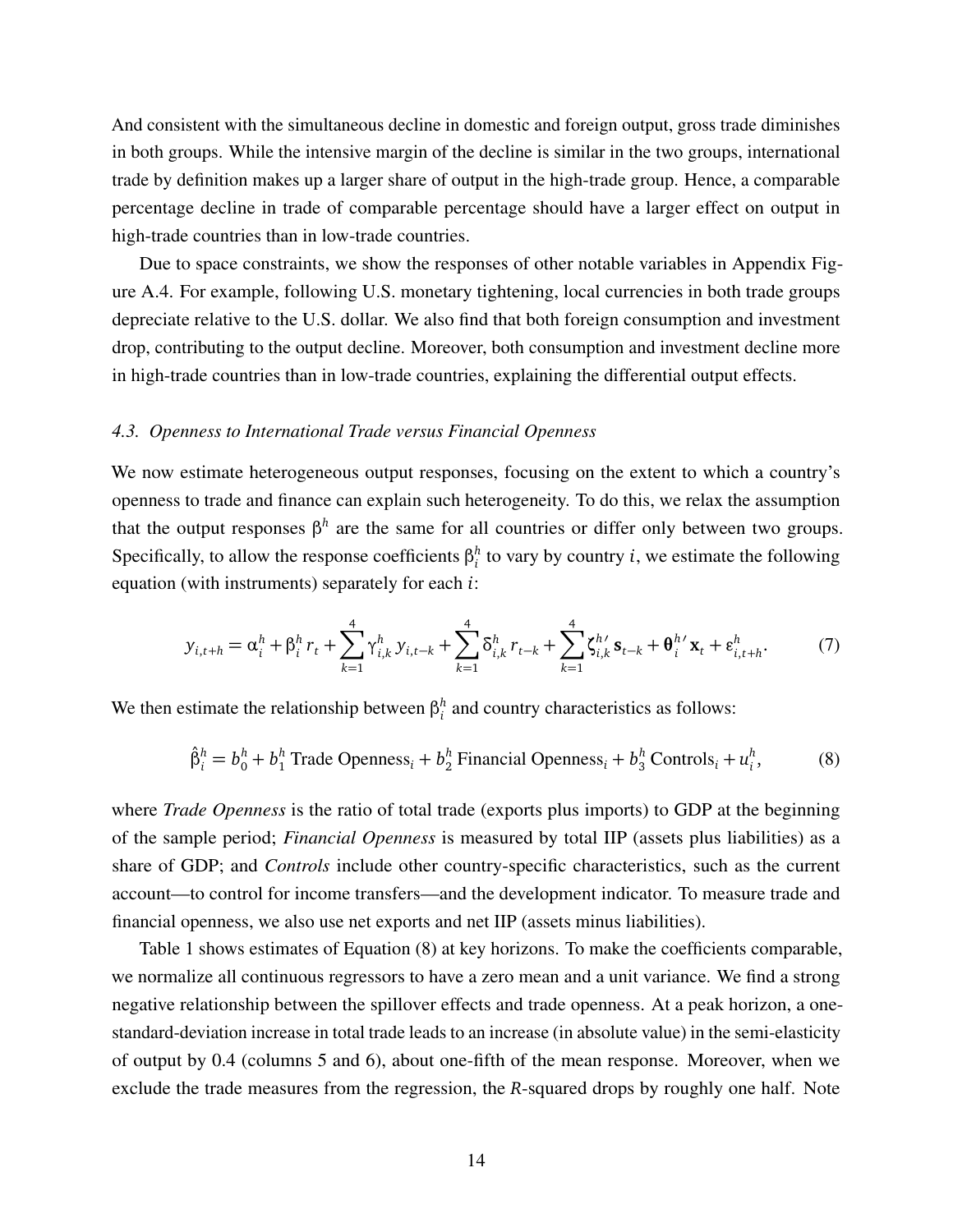<span id="page-15-0"></span>

|                        | 13 quarters |                   |            | 14 quarters    |            | 15 quarters    |          | 16 quarters    |
|------------------------|-------------|-------------------|------------|----------------|------------|----------------|----------|----------------|
|                        | (1)         | (2)               | (3)        | (4)            | (5)        | (6)            | (7)      | (8)            |
| Total trade            | $-0.35**$   | $-0.34**$         | $-0.41**$  | $-0.40**$      | $-0.39***$ | $-0.40***$     | $-0.17*$ | $-0.16*$       |
|                        | (0.15)      | (0.15)            | (0.15)     | (0.16)         | (0.08)     | (0.08)         | (0.09)   | (0.09)         |
| <b>Total IIP</b>       | 0.02        | 0.01              | $0.24*$    | 0.16           | 0.01       | $-0.02$        | 0.00     | $-0.06$        |
|                        | (0.22)      | (0.21)            | (0.13)     | (0.19)         | (0.08)     | (0.15)         | (0.10)   | (0.14)         |
| Net exports            |             | $-0.00$<br>(0.39) |            | 0.28<br>(0.30) |            | 0.13<br>(0.26) |          | 0.21<br>(0.26) |
| Net IIP                |             | $-0.15$<br>(0.37) |            | 0.16<br>(0.46) |            | 0.24<br>(0.36) |          | 0.06<br>(0.34) |
| Current account        | $0.48**$    | 0.54              | $0.32*$    | 0.08           | $0.37***$  | 0.19           | $0.23*$  | 0.07           |
|                        | (0.23)      | (0.46)            | (0.18)     | (0.34)         | (0.10)     | (0.24)         | (0.13)   | (0.22)         |
| Developing (indicator) | $0.83*$     | 0.77              | 0.66       | 0.67           | 0.23       | 0.29           | 0.26     | 0.24           |
|                        | (0.47)      | (0.55)            | (0.52)     | (0.64)         | (0.41)     | (0.50)         | (0.40)   | (0.44)         |
| Constant               | $-2.24***$  | $-2.21***$        | $-1.99***$ | $-2.00***$     | $-0.96***$ | $-0.99***$     | $-0.43*$ | $-0.42$        |
|                        | (0.31)      | (0.36)            | (0.33)     | (0.39)         | (0.27)     | (0.31)         | (0.24)   | (0.27)         |

Table 1: The Effects of Trade and Financial Openness on the Size of Output Spillovers

*Notes*: This table presents estimates of Equation [\(8\)](#page-14-0) at selected horizons. The dependent variable ( $\hat{\beta}_i^h$ ) is the estimated response of the logarithm of real GDP per capita to a unit U.S. monetary tightening, obtained from Equation [\(7\)](#page-14-1). All continuous independent variables are divided by GDP and then normalized to have a zero mean and a unit variance. Our sample includes 43 countries during the 1995–2017 period (1996–2012 shocks) at a quarterly frequency. Standard errors robust to heteroskedasticity are in parentheses. Significance levels at 1%, 5%, and 10% are denoted by \*\*\*, \*\*, and \*, respectively.

<span id="page-15-1"></span>



*Notes*: This figure plots the output responses at the peak horizon (vertical axes) against trade openness (horizontal axis, left panel) and financial openness (horizontal axis, right panel). The country codes are based on the ISO2 definitions.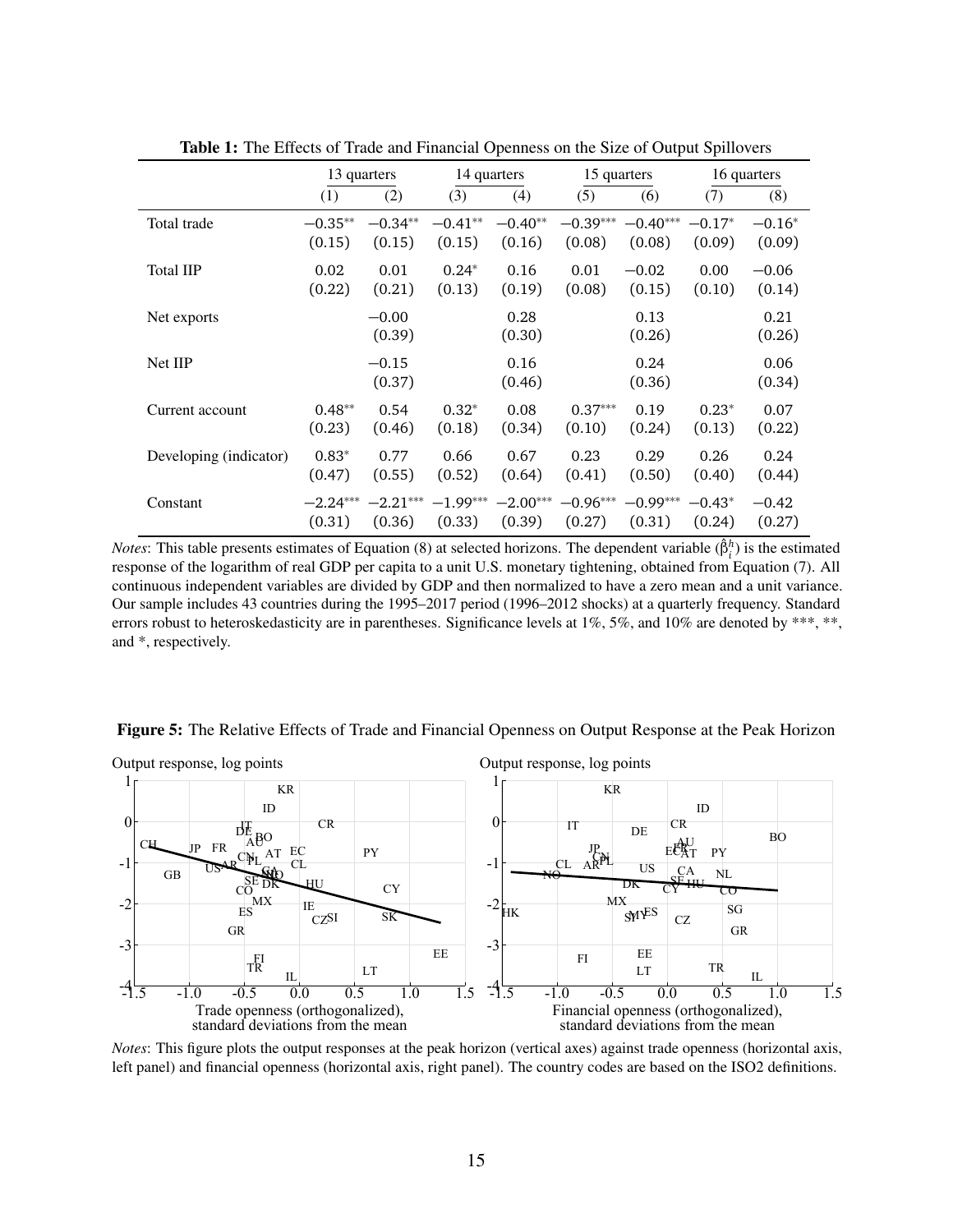that direct trade with the United States does not explain this result, as the strong relationship holds even if we exclude U.S. trade from the openness measure. In contrast, we find no visible negative relationship between the output response and financial openness. Interestingly, while total trade flows appear important, net trade flows do not. However, the coefficient on the current account is significant, likely due to income transfers. We also find somewhat larger effects of U.S. monetary policy on developed countries.

To understand how individual countries contribute to our results, in Figure [5](#page-15-1) we plot the coefficient *β*ˆ<sup>∗</sup> *i* at the peak horizon against trade openness (left panel) and financial openness (right panel) by country *i*. Both variables are orthogonalized with respect to each other and all other covariates.[9](#page-16-1) We focus on the cluster of observations within 1.5 standard deviations on each side of the mean and also exclude from the figure two observations with *β*ˆ<sup>∗</sup> *<sup>i</sup> <sup>&</sup>lt;* <sup>−</sup>4. We confirm a negative slope associated with trade openness and a much flatter slope for financial openness. Appendix Figure [A.5](#page-36-0) shows that these conclusions are not affected by the influential observations.

Considering alternative measures of trade and financial openness, we by and large confirm our baseline findings. These additional exercises are relegated to the appendix. For example, we use a measure of trade openness based on the share of total *value-added* trade as opposed to *gross* trade (Appendix Table [A.4\)](#page-36-1). We also consider measuring financial openness by separate IIP components—such as direct investment, equity, debt securities, and derivatives—and by financial flows instead of stocks. We compute total flows as the sum of inflows and outflows in the balance of payments (Table [A.5\)](#page-37-0). $^{10}$  $^{10}$  $^{10}$ 

## <span id="page-16-0"></span>5. Network Amplification and Indirect Spillover Effects

#### *5.1. Measuring Network Effects*

To what extent are the foreign effects of U.S. shocks amplified through the international trade network? What share of the total effect is driven by indirect output spillovers? To answer these questions, we employ a model in which not only do U.S. shocks have heterogeneous direct effects, but output comoves across countries. Such comovement gives rise to indirect effects. To estimate the network amplification effects, we extend the model in Equation [\(7\)](#page-14-1) to directly account for

<span id="page-16-1"></span><sup>&</sup>lt;sup>9</sup>Note that whereas in standard neoclassical models of the Heckscher-Ohlin-Mundell type, an increase in trade integration reduces incentives for financial integration, we find a moderate, positive correlation between trade and financial openness, both for the aggregate measures and for bilateral linkages. The correlation coefficient for the baselines measures is 0.4. This positive correlation is consistent with financial frictions, as emphasized in [Antràs and](#page-28-16) [Caballero](#page-28-16) [\(2009\)](#page-28-16).

<span id="page-16-2"></span> $10$ We do not find a significant negative effect of capital account restrictions, measured by the [Chinn and Ito](#page-28-17) [\(2006\)](#page-28-17) index. Since our further analysis requires data on *bilateral* linkages, we do not explore capital restrictions data in detail.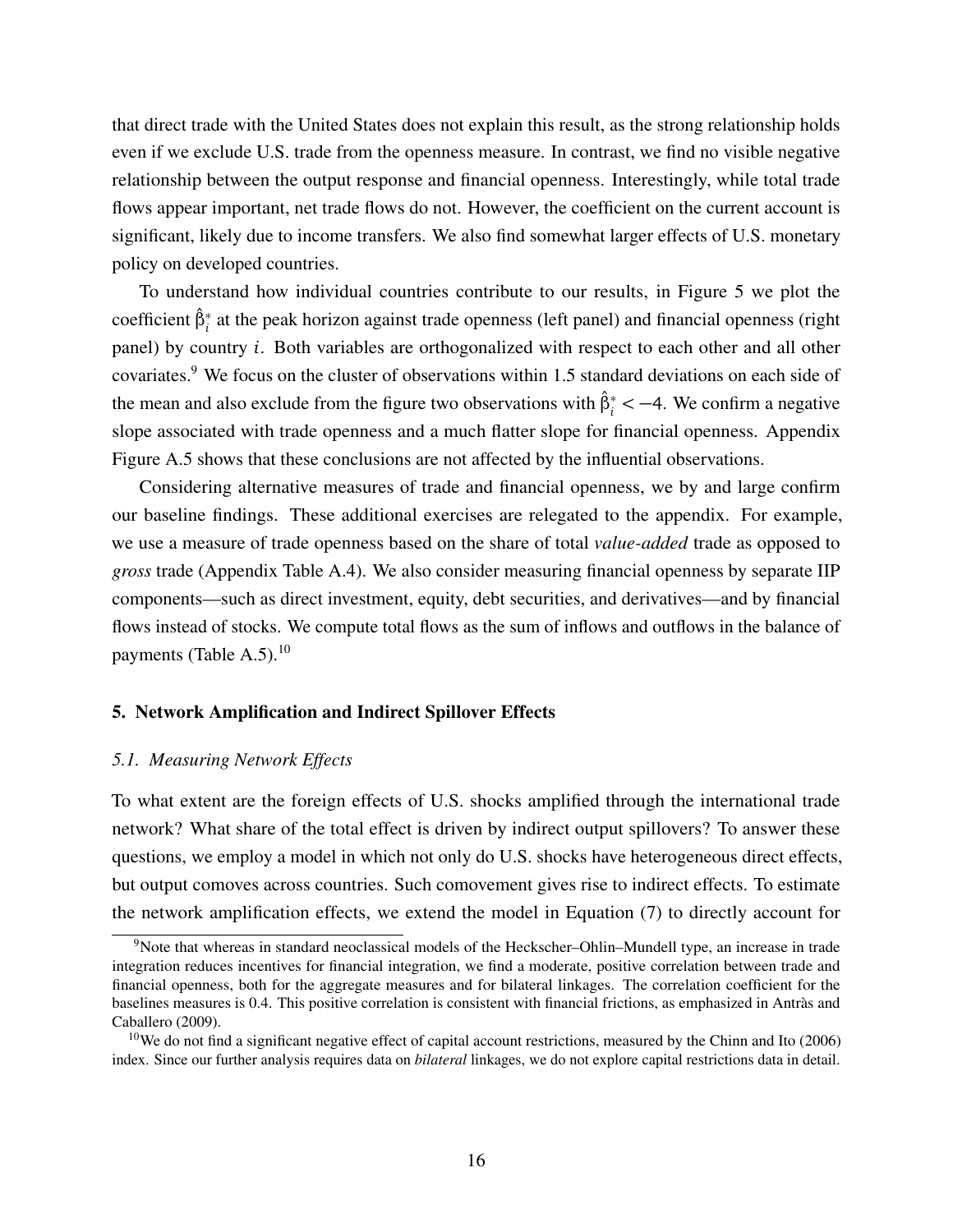international output spillovers:

<span id="page-17-0"></span>
$$
y_{i,t+h} = \alpha_i^h + \beta_i^h r_t + \sum_{j \neq i} \eta_{i,j}^h y_{j,t+h} + \kappa \text{Controls} + \varepsilon_{i,t+h}^h,
$$
\n(9)

where  $\eta_i^h$  $i_{i,j}$  is the theoretical effect of output in country *j* on output in country *i*. To associate the strength of these output spillovers with a network effect, suppose that the individual output effects  $(\eta_i^h)$  $f_{i,j}^{h}$ ) are proportional to predetermined bilateral trade linkages ( $w_{i,j}$ ) and the aggregate network effect ( $\rho^h$ ), so that  $\eta^h_{i,j} = \rho^h w_{i,j}$ . We can then estimate the aggregate network effect  $\rho^h$  for a given network structure  $w_{i,j}$ . The coefficients  $\rho^h$  determine the total spillover effect and the direct and indirect effects that make up this total effect.

To derive the expressions for direct and indirect effects in closed form, we switch to vector notation. Denote the vector of log output in quarter *t* as  $y_t = (y_{1,t},...,y_{i,t},...,y_{N,t})'$ . Denote further the matrix of elements  $w_{i,j}$  as W, setting the diagonal elements  $w_{i,i}$  to zero. Then, the model in Equation [\(9\)](#page-17-0) can be written as follows:

<span id="page-17-3"></span>
$$
\mathbf{y}_{t+h} = \alpha^h + \beta^h r_t + \rho^h \mathbf{W} \mathbf{y}_{t+h} + \kappa \text{ controls} + \varepsilon_{t+h}^h,
$$
\n(10)

where the vector  $\beta^h$  collects the elements  $\beta_i^h$  $\alpha$ <sup>*h*</sup>, and the vector  $\alpha$ <sup>*h*</sup> collects the country-specific intercepts *α h*  $\mathbf{F}_i^h$ . The residuals  $\mathbf{g}_t^h$ *t*+*h* can be either i.i.d. Gaussian or correlated across countries, as in spatial error models. Our control variables are the same as in Equation  $(7)$ .<sup>[11](#page-17-1)</sup> To adapt Equation  $(8)$  to the spatial specification, we allow for heterogeneity in  $\alpha_i^h$  $\binom{h}{i}$  and  $\beta_i^h$  $i<sub>i</sub>$ , but the slope coefficients on the controls are pooled across countries. For the identification and conventional interpretation of  $\rho^h$ , we follow the literature and normalize each weight in **W** by the sum of weights in the corresponding row. With this normalization, the spatial lag  $W y_{t+h}$  contains the mean values of trading partners' output growth weighted by the trade shares. (We discuss the weight matrix and the spatial lag in detail in Section [5.2.](#page-19-0))

A crucial parameter summarizing the network amplification is  $\rho^h$ . If  $\rho^h = 0$ , the above model collapses to a linear model, as in Equation [\(7\)](#page-14-1). Solving for  $y_{t+h}$  and taking the derivative with respect to  $r<sub>t</sub>$ —for simplicity, abstracting from the intercept and controls—we obtain an expression for the heterogeneous marginal effects:

$$
\frac{\partial \mathbf{y}_{t+h}}{\partial r_t} = (\mathbf{I}_N - \rho^h \mathbf{W})^{-1} \beta^h
$$
  
=  $\beta^h + \rho_h \mathbf{W} \beta^h + \rho_h^2 \mathbf{W}^2 \beta^h + \rho_h^3 \mathbf{W}^3 \beta^h + ...,$  (11)

<span id="page-17-2"></span><span id="page-17-1"></span> $11$ Based on the spatial Durbin model, our baseline specification includes a spatial lag, a spatial error, and spatial controls. In the appendix, we compare our benchmark results with estimates obtained from alternative spatial models.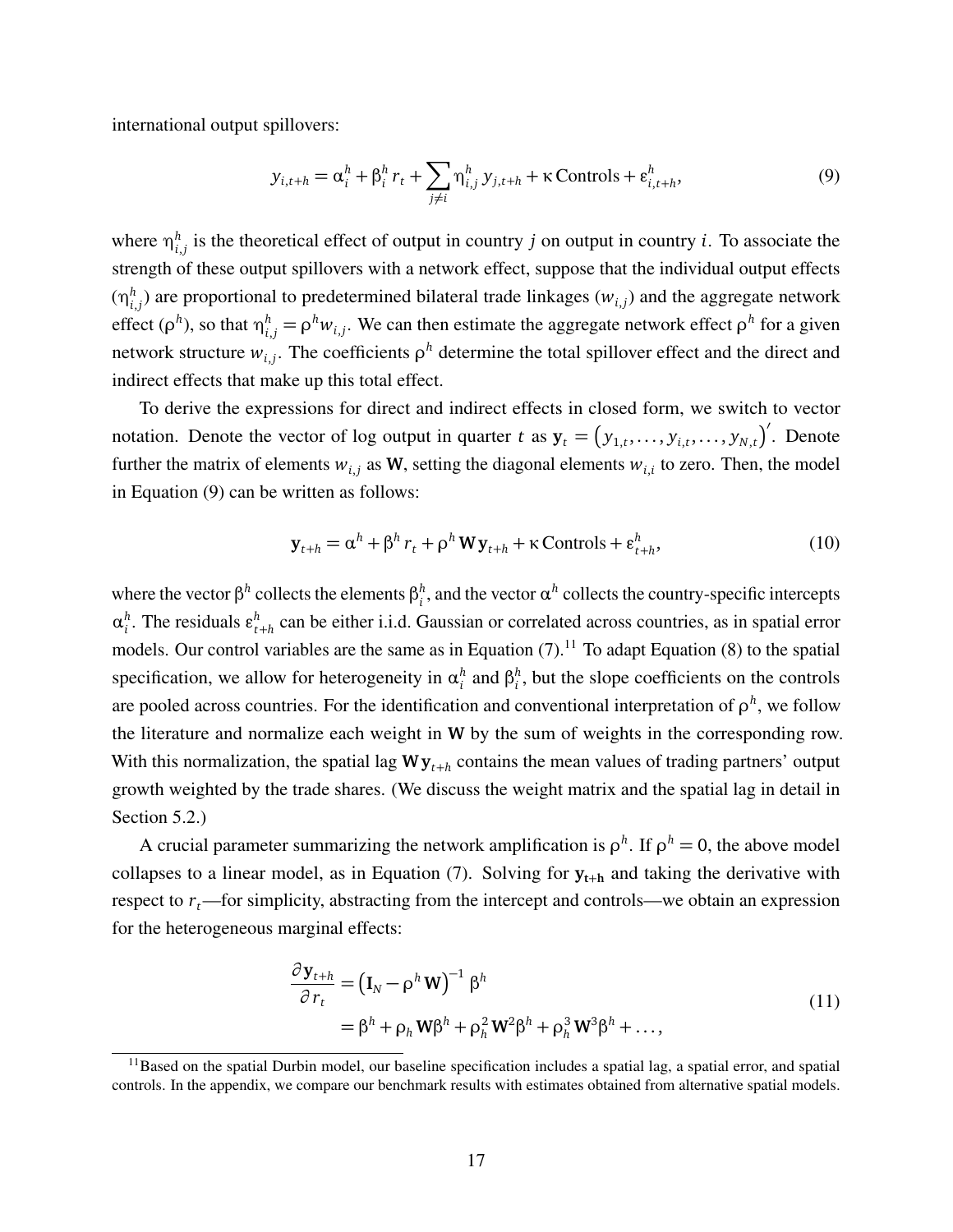where  $I_N$  is the  $N \times N$  identity matrix. Again, if  $\rho^h = 0$ , the marginal effects are the same as in the linear case ( $\beta^h$ ), and the indirect effects are zero. If  $\rho^h > 0$ , the initial output responses induce endogenous amplification through an infinite chain of bilateral linkages.<sup>[12](#page-18-0)</sup>

To highlight the role of network effects in the cross-border transmission of shocks, we decompose the total effect in Equation [\(11\)](#page-17-2) into a direct effect and an indirect effect. Denoting  $J \equiv (I_N - \rho^h W)^{-1}$ , the vectors of direct and indirect effects are as follows:

$$
\frac{\partial \mathbf{y}_{t+h}}{\partial r_t}^{\text{direct}} = \text{diag}(\mathbf{J}) \beta^h \tag{12}
$$

<span id="page-18-1"></span>
$$
\frac{\partial \mathbf{y}_{t+h}}{\partial r_t}^{\text{indirect}} = (\mathbf{J} - \text{diag}(\mathbf{J})) \beta^h, \tag{13}
$$

where diag(**J**) sets all off-diagonal elements of **J** to zero. We estimate the model parameters with maximum likelihood, and following [Murphy and Topel](#page-30-16) [\(1985\)](#page-30-16), we adjust standard errors to account for the instrumented U.S. policy rate.

By estimating heterogeneous *β h*  $i<sub>i</sub>$ , we allow for a full flexibility in the direct and indirect effects of U.S. shocks and do not restrict these effects by our choice of **W**. In fact, a U.S. shock can affect foreign output only indirectly ( $\beta_i^h = 0$  for all  $i \neq \text{US}$ ), as in the case of pure local shocks. Or it can affect output in other countries directly (*β h*  $i \neq 0$  for some  $i \neq \text{US}$ ), resembling a global shock. Clearly, even if  $\beta_i^h = 0$  for all countries other than the United States, the effect of U.S. shocks on output in other countries is, in general, nonzero because of the indirect spillovers stemming from U.S. output (for example, due to U.S. demand for foreign products).

# *Special Case: N* = 3 *Countries*

To provide intuition for the mechanics of the model, we consider the case of  $N = 3$  countries and contemporaneous responses  $(h = 0)$ . The Jacobian matrix of this system takes the following form:

$$
\frac{\partial \mathbf{y}_{t}}{\partial r_{t}} = \frac{1}{D} \begin{pmatrix} 1 - \rho^{2} w_{23} w_{32} & \rho w_{12} + \rho^{2} w_{13} w_{32} & \rho w_{13} + \rho^{2} w_{12} w_{23} \\ \rho w_{21} + \rho^{2} w_{23} w_{31} & 1 - \rho^{2} w_{13} w_{31} & \rho w_{23} + \rho^{2} w_{21} w_{13} \\ \rho w_{31} + \rho^{2} w_{32} w_{21} & \rho w_{32} + \rho^{2} w_{31} w_{12} & 1 - \rho^{2} w_{12} w_{21} \end{pmatrix} \begin{pmatrix} \beta_{1} \\ \beta_{2} \\ \beta_{3} \end{pmatrix}, \quad (14)
$$

where

$$
D \equiv det(\mathbf{I}_3 - \rho \mathbf{W})
$$
  
=  $1 - \rho^2 w_{12} w_{21} - \rho^2 w_{13} w_{31} - \rho^2 w_{23} w_{32} - \rho^3 w_{12} w_{23} w_{31} - \rho^3 w_{13} w_{32} w_{21}.$ 

<span id="page-18-0"></span><sup>&</sup>lt;sup>12</sup>With standard normalizations, the model converges if  $|\rho^h|$  < 1.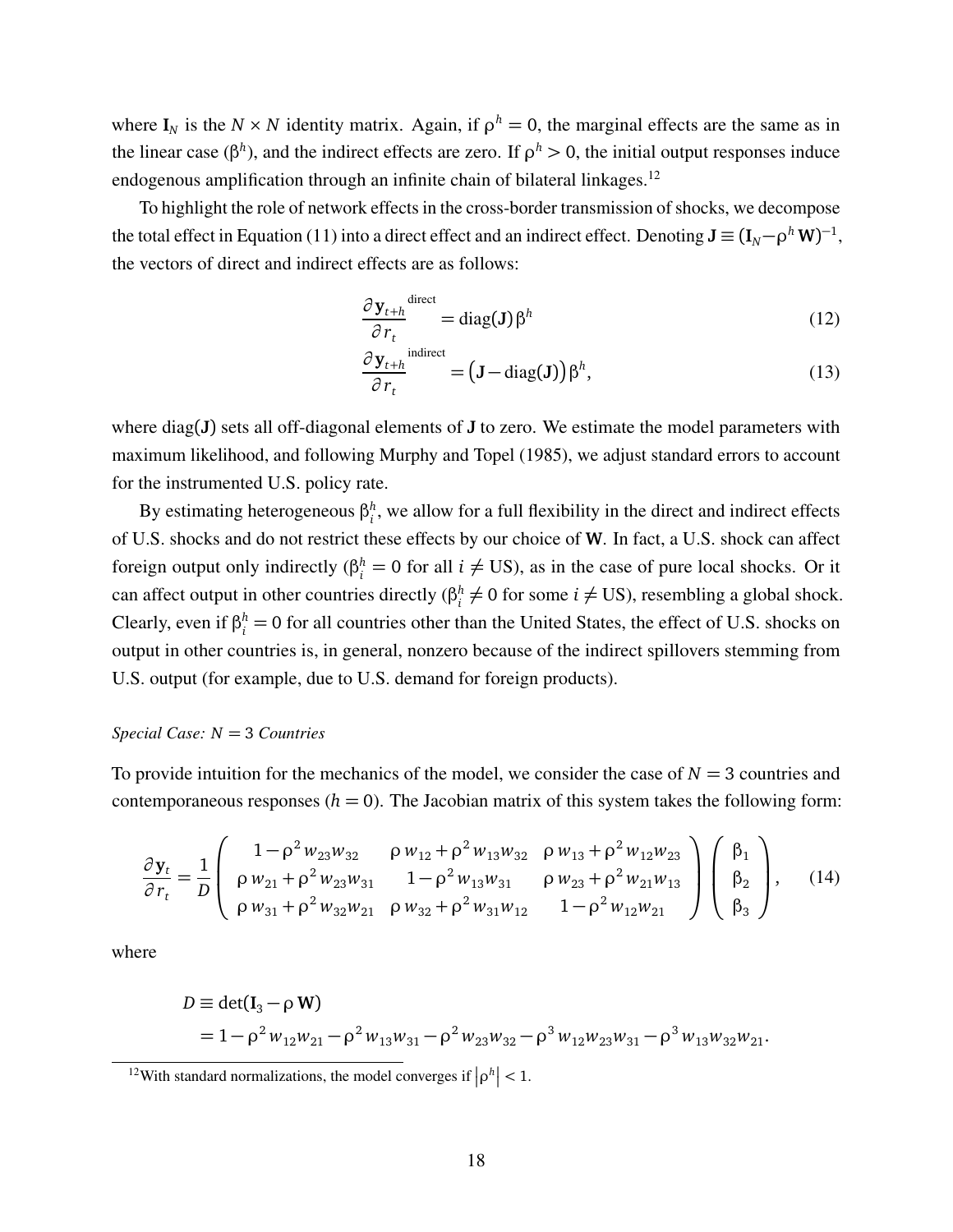Focusing on country 1, we can decompose the total effect into the direct and indirect effects.

<span id="page-19-1"></span>
$$
\frac{\partial y_{1,t}}{\partial r_t} = \widehat{\beta_1 D^{-1} (1 - \rho^2 w_{23} w_{32})} + \underbrace{\beta_2 D^{-1} (\rho w_{12} + \rho^2 w_{13} w_{32})}_{\text{Indirect Effect from } y_2} + \underbrace{\beta_3 D^{-1} (\rho w_{13} + \rho^2 w_{12} w_{23})}_{\text{Indirect Effect from } y_3}.
$$
\n(15)

With normalized weights ( $0 \leq w_{ij} \leq 1$ ) and positive, nonexplosive output comovement ( $0 <$  $\rho$  < 1), the direct effect is larger in absolute value than the initial response  $\beta_1$ , which amounts to the total effect in the linear case. Thus, a chain of subsequent output spillovers amplifies the initial response. Note that, without loss of generality, index 1 can be assigned to the home country. Hence, the network characterized by a positive comovement of output amplifies the *domestic* effects as well as the foreign effects.

The indirect effect (the bottom line in Equation [15\)](#page-19-1) can be positive or negative, depending on the signs of the initial output responses in country 2  $(\beta_2)$  and in country 3  $(\beta_3)$ —as well as the weights, in case  $β_2$  and  $β_3$  have the opposite signs. Figure [6](#page-19-2) demonstrates these indirect effects schematically. In Panel (a), we show the indirect effect on output in country 1 emanating from the initial response of output in country 2. A unit shock initially raises output in country 2 by  $\beta_2$ . The bilateral linkage between countries 2 and 1 amplifies this effect by  $\rho w_{12}$ , and the trilateral linkage  $2 \rightarrow 3 \rightarrow 1$  by ( $\rho w_{32}$ ) · ( $\rho w_{13}$ ). Next, we need to add the indirect effect emanating from the initial output response in country 3 (Panel b). At last, because the chain of responses is infinite, these indirect effects are scaled further by  $D^{-1} > 1$  (under the regularity conditions). The share of the indirect effect in the total effect is a useful statistic that depends both on the strength (*ρ*) and the structure (**W**) of the network. Note that as  $\rho \rightarrow 0$  (and so  $D \rightarrow 1$ ), the total effect and the direct effect converge to  $\beta_1$  and the indirect effect converges to zero, as in the linear case.

<span id="page-19-2"></span><span id="page-19-0"></span>

(a) Indirect Effect on  $y_1$  from  $y_2$ 

(**b**) Indirect Effect on  $y_1$  from  $y_3$ 

**Figure 6:** Indirect Spillover Effects of Shock *r* on Output in Country 1 (*y*<sub>1</sub>)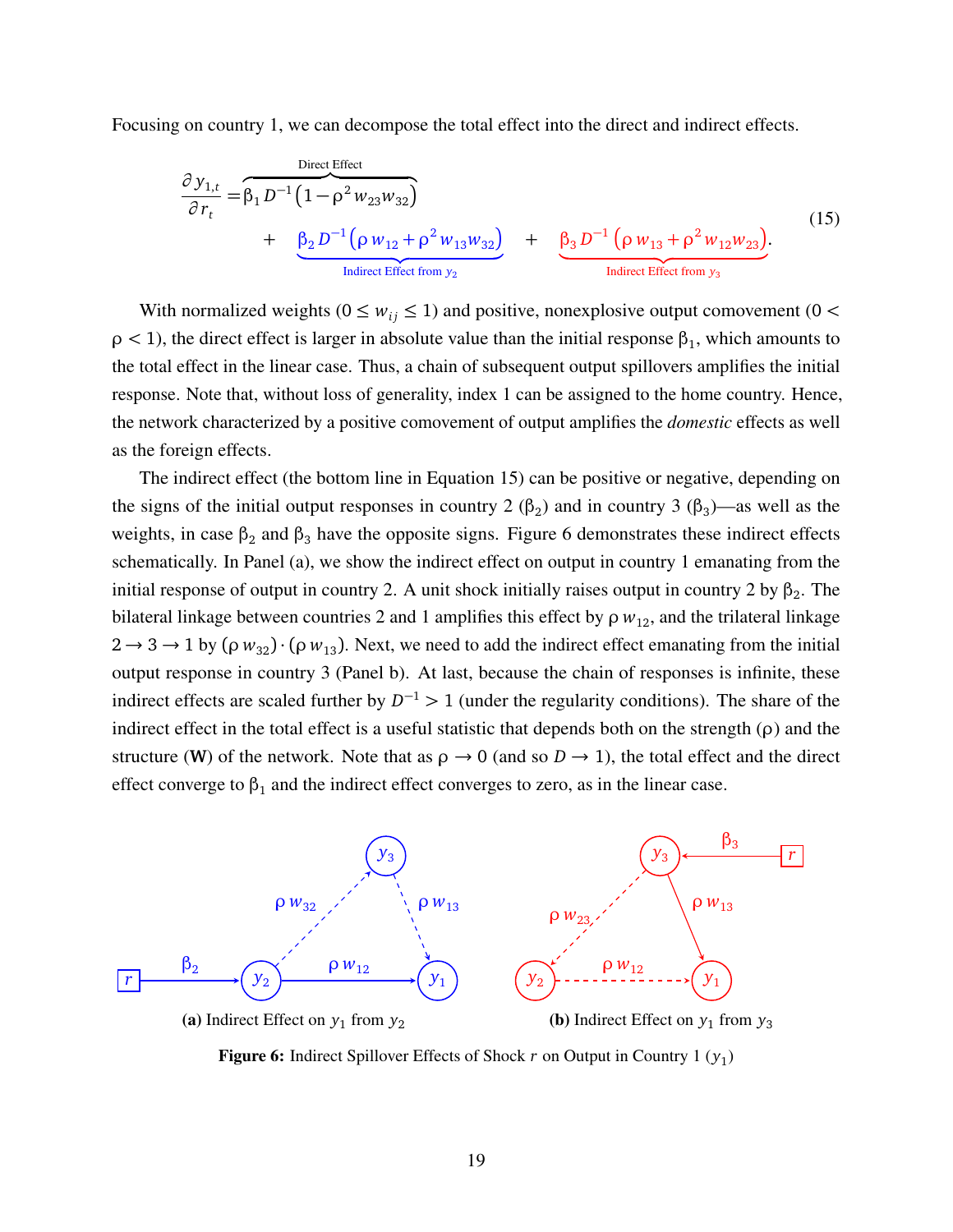#### *5.2. International Trade Network*

*h* coefficients *β<sup>i</sup>* , however, the effects can depend endogenously on an individual country's overall In our baseline model, we use weights **W** based on bilateral gross trade flows (exports plus imports). We normalize each weight by the sum of the elements in the corresponding row, so that these exogenous linkages correspond to the *relative* sizes of bilateral trade. [13](#page-20-0) Because of the heterogeneous exposure to international trade, among other country characteristics. To abstract from the effects of output growth and spillovers on trade patterns, we fix the weights at their 1995 values (that is, at the beginning of the sample period).

Figure [7](#page-21-0) visualizes our baseline trade network. The size and the shade of each *node* correspond to the degree of network centrality.<sup>[14](#page-20-1)</sup> The larger and darker nodes represent countries that are important trading partners for other countries, and hence the shocks originating in such countries or propagating through them—are likely to be amplified. In contrast, the shocks originating in (or reaching) the countries represented by relatively small nodes are likely to have small spillover effects. Given our normalization, we measure network centrality for country *i* as the average weight in the *i*th column of **W**. That is, we use the average share of country *i* in total trade for every other country in our sample. Predictably, large open economies such as the United States and Germany are central to the international trade network. However, the correspondence between the size and network centrality is not absolute. For instance, Sweden, a relatively small economy, has a centrality index comparable to China's, due to the Swedish economy being relatively more open. Note that this centrality measure reflects not only a country's overall amount of trade but the geographical diversification of its trading partners.

The size and the shade of each *arrow* in Figure [7](#page-21-0) correspond to bilateral trade shares. Thicker and darker arrows represent larger trade shares. Typically, countries with a high index of network centrality are represented also by thicker arrows originating in the corresponding nodes. For example, the United States (represented by a large, dark node) is an important trading partner for Canada and Mexico, among many other countries. These linkages are indicated by the thick, dark arrows pointing from the U.S. node to the Canada and Mexico nodes. Thus, through direct trade linkages, changes in U.S. output driven by a domestic demand shock are likely to spillover to disproportionately many countries, with the potential for particularly strong effects on output in Canada and Mexico.

Next, we use these benchmark weights to illustrate the spatial correlation in output growth. In Panel (a) of Figure [8,](#page-21-1) we plot the year-over-year growth rates of real GDP per capita ( $y_{i,t}$ ) against the trade-weighted average growth rates for the trading partners (**Wy***<sup>t</sup>* ), referred to as the spatial lag

<span id="page-20-0"></span><sup>&</sup>lt;sup>13</sup>We also consider alternative normalizations that account for overall trade openness, such as the largest-eigenvalue normalization. We reach qualitatively similar conclusions.

<span id="page-20-1"></span><sup>&</sup>lt;sup>14</sup>The nodes' locations are not informative. They are chosen subjectively to enhance visibility.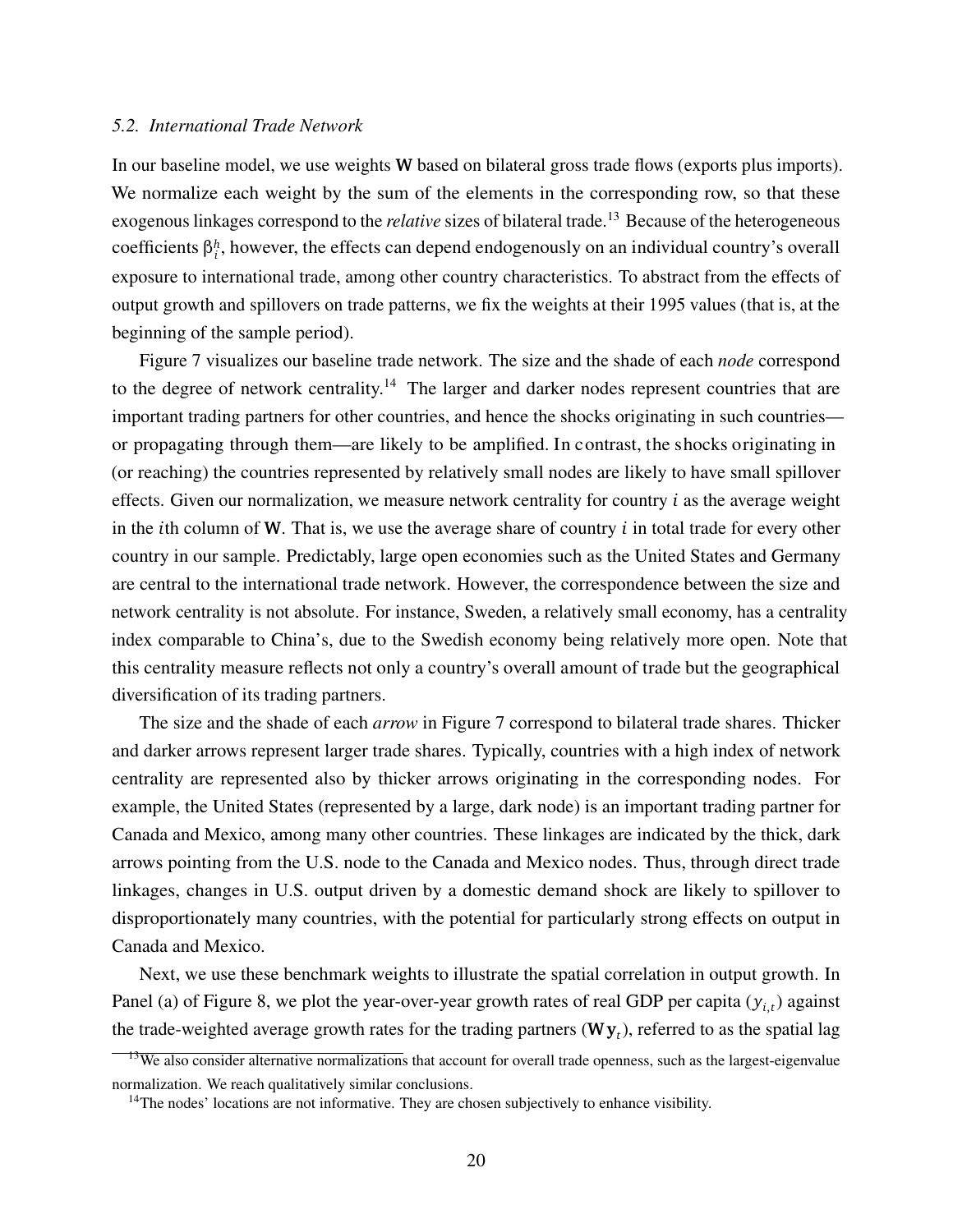

<span id="page-21-0"></span>

*Note*: The figure visualizes the network based on gross trade flows (exports plus imports) in 1995 for our baseline sample of 44 countries. The size and the shade of each node correspond to the degree of network centrality. The size and the shade of each arrow correspond to the weight size (see the text for more detail). To enhance visibility, only weights larger than 5% are represented by an arrow. The country codes are based on the ISO2 standard.



<span id="page-21-1"></span>

*Note*: Panel (a) shows a scatterplot using 50 bins for the growth rate of real GDP per capita (vertical axis) against its spatial lag (horizontal axis). In Panel (b), we orthogonalize these variables with respect to four temporal lags of output growth as well as country and time fixed effects.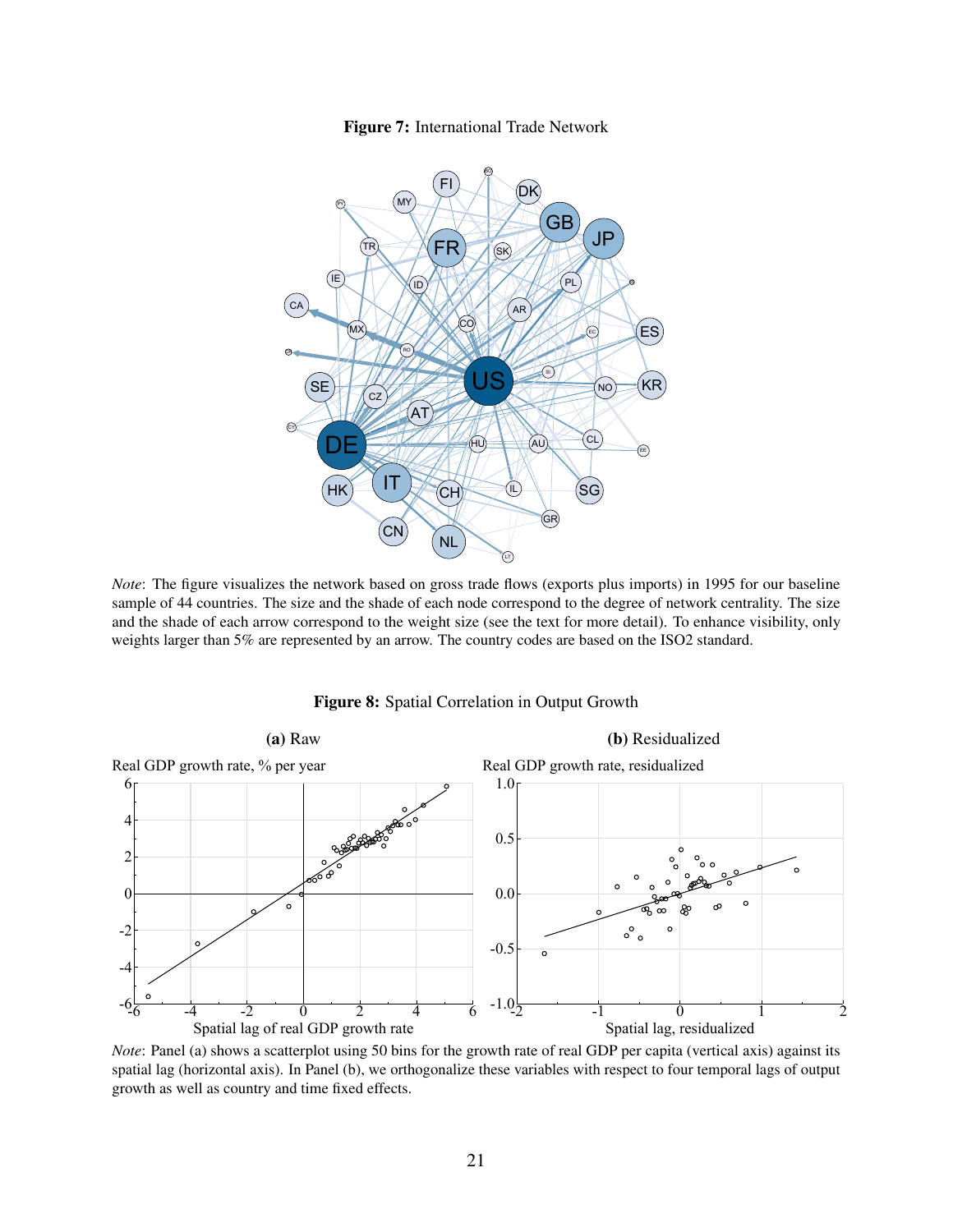of output growth.[15](#page-22-0) We find a strong positive correlation between a country's output growth and its trading partners' growth—with trade linkages fixed at the base year.

Because this result may be explained in part by global business cycles (e.g., [Kose, Otrok,](#page-30-0) [and Whiteman](#page-30-0) [2003\)](#page-30-0), in Panel (b) we show that the correlation between growth rates and their spatial lags remains positive when we partial out four temporal lags of output growth (to control for preexisting trends) as well as country and time fixed effects. Thus, the unconditional spatial correlation is not driven exclusively by the common effects of global shocks or by the tendency of high-growth countries to trade predominantly with other high-growth countries.

# *5.3. Spatial Model Estimates*

In Table [2,](#page-23-0) we show estimates of the direct and indirect spillover effects obtained from our baseline spatial model with heterogeneous coefficients (Equation [10\)](#page-17-3). As weights, we use (normalized) bilateral trade flows (exports plus imports). We find evidence for large and highly significant spatial correlation, supporting endogenous feedback loops. The spatial-lag coefficient *ρ* is in the 0.43–0.52 range three to four years after the shock. Following derivations in Equations [\(11\)](#page-17-2) through [\(13\)](#page-18-1), we use these estimates of *ρ* in combination with the estimates of *β* to compute the total, direct, and indirect spillover effects. The average total effect peaks at −2.3 (column 4), with direct and indirect effects of −1.2 and −1.1, respectively. The peak total effect estimated from the spatial model is 21 percent larger in absolute value than in the linear model. Thus, ignoring spatial dependence could lead to a substantial underestimation of international spillovers.

Figure [9](#page-23-1) provides further evidence on the dynamics of the total effect and of the indirect effect's share. In line with the previous analyses, the responses at horizons shorter than two years or longer than four years are small and statistically insignificant. As much as 48 percent of the total effect at peak horizons is due to the indirect effect.[16](#page-22-1)

Appendix Table [A.6](#page-38-0) presents our results when, as a measure of economic linkages, we separately use bilateral exports (Panel a) or bilateral imports (Panel b), instead of total trade. As with the baseline model, we find that about 48 percent of the total effect results from indirect spillovers in either case, and the estimates of the total effect are similar to the baseline results. Indeed, the correlation between these export and import weights is high.

We also analyze value-added trade flows. In this exercise, each element of the weighting matrix is computed as value-added trade within each pair of countries (Appendix Table [A.7,](#page-39-0) top panel).<sup>[17](#page-22-2)</sup> Because the data on bilateral value-added flows are available for only 30 countries, we fix the

<span id="page-22-0"></span> $15$ To enhance visibility, we present a scatterplot for 50 bins. These bins are based on quarterly data for 44 countries during the 1995–2017 period.

<span id="page-22-1"></span><sup>16</sup>Appendix Figure [A.6](#page-38-1) shows that the share of the indirect effect is similar in the model with homogeneous *β*.

<span id="page-22-2"></span> $17$ The results are similar when we consider separately value-added exports and imports.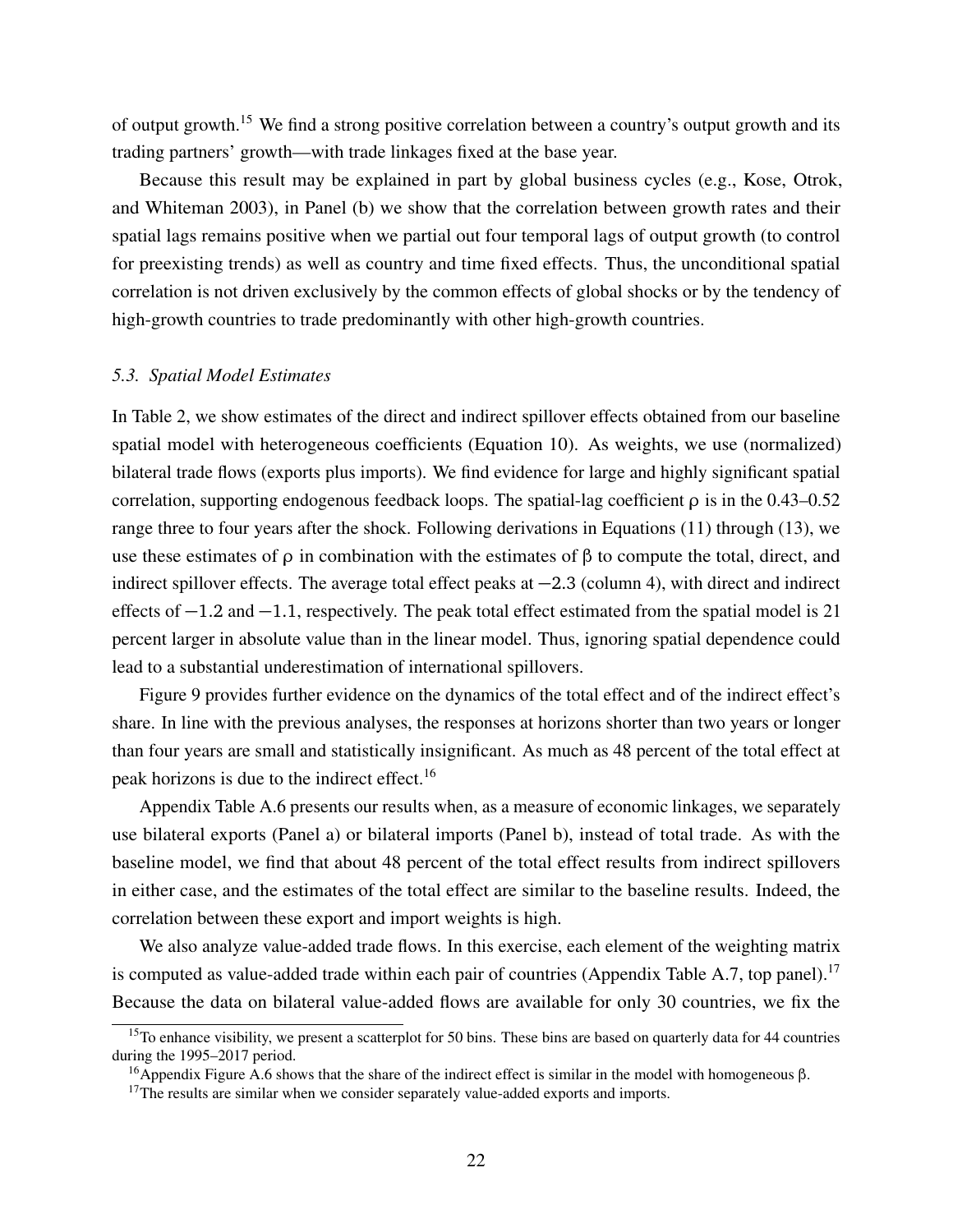<span id="page-23-0"></span>

|                     | 11 quarters | 12 quarters | 13 quarters | 14 quarters | 15 quarters |
|---------------------|-------------|-------------|-------------|-------------|-------------|
|                     | (1)         | (2)         | (3)         | (4)         | (5)         |
| Spatial lag, $\rho$ | $0.433***$  | $0.454***$  | $0.484***$  | $0.506***$  | $0.521***$  |
|                     | (0.052)     | (0.053)     | (0.055)     | (0.058)     | (0.062)     |
| Total effect        | $-1.64***$  | $-1.99***$  | $-2.16***$  | $-2.28***$  | $-1.21$     |
|                     | (0.58)      | (0.60)      | (0.66)      | (0.72)      | (0.77)      |
| Direct effect       | $-0.93***$  | $-1.10***$  | $-1.15***$  | $-1.18***$  | $-0.64*$    |
|                     | (0.34)      | (0.35)      | (0.36)      | (0.38)      | (0.38)      |
| Indirect effect     | $-0.71***$  | $-0.88***$  | $-1.01***$  | $-1.10***$  | $-0.57$     |
|                     | (0.26)      | (0.29)      | (0.33)      | (0.38)      | (0.40)      |

Table 2: Direct and Indirect Effects

*Note*: This table shows the average total, direct, and indirect effects of U.S. monetary policy on (log) real GDP per capita. The decomposition into direct and indirect effects is obtained using bilateral linkages based on total trade (exports plus imports) in the base year. Our sample includes 44 countries from 1995 through 2017. Significance at the  $1\%, 5\%,$  and  $10\%$  level is denoted by \*\*\*, \*\*, and \*, respectively.





<span id="page-23-1"></span>Output response, log points

*Note*: The dependent variable is (log) real GDP per capita. Our data include 44 countries from 1995 through 2017 at a quarterly frequency. The decomposition into direct and indirect effects is obtained using the total-trade bilateral linkages. The solid bars represent significant effects at the 10% level. The shares of indirect effects are shown below the bars for significant responses.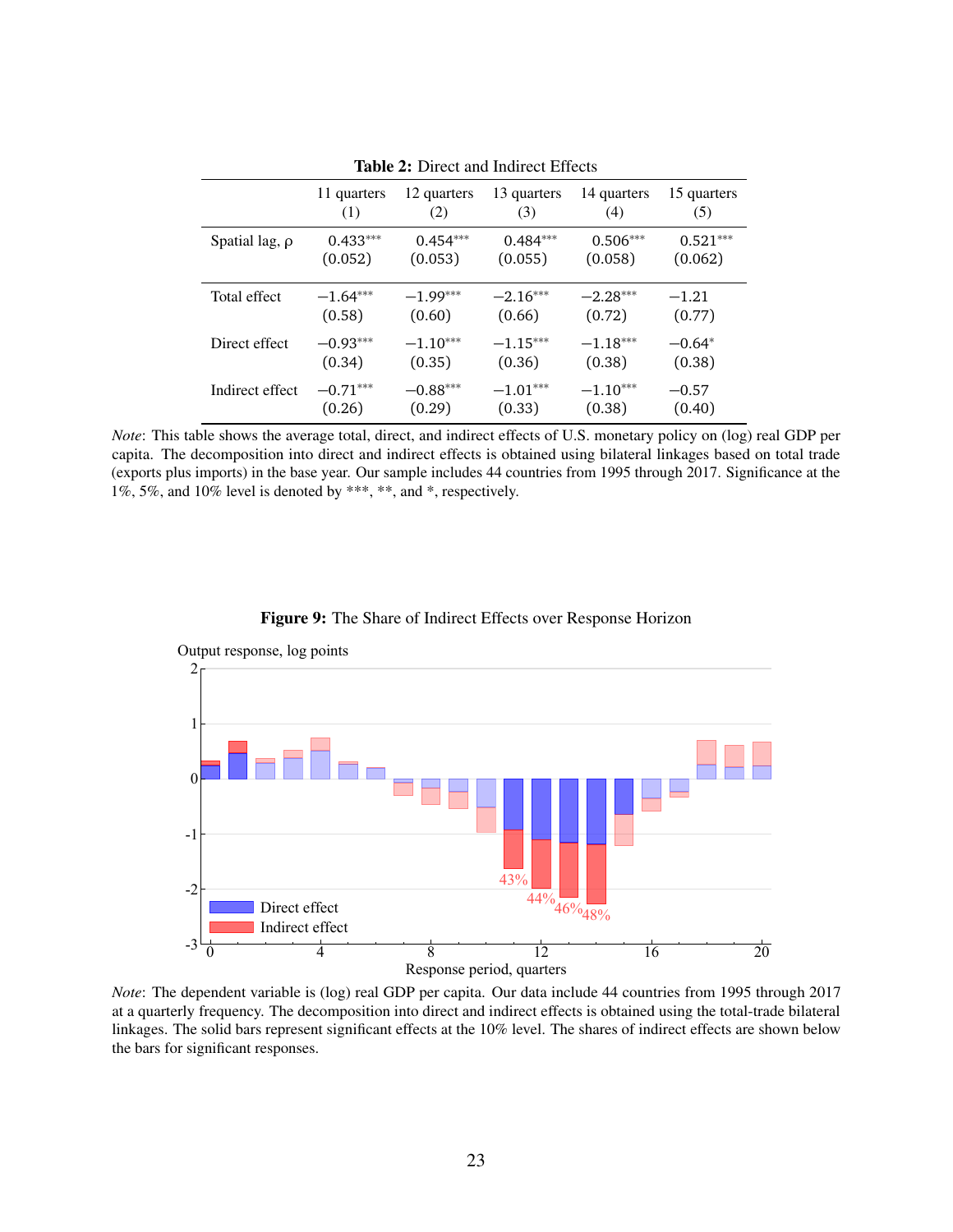<span id="page-24-0"></span>

Figure 10: Heterogeneity in Spillover Effects across Countries

*Note*: The decomposition of output responses into direct and indirect effects is obtained using the total-trade bilateral linkages.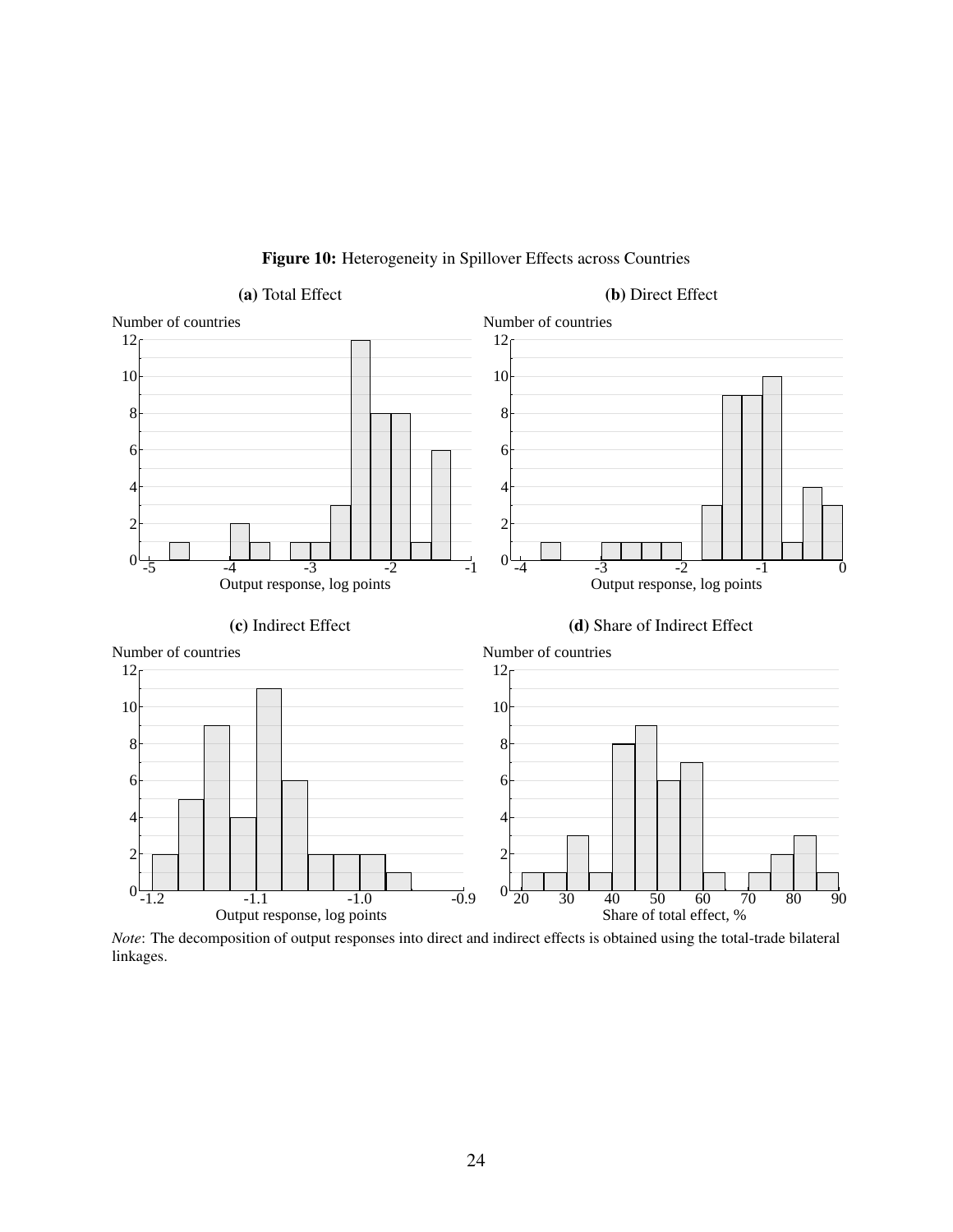sample (in the bottom panel). We do not find material quantitative differences between the estimates based on gross and value-added trade.

We then compare our baseline results with those obtained from alternative spatial model specifications. In particular, we consider models wherein we set to zero the spatial error coefficient and/or the coefficients on the spatial controls, which are used in the baseline. When we remove both components, we obtain a spatial autoregressive (spatial lag) model. Setting the spatial error component to zero (Panel b of Appendix Table [A.8\)](#page-40-0) leads to an increase in the estimates of *ρ* to 0.67, and the share of indirect effects rises to 63 percent at the 14-quarter horizon. The total effect, however, remains almost unchanged. Removing the spatial controls (Panel c) leads to similarly sized decreases in these two metrics (to 0.28 and 27 percent, respectively). While we observe some variation in the estimates across these various specifications, our conclusions about the role of spatial spillovers and indirect effects in the international transmission of monetary policy hold.

As with the linear case, we document significant cross-country heterogeneity in output spillovers, both in the size of the total effect and in the share of the indirect effect. The distribution of total effects, depicted in Panel (a) of Figure [10,](#page-24-0) has a significant mass of semi-elasticities in the interval between −3 and −1, with the largest negative effect at about −4.5. As Panels (b) and (c) show, this result is due mostly to heterogeneity in the direct effects. The indirect effects are relatively homogeneous: All indirect effects fall into a narrow interval of −0.95 to −1.2. Consequently, the share of indirect effects (Panel d) varies significantly, from 20 percent to 90 percent. Importantly, for a majority of countries, the share of indirect effects is above 40 percent and hence plays a nontrivial role in overall spillovers.

# *International Financial Network*

We use international banking statistics data from the BIS to construct alternative spatial matrices that focus on financial linkages. This approach helps us to assess whether shocks propagate through financial networks in a way that is similar to how they propagate through trade networks. Figure [11](#page-26-0) depicts the financial linkages (Panel a) as well as the trade linkages across the countries for which financial data are available (Panel b).<sup>[18](#page-25-0)</sup> While we observe certain similarities between the two networks (for example, in both cases, the United States is an important partner for many countries), the two networks also exhibit important differences. For instance, the United Kingdom plays a relatively more important role in the financial network than it does in the trade network. On the other hand, Germany has a larger centrality index in the trade network than in the financial network.

In Table [3,](#page-26-1) we compare estimates obtained from the spatial models using the two networks. In Panel (a), using the financial network, we report small and insignificant estimates of the spatial

<span id="page-25-0"></span> $18$ Note again that bilateral claims data are available for only 18 countries (for which we have also bilateral trade data) and start in 2005.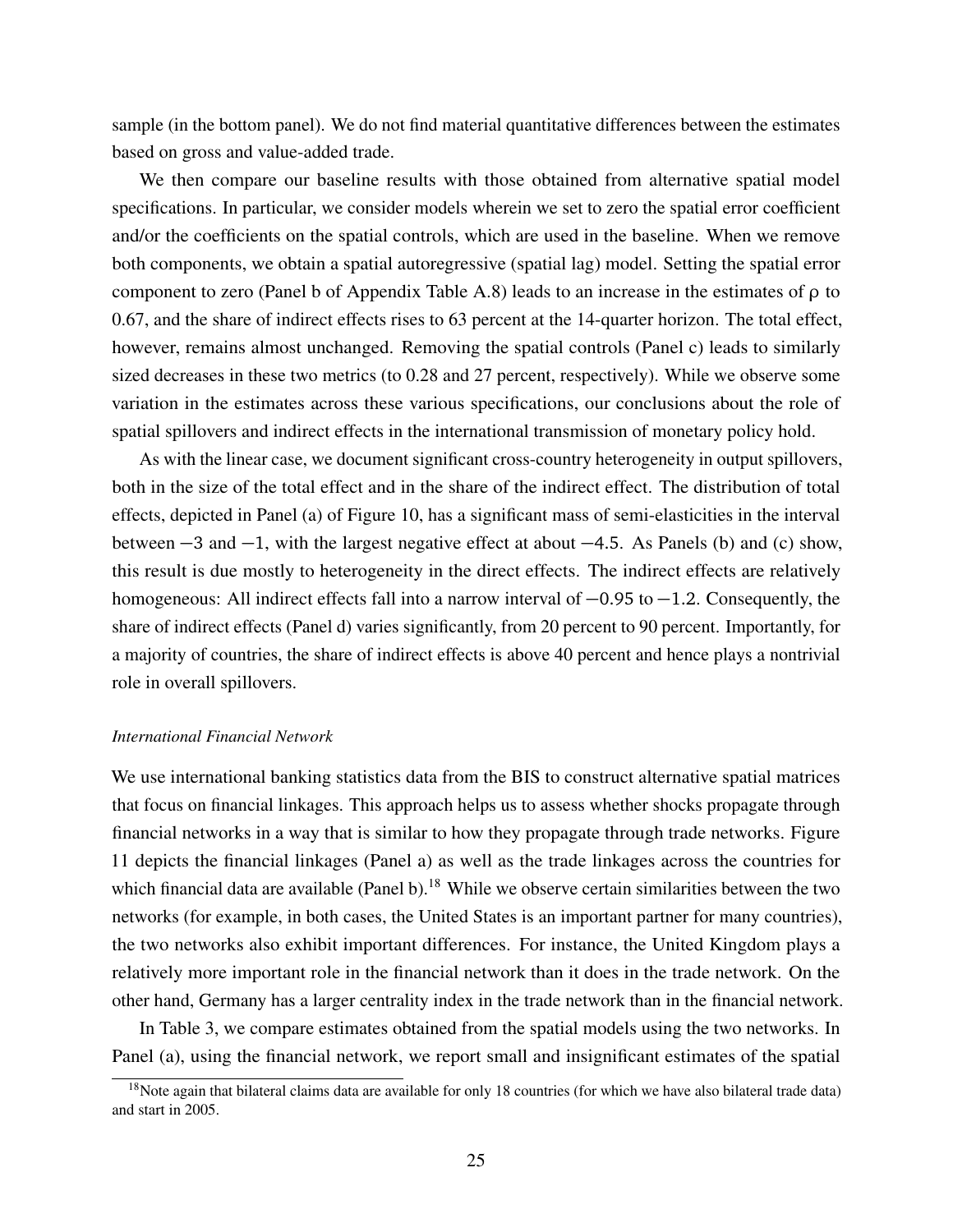

<span id="page-26-0"></span>

*Note*: This figure compares the financial linkages with the trade linkages for the constant sample of 18 countries. The country codes are based on the ISO2 standard.

<span id="page-26-1"></span>

| <b>Table 5:</b> Spillovers ulfough the Financial Networks versus Trade Network |                                     |                        |                    |                    |                    |  |  |  |
|--------------------------------------------------------------------------------|-------------------------------------|------------------------|--------------------|--------------------|--------------------|--|--|--|
|                                                                                | 11 quarters<br>(1)                  | 12 quarters<br>(2)     | 13 quarters<br>(3) | 14 quarters<br>(4) | 15 quarters<br>(5) |  |  |  |
|                                                                                |                                     | (a) Financial Linkages |                    |                    |                    |  |  |  |
| Spatial lag, $\rho$                                                            | 0.230                               | 0.193                  | 0.196              | 0.153              | 0.076              |  |  |  |
|                                                                                | (0.190)                             | (0.176)                | (0.179)            | (0.195)            | (0.197)            |  |  |  |
| Indirect effect                                                                | $-0.25$                             | $-0.23$                | $-0.23$            | 0.03               | 0.11               |  |  |  |
|                                                                                | (0.28)                              | (0.27)                 | (0.29)             | (0.15)             | (0.29)             |  |  |  |
| $\%$ of total                                                                  | 23.6                                | 19.7                   | 19.9               | 13.3               | 7.3                |  |  |  |
|                                                                                | (b) Trade Linkages (finance sample) |                        |                    |                    |                    |  |  |  |
| Spatial lag, $\rho$                                                            | $0.371*$                            | 0.344                  | $0.335***$         | $0.336**$          | $0.206*$           |  |  |  |
|                                                                                | (0.205)                             | (0.228)                | (0.170)            | (0.143)            | (0.119)            |  |  |  |
| Indirect effect                                                                | $-0.57$                             | $-0.60$                | $-0.38$            | 0.23               | 0.36               |  |  |  |
|                                                                                | (0.43)                              | (0.48)                 | (0.34)             | (0.30)             | (0.25)             |  |  |  |
| $\%$ of total                                                                  | 39.8                                | 35.9                   | 34.7               | 31.4               | 20.3               |  |  |  |

Table 3: Spillovers through the Financial Networks versus Trade Network

*Note*: Panel (a) uses the financial network based on bilateral banking claims, while Panel (b) uses the trade network based on total bilateral gross flows for the same sample. This sample includes 18 countries from 2005 through 2017 at a quarterly frequency. Significance at the 1%, 5%, and 10% level is denoted by \*\*\*, \*\*, and \*, respectively.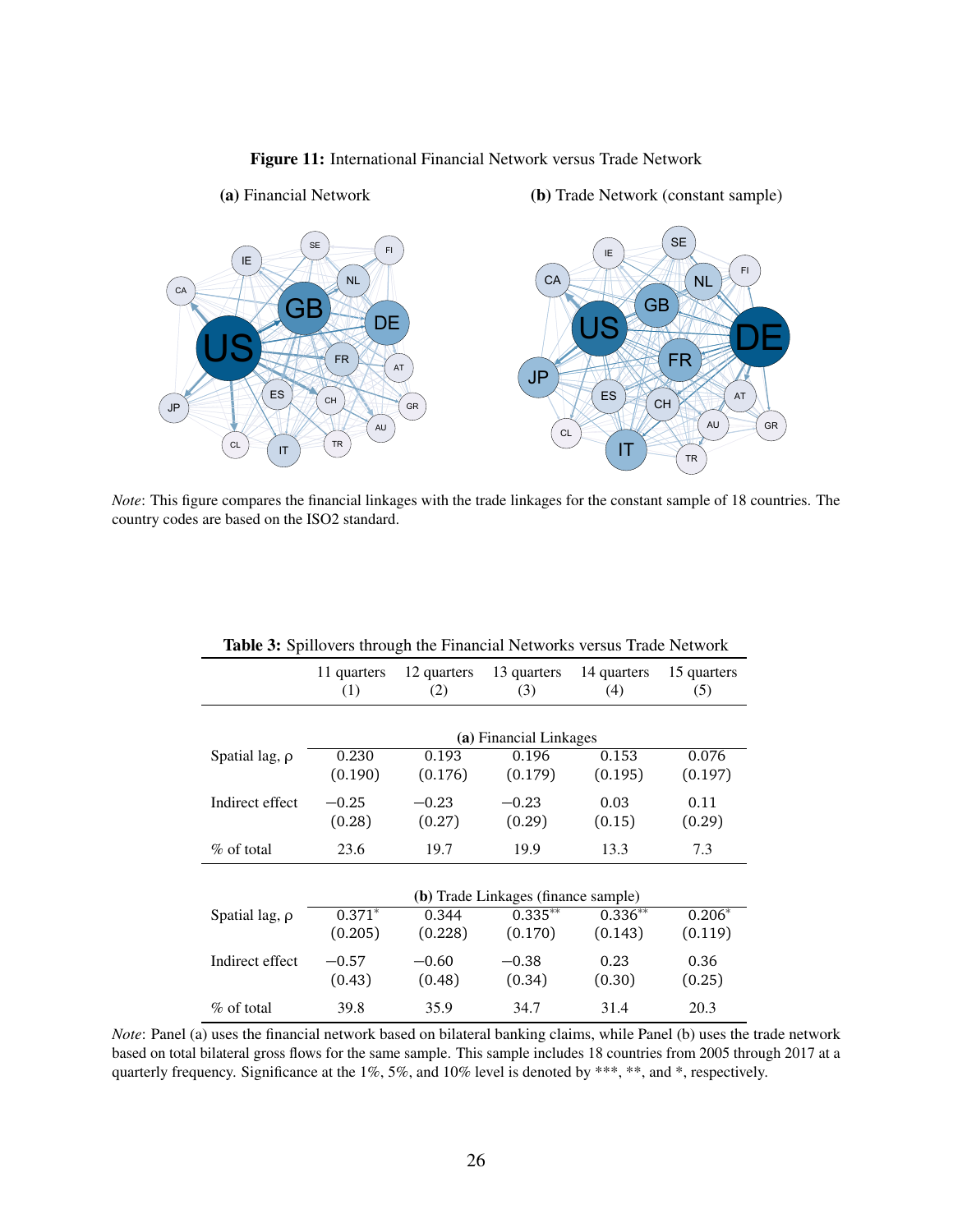lag parameter and of the indirect effect. In Panel (b), we re-estimate our baseline model based on the trade network for the sample with available banking claims data and find average indirect effects that are somewhat smaller than those in the full sample: In this smaller sample, the indirect effects account for less than 40 percent of the total effects.<sup>[19](#page-27-4)</sup> Thus, we do not find evidence for the hypothesis that real output spillovers are transmitted through financial linkages rather than through trade linkages.

#### <span id="page-27-3"></span>6. Conclusion

In this paper, we document three major results. First, U.S. monetary tightening shocks reduce foreign output, with heterogeneous effects depending on country characteristics. These spillovers are larger in countries that are relatively more open to trade. Second, monetary shocks generate significant indirect effects that propagate through the network of bilateral trade linkages. Third, a country's financial openness does not appear to be important in explaining these heterogeneous responses, and the associated indirect effects are small. Overall, trade linkages appear to be more potent than financial linkages in explaining international spillover effects of monetary shocks on real economic variables. Future research may find it fruitful to study the transmission channels for other types of shocks, such as fiscal and supply shocks.

Based on these findings, we conclude that the models that do not account for direct and indirect linkages between countries are likely incomplete. We conjecture that both empirical and theoretical studies of international business cycles should incorporate measures of endogenous amplification through network effects. Abstracting from these indirect spillovers may result in mismeasurement of the effects and potentially yield both quantitatively and qualitatively different theoretical predictions. Monetary authorities in open economies, large and small, should consider these spillover effects and the potential feedback loops—when designing optimal policy. As they seek to understand and to predict the effects of foreign shocks, policymakers could benefit from analyzing their countries' trade linkages.

#### References

- <span id="page-27-1"></span>Acemoglu, Daron, Vasco M. Carvalho, Asuman Ozdaglar, and Alireza Tahbaz-Salehi. 2012. "The Network Origins of Aggregate Fluctuations." *Econometrica* 80 (5): 1977–2016.
- <span id="page-27-2"></span>Acemoglu, Daron, Asuman Ozdaglar, and Alireza Tahbaz-Salehi. 2017. "Microeconomic Origins of Macroeconomic Tail Risks." *American Economic Review* 107 (1): 54–108.

<span id="page-27-0"></span>Aguiar, Mark, and Gita Gopinath. 2007. "Emerging Market Business Cycles: The Cycle Is the Trend." *Journal of Political Economy* 115 (1): 69–102.

<span id="page-27-4"></span><sup>19</sup>The drop in the spatial lag coefficient, *ρ*, is driven mostly by the smaller cross-section of countries and not by the shorter time series.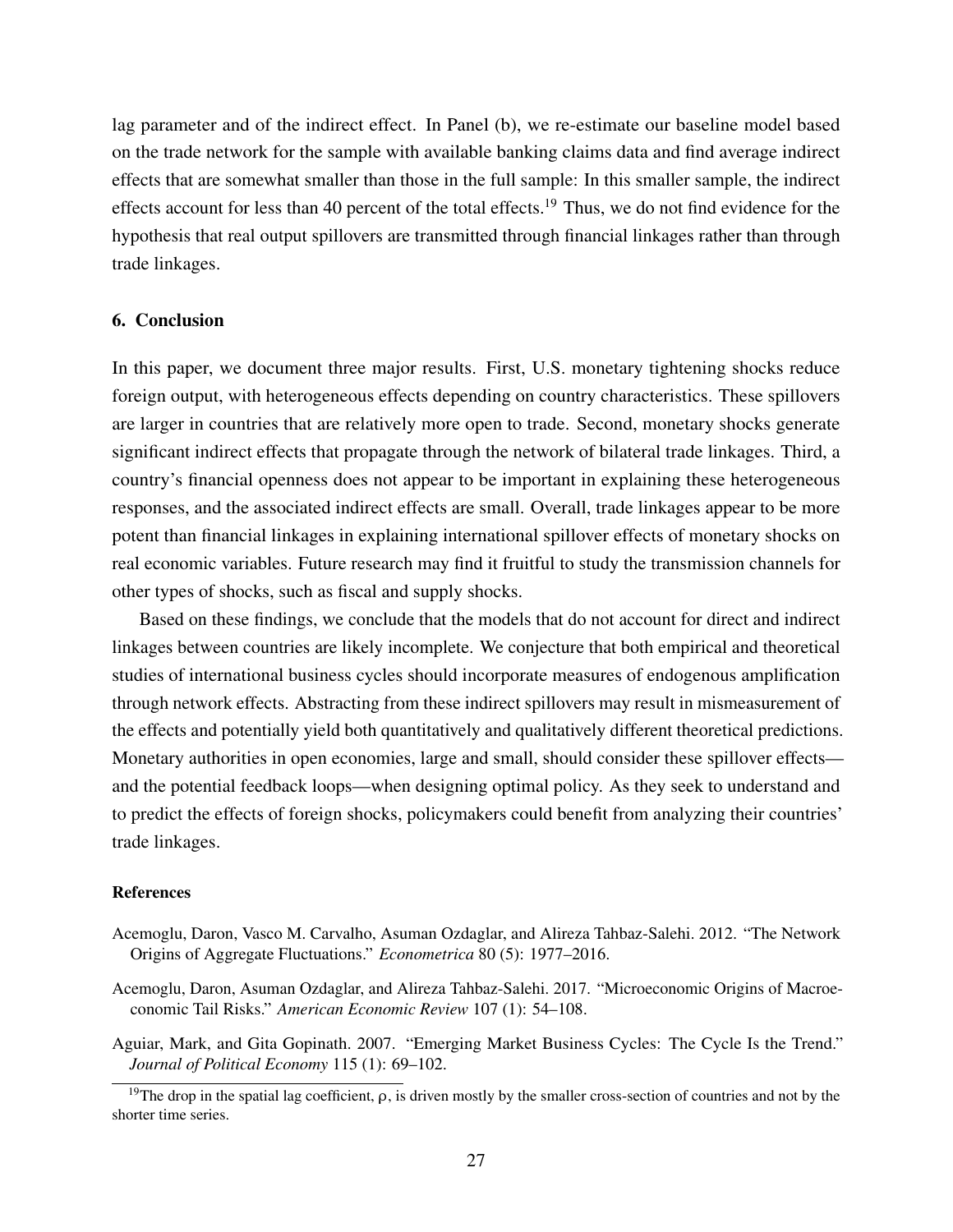- <span id="page-28-2"></span>Alfaro, Laura, Pol Antràs, Davin Chor, and Paola Conconi. 2019. "Internalizing Global Value Chains: A Firm-Level Analysis." *Journal of Political Economy* 127 (2): 508–559.
- <span id="page-28-16"></span>Antràs, Pol, and Ricardo J. Caballero. 2009. "Trade and Capital Flows: A Financial Frictions Perspective." *Journal of Political Economy* 117 (4): 701–744.
- <span id="page-28-6"></span>Antràs, Pol, Davin Chor, Thibault Fally, and Russell Hillberry. 2012. "Measuring the Upstreamness of Production and Trade Flows." *American Economic Review: Papers & Proceedings* 102 (3): 412–416.
- <span id="page-28-10"></span>Barrot, Jean-Noël, and Julien Sauvagnat. 2016. "Input Specificity and the Propagation of Idiosyncratic Shocks in Production Networks." *Quarterly Journal of Economics* 131 (3): 1543–1592.
- <span id="page-28-3"></span>Baxter, Marianne, and Michael A. Kouparitsas. 2005. "Determinants of Business Cycle Comovement: A Robust Analysis." *Journal of Monetary Economics* 52 (1): 113–157.
- <span id="page-28-12"></span>Bruno, Valentina, and Hyun Song Shin. 2015. "Capital Flows and the Risk-Taking Channel of Monetary Policy." *Journal of Monetary Economics* 71: 119–132.
- <span id="page-28-13"></span>Bräuning, Falk, and Victoria Ivashina. 2019. "U.S. Monetary Policy and Emerging Market Credit Cycles." *Journal of Monetary Economics* 112: 57–76.
- <span id="page-28-7"></span>Caballero, Ricardo J., and Arvind Krishnamurthy. 2004. "Smoothing Sudden Stops." *Journal of Economic Theory* 119 (1): 104–127.
- <span id="page-28-15"></span>Calvo, Guillermo A., and Carmen M. Reinhart. 2002. "Fear of Floating." *Quarterly Journal of Economics* 117 (2): 379–408.
- <span id="page-28-8"></span>Carvalho, Vasco, and Xavier Gabaix. 2013. "The Great Diversification and Its Undoing." *American Economic Review* 103 (5): 1697–1727.
- <span id="page-28-11"></span>Chang, Jinfan, Huancheng Du, Dong Lou, and Christopher Polk. 2021. "Ripples into Waves: Trade Networks, Economic Activity, and Asset Prices." *Journal of Financial Economics.* Forthcoming.
- <span id="page-28-17"></span>Chinn, Menzie D., and Hiro Ito. 2006. "What Matters for Financial Development? Capital Controls, Institutions, and Interactions." *Journal of Development Economics* 81 (1): 163–192.
- <span id="page-28-1"></span>Cravino, Javier, and Andrei A. Levchenko. 2017. "Multinational Firms and International Business Cycle Transmission." *Quarterly Journal of Economics* 132 (2): 921–962.
- <span id="page-28-4"></span>Crucini, Mario J., M. Ayhan Kose, and Christopher Otrok. 2011. "What Are the Driving Forces of International Business Cycles?" *Review of Economic Dynamics* 14 (1): 156–175.
- <span id="page-28-14"></span>Dedola, Luca, Giulia Rivolta, and Livio Stracca. 2017. "If the Fed Sneezes, Who Catches a Cold?" *Journal of International Economics* 108: S23–S41.
- <span id="page-28-9"></span>di Giovanni, Julian, Andrei A. Levchenko, and Isabelle Mejean. 2014. "Firms, Destinations, and Aggregate Fluctuations." *Econometrica* 82 (4): 1303–1340.
- <span id="page-28-0"></span>———. 2018. "The Micro Origins of International Business-Cycle Comovement." *American Economic Review* 108 (1): 82–108.
- <span id="page-28-5"></span>-. 2020. "Foreign Shocks as Granular Fluctuations." Working Paper No. 28123, National Bureau of Economic Research.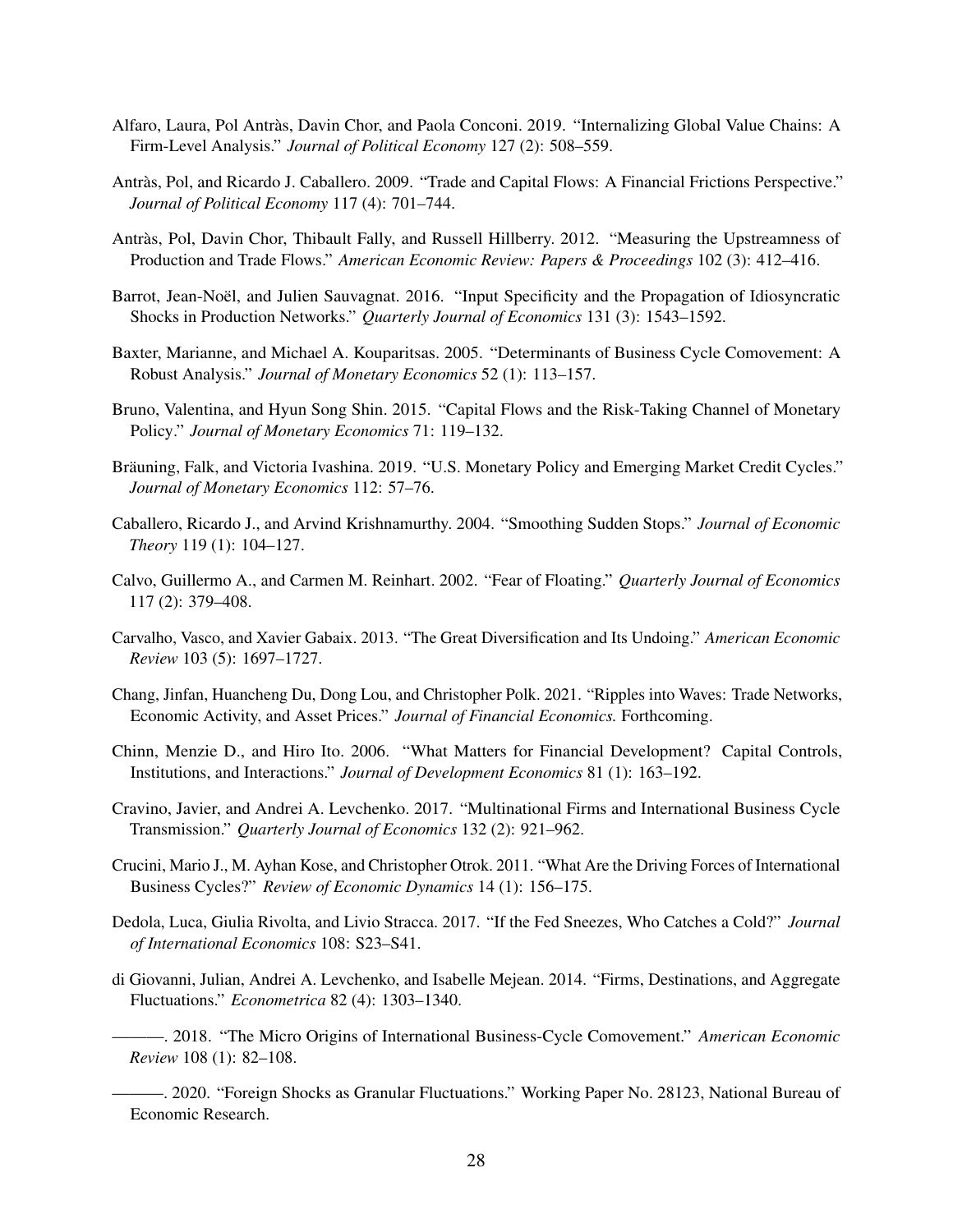- <span id="page-29-7"></span>Eichengreen, Barry, and Andrew K. Rose. 1999. "Contagious Currency Crises: Channels of Conveyance." In *Changes in Exchange Rates in Rapidly Developing Countries: Theory, Practice, and Policy Issues*, edited by Takatoshi Ito and Anne O. Krueger, 29–56. Chicago: University of Chicago Press.
- <span id="page-29-12"></span>Forbes, Kristin, Ida Hjortsoe, and Tsvetelina Nenova. 2018. "The Shocks Matter: Improving Our Estimates of Exchange Rate Pass-through." *Journal of International Economics* 114: 255–275.
- <span id="page-29-3"></span>Forbes, Kristin J. 2004. "The Asian Flu and Russian Virus: The International Transmission of Crises in Firm-Level Data." *Journal of International Economics* 63 (1): 59–92.
- <span id="page-29-2"></span>Frankel, Jeffrey A., and Andrew K. Rose. 1998. "The Endogeneity of the Optimum Currency Area Criteria." *Economic Journal* 108 (449): 1009–1025.
- <span id="page-29-15"></span>Gertler, Mark, and Peter Karadi. 2015. "Monetary Policy Surprises, Credit Costs, and Economic Activity." *American Economic Journal: Macroeconomics* 7 (1): 44–76.
- <span id="page-29-11"></span>Giroud, Xavier, and Holger M. Mueller. 2019. "Firms' Internal Networks and Local Economic Shocks." *American Economic Review* 109 (10): 3617–49.
- <span id="page-29-8"></span>Glick, Reuven, and Andrew K. Rose. 1999. "Contagion and Trade: Why Are Currency Crises Regional?" *Journal of International Money and Finance* 18 (4): 603–617.
- <span id="page-29-0"></span>Goldberg, Linda S., and Cédric Tille. 2008. "Vehicle Currency Use in International Trade." *Journal of International Economics* 76 (2): 177–192.
- <span id="page-29-1"></span>Gopinath, Gita, and Jeremy C. Stein. 2021. "Banking, Trade, and the Making of a Dominant Currency." *Quarterly Journal of Economics* 136 (2): 783––830.
- <span id="page-29-14"></span>Gürkaynak, Refet S., Brian Sack, and Eric Swanson. 2005. "Do Actions Speak Louder Than Words? The Response of Asset Prices to Monetary Policy Actions and Statements." *International Journal of Central Banking* 1 (1): 55–93.
- <span id="page-29-13"></span>Iacoviello, Matteo, and Gaston Navarro. 2019. "Foreign Effects of Higher U.S. Interest Rates." *Journal of International Money and Finance* 95: 232–250.
- <span id="page-29-16"></span>Ilzetzki, Ethan, and Keyu Jin. 2021. "The Puzzling Change in the International Transmission of U.S. Macroeconomic Policy Shocks." *Journal of International Economics* 130: 103444.
- <span id="page-29-6"></span>Imbs, Jean. 2004. "Trade, Finance, Specialization, and Synchronization." *Review of Economics and Statistics* 86 (3): 723–734.
- <span id="page-29-4"></span>Ivashina, Victoria, David S. Scharfstein, and Jeremy C. Stein. 2015. "Dollar Funding and the Lending Behavior of Global Banks." *Quarterly Journal of Economics* 130 (3): 1241–1281.
- <span id="page-29-10"></span>Johnson, Robert C. 2014. "Five Facts about Value-Added Exports and Implications for Macroeconomics and Trade Research." *Journal of Economic Perspectives* 28 (2): 119–142.
- <span id="page-29-9"></span><span id="page-29-5"></span>Johnson, Robert C., and Guillermo Noguera. 2012. "Accounting for Intermediates: Production Sharing and Trade in Value Added." *Journal of International Economics* 86 (2): 224–236.
	- ———. 2017. "A Portrait of Trade in Value-Added over Four Decades." *Review of Economics and Statistics* 99 (5): 896–911.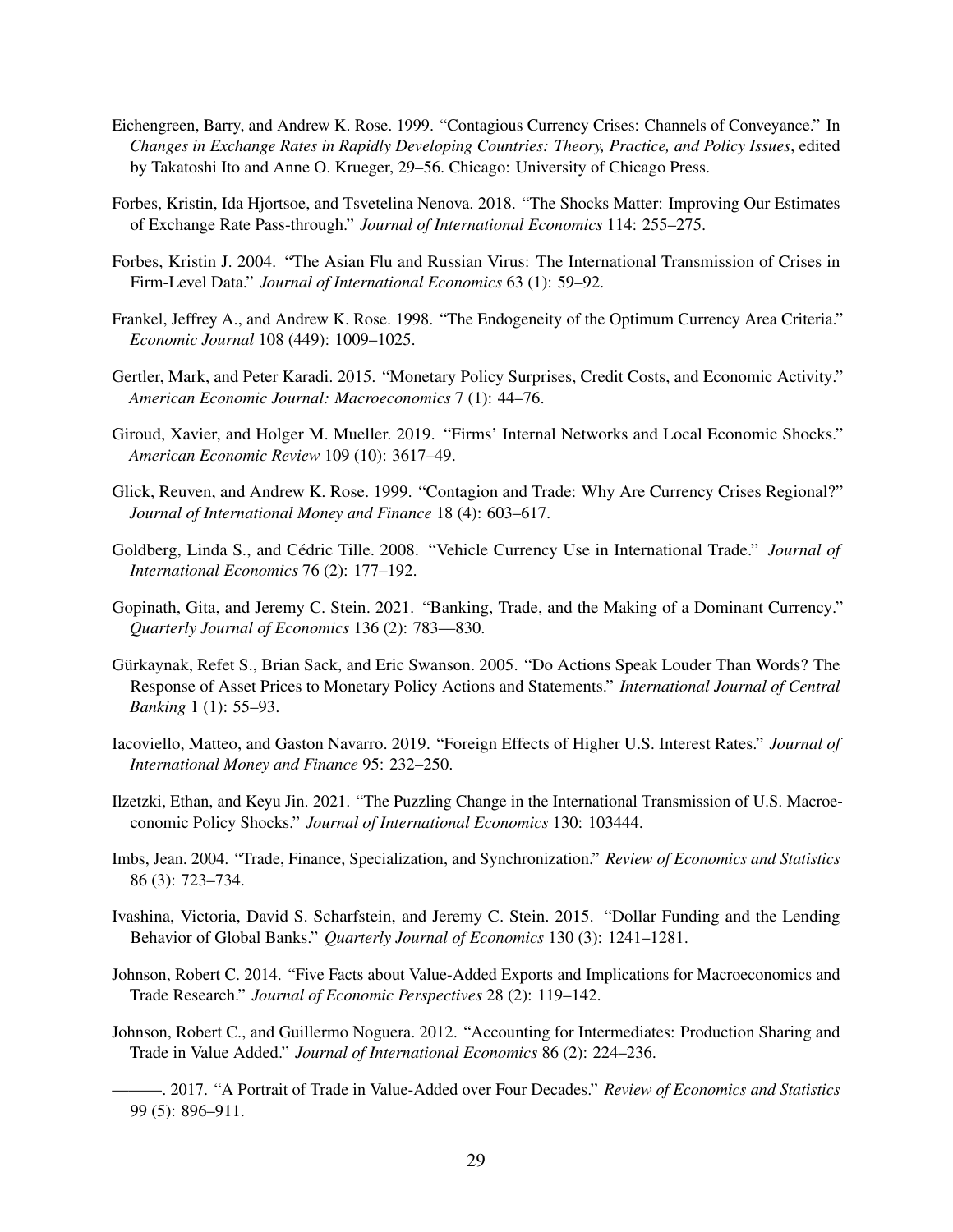- <span id="page-30-3"></span>Jordà, Òscar. 2005. "Estimation and Inference of Impulse Responses by Local Projections." *American Economic Review* 95 (1): 161–182.
- <span id="page-30-6"></span>Kaminsky, Graciela L., and Carmen M. Reinhart. 2000. "On Crises, Contagion, and Confusion." *Journal of International Economics* 51 (1): 145–168.
- <span id="page-30-13"></span>Kim, Soyoung. 2001. "International Transmission of U.S. Monetary Policy Shocks: Evidence from VAR's." *Journal of Monetary Economics* 48 (2): 339–372.
- <span id="page-30-0"></span>Kose, M. Ayhan, Christopher Otrok, and Charles H. Whiteman. 2003. "International Business Cycles: World, Region, and Country-Specific Factors." *American Economic Review* 93 (4): 1216–1239.
- <span id="page-30-8"></span>Lumsdaine, Robin L., and Eswar S. Prasad. 2003. "Identifying the Common Component of International Economic Fluctuations: A New Approach." *Economic Journal* 113 (484): 101–127.
- <span id="page-30-7"></span>Miranda-Agrippino, Silvia, and Hélène Rey. 2020. "U.S. Monetary Policy and the Global Financial Cycle." *Review of Economic Studies* 87 (6): 2754–2776.
- <span id="page-30-16"></span>Murphy, Kevin M., and Robert H. Topel. 1985. "Estimation and Inference in Two-Step Econometric Models." *Journal of Business & Economic Statistics* 3 (4): 370–379.
- <span id="page-30-2"></span>Nakamura, Emi, and Jón Steinsson. 2018. "High-Frequency Identification of Monetary Non-Neutrality: The Information Effect." *Quarterly Journal of Economics* 133 (3): 1283–1330.
- <span id="page-30-12"></span>Ozdagli, Ali, and Michael Weber. 2017. "Monetary Policy through Production Networks: Evidence from the Stock Market." Working Paper No. 23424, National Bureau of Economic Research.
- <span id="page-30-15"></span>Ramey, V.A. 2016. "Macroeconomic Shocks and Their Propagation." In *Handbook of Macroeconomics*, vol. 2, edited by John B. Taylor and Harald Uhlig, 71–162. Amsterdam: Elsevier.
- <span id="page-30-11"></span>Rey, Hélène. 2016. "International Channels of Transmission of Monetary Policy and the Mundellian Trilemma." *IMF Economic Review* 64 (1): 6–35.
- <span id="page-30-1"></span>Romer, Christina D., and David H. Romer. 2004. "A New Measure of Monetary Shocks: Derivation and Implications." *American Economic Review* 94 (4): 1055–1084.
- <span id="page-30-14"></span>Shambaugh, Jay C. 2004. "The Effect of Fixed Exchange Rates on Monetary Policy." *Quarterly Journal of Economics* 119 (1): 301–352.
- <span id="page-30-4"></span>Stock, James H., and Mark W. Watson. 2018. "Identification and Estimation of Dynamic Causal Effects in Macroeconomics Using External Instruments." *Economic Journal* 128 (610): 917–948.
- <span id="page-30-10"></span>Van Rijckeghem, Caroline, and Beatrice Weder. 2001. "Sources of Contagion: Is It Finance or Trade?" *Journal of International Economics* 54 (2): 293–308.
- <span id="page-30-9"></span>Van Wincoop, Eric, and Kei-Mu Yi. 2000. "Asia Crisis Postmortem: Where Did the Money Go and Did the United States Benefit?" *FRBNY Economic Policy Review* 6 (3): 51–70.
- <span id="page-30-5"></span>Wu, Jing Cynthia, and Fan Dora Xia. 2016. "Measuring the Macroeconomic Impact of Monetary Policy at the Zero Lower Bound." *Journal of Money, Credit and Banking* 48 (2-3): 253–291.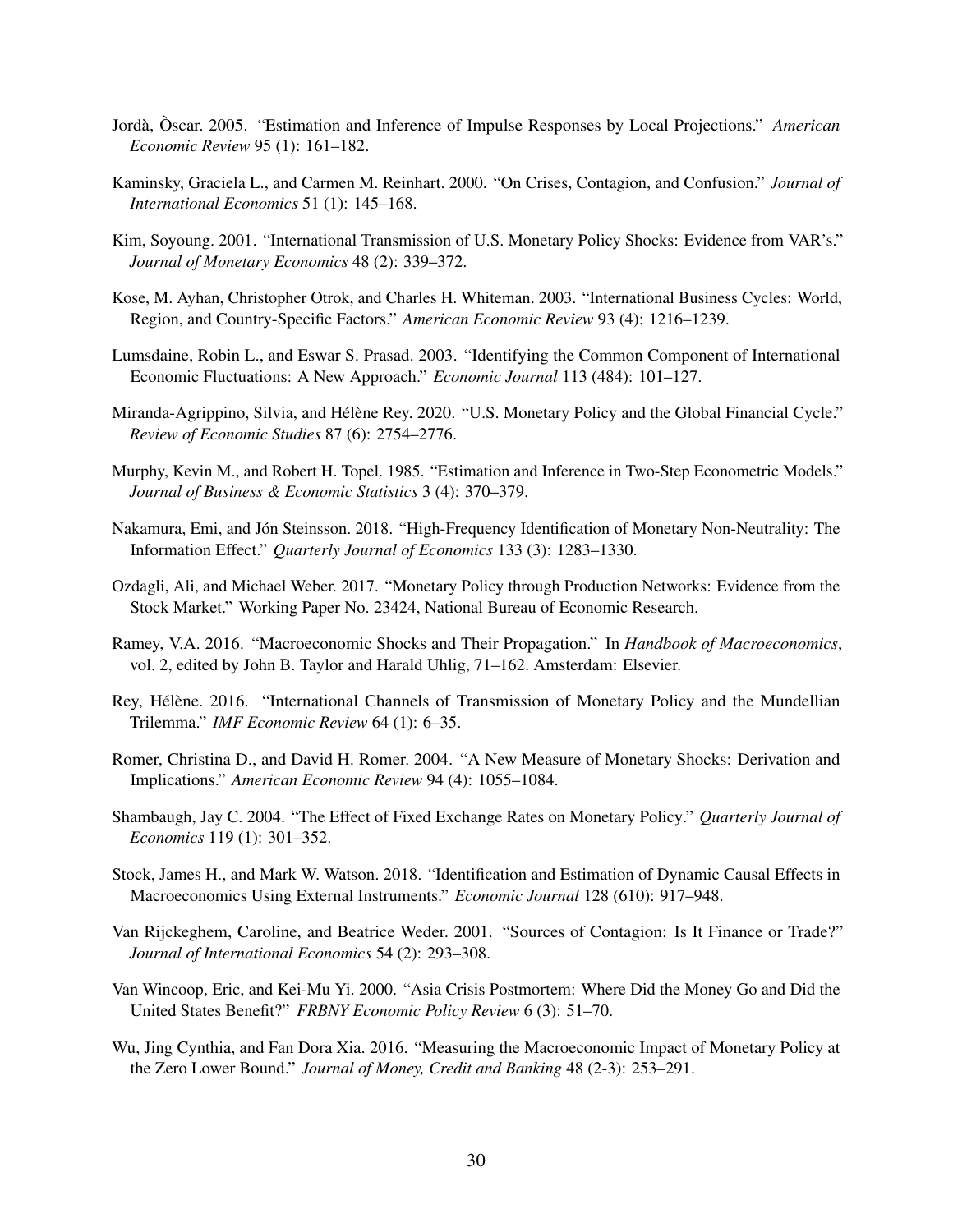# <span id="page-31-0"></span>Appendix (Not for Publication)

|                       |                         | <b>TADIC A.T.</b> COUNTY CHARACTERIUS |                         |                |
|-----------------------|-------------------------|---------------------------------------|-------------------------|----------------|
|                       | <b>Total Trade</b>      | <b>Total IIP</b>                      | Exchange-               | Emerging       |
| Country               | Above Median            | Above Median                          | Rate Peg                | Market         |
|                       | (1)                     | (2)                                   | (3)                     | (4)            |
| Argentina             | N                       | $\mathbf N$                           | N                       | Y              |
| Australia             | N                       | Y                                     | $\mathbf N$             | ${\bf N}$      |
| Austria               | $\overline{Y}$          | Y                                     | Y                       | $\mathbf N$    |
| <b>Bolivia</b>        | $\overline{\rm N}$      | Y                                     | $\overline{N}$          | Y              |
| Canada                | $\overline{Y}$          | Y                                     | $\mathbf N$             | N              |
| Chile                 | $\overline{\rm N}$      | $\overline{N}$                        | $\mathbf N$             | Y              |
| China                 | N                       | N                                     | Y                       | Y              |
| Colombia              | N                       | $\mathbf N$                           | $\overline{N}$          | Y              |
|                       |                         |                                       |                         |                |
| Costa Rica            | Y<br>Y                  | $\mathbf N$                           | N                       | Y              |
| Cyprus                |                         | Y                                     | Y                       | ${\bf N}$      |
| Czech Republic        | Y                       | N                                     | N                       | Y              |
| Denmark               | Y                       | Y                                     | Y                       | ${\bf N}$      |
| Ecuador               | N                       | $\mathbf N$                           | Y                       | Y              |
| Estonia               | Y                       | ${\bf N}$                             | Y                       | ${\bf N}$      |
| Finland               | Y                       | Y                                     | $\overline{Y}$          | $\mathbf N$    |
| France                | N                       | Y                                     | Y                       | ${\bf N}$      |
| Germany               | N                       | Y                                     | N                       | N              |
| Greece                | N                       | $\overline{N}$                        | Y                       | ${\bf N}$      |
| Hong Kong             | Y                       | $\mathbf N$                           | Y                       | N              |
| Hungary               | Y                       | Y                                     | $\overline{\rm N}$      | Y              |
| Iceland               | Y                       | $\overline{Y}$                        | N                       | N              |
| Indonesia             | N                       | ${\bf N}$                             | $\overline{N}$          | Y              |
| Ireland               | Y                       | Y                                     | Y                       | N              |
| Israel                | N                       | ${\bf N}$                             | $\overline{N}$          | Y              |
| Italy                 | N                       | $\mathbf N$                           | Y                       | N              |
| Japan                 | N                       | ${\bf N}$                             | $\overline{N}$          | ${\bf N}$      |
| Korea                 | N                       | $\mathbf N$                           | $\mathbf N$             | $\overline{Y}$ |
| Lithuania             | Y                       | ${\bf N}$                             | Y                       | ${\bf N}$      |
| Malaysia              | Y                       | $\overline{Y}$                        | N                       | $\overline{Y}$ |
| Mexico                | N                       | ${\bf N}$                             | $\overline{N}$          | Y              |
| Netherlands           | Y                       | $\overline{\text{Y}}$                 | $\overline{Y}$          | ${\bf N}$      |
| Norway                | Y                       | Y                                     | $\overline{N}$          | $\mathbf N$    |
| Paraguay              | Y                       | $\overline{Y}$                        | N                       | $\overline{Y}$ |
| Poland                | $\overline{\mathsf{N}}$ | $\overline{\mathsf{N}}$               | $\overline{\mathsf{N}}$ | Y              |
| Romania               | N                       | ${\bf N}$                             | N                       | $\overline{Y}$ |
| Singapore             | Y                       | Y                                     | ${\bf N}$               | ${\bf N}$      |
| Slovakia              | $\overline{Y}$          | ${\bf N}$                             | ${\bf N}$               | $\mathbf N$    |
| Slovenia              | Y                       | Y                                     | Y                       | ${\bf N}$      |
| Spain                 | N                       | Y                                     | $\overline{Y}$          | N              |
| Sweden                | Y                       | Y                                     | ${\bf N}$               | ${\bf N}$      |
| Switzerland           | $\overline{Y}$          | Y                                     | $\mathbf N$             | N              |
| Turkey                | ${\bf N}$               | ${\bf N}$                             | ${\bf N}$               | Y              |
| <b>United Kingdom</b> | ${\bf N}$               | $\overline{Y}$                        | N                       | N              |
| <b>United States</b>  | ${\bf N}$               | ${\bf N}$                             | ${\bf N}$               | ${\bf N}$      |
|                       |                         |                                       |                         |                |
| Y count               | 22                      | 22                                    | 16                      | 18             |

Table A 1: Country Characteristics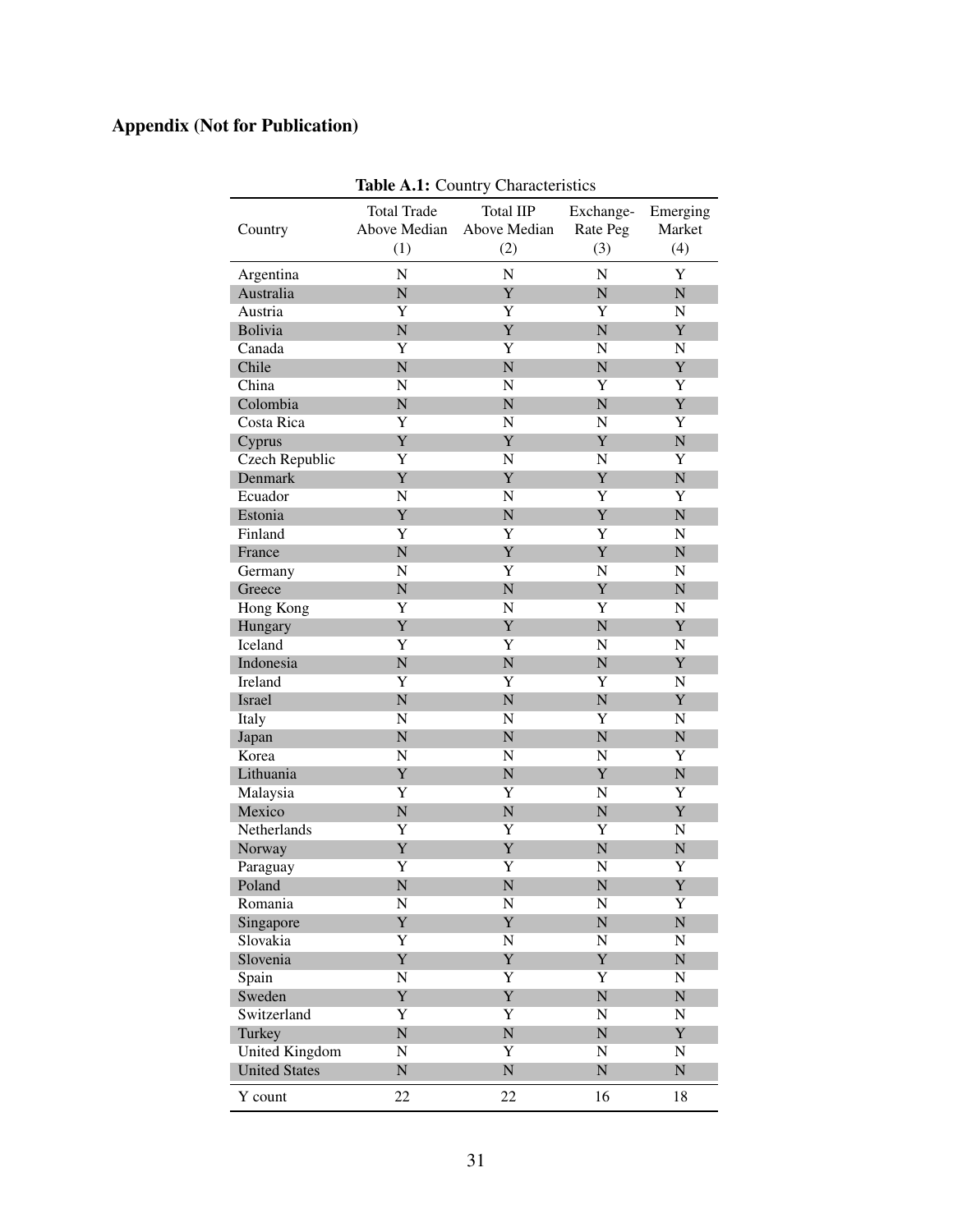<span id="page-32-0"></span>

Figure A.1: Domestic Effects: U.S. Output Response to Monetary Tightening

*Notes*: This figure shows estimates of specification [\(1\)](#page-6-2) for the U.S. sample. Standard errors are Newey–West with a bandwidth of *h* + 1 quarters. The shaded areas, and the solid and shaded symbols, indicate 90% and 68% confidence intervals.

<span id="page-32-1"></span>

|                               | 10 quarters<br>(1) | 11 quarters<br>(2)  | 12 quarters<br>(3)  | 13 quarters<br>(4)  | 14 quarters<br>(5)  |
|-------------------------------|--------------------|---------------------|---------------------|---------------------|---------------------|
| Output per capita, log points | $-1.22*$<br>(0.69) | $-1.69**$<br>(0.70) | $-1.89**$<br>(0.73) | $-1.87**$<br>(0.71) | $-1.67**$<br>(0.68) |
| Instrument tests              |                    |                     |                     |                     |                     |
| Hansen <i>J</i> -statistic    | 0.435              | 1.398               | 3.833               | 4.624               | 4.233               |
| <i>p</i> -value               | 0.509              | 0.237               | 0.050               | 0.032               | 0.040               |
| First-stage tests             |                    |                     |                     |                     |                     |
| Kleibergen-Paap LM statistic  | 10.120             | 10.120              | 10.120              | 10.120              | 10.120              |
| <i>p</i> -value               | 0.006              | 0.003               | 0.003               | 0.006               | 0.006               |
| First-stage $F$ -statistic    | 26.374             | 26.374              | 26.374              | 26.374              | 26.374              |
| Number of observations        | 2,924              | 2,924               | 2,924               | 2,924               | 2,924               |

Table A.2: Baseline Estimates and Model Diagnostics

*Notes*: Panel (a) tabulates estimates shown in Figure [1a](#page-9-0) at the response horizons with significant slope coefficients. Panel (b) shows the instrument diagnostics for the corresponding specifications. The standard errors, shown in parentheses, and test statistics are robust to correlations clustered by quarters and countries. Significance levels at 1%, 5%, and 10% are denoted by \*\*\*, \*\*, and \*, respectively.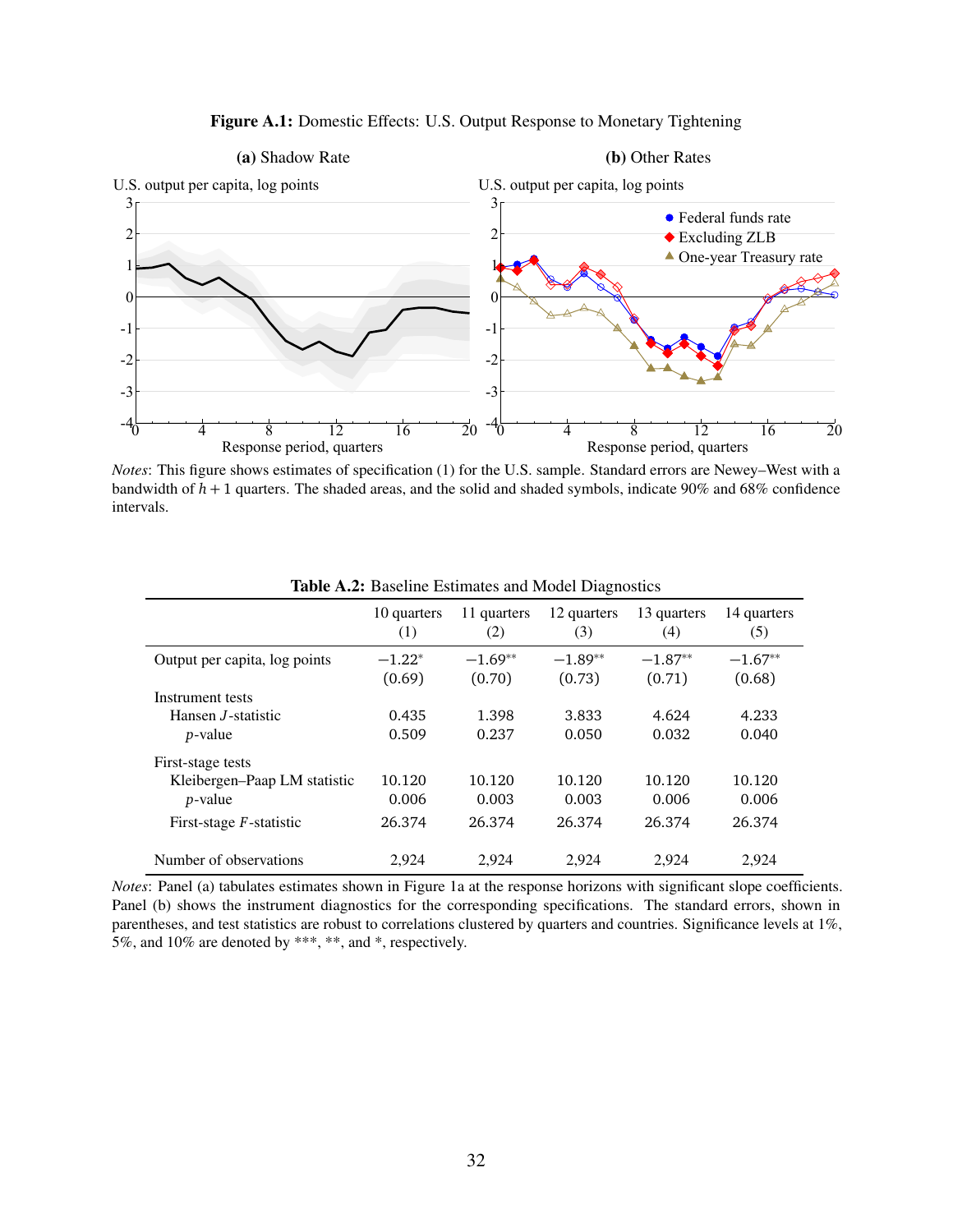<span id="page-33-1"></span>

Figure A.2: Robustness of the Baseline Specification

*Notes*: Panel (a) compares estimates of specification [\(1\)](#page-6-2) using OLS with the baseline IV estimates. Panel (b) considers alternative measures of the U.S. monetary policy rate, *r<sup>t</sup>* . See notes to Figure [1](#page-9-0) for estimation details. Standard errors are two-way clustered by countries and quarters. The shaded areas in panel (a), and the solid and shaded symbols in both panels, indicate significance at the 90% and 68% levels, respectively.

<span id="page-33-0"></span>

| Instrument tests             | <b>Baseline</b> | <b>GSS</b> | GK    | NS     |
|------------------------------|-----------------|------------|-------|--------|
|                              | (1)             | (2)        | (3)   | (4)    |
| Kleibergen–Paap LM statistic | 10.120          | 7.128      | 6.113 | 4.891  |
| <i>p</i> -value              | 0.006           | 0.008      | 0.013 | 0.027  |
| First-stage $F$ -statistic   | 26.374          | 42.023     | 9.065 | 24.505 |

Table A.3: Diagnostic Tests for Alternative Sets of Instruments

*Notes*: This table shows the diagnostic tests of instrument validity and relevance for alternative identification strategies. GSS stands for the federal funds rate shock from [Gürkaynak, Sack, and Swanson](#page-29-14) [\(2005\)](#page-29-14), GK for the policy surprise from [Gertler and Karadi](#page-29-15) [\(2015\)](#page-29-15), and NS for the policy news shock from [Nakamura and Steinsson](#page-30-2) [\(2018\)](#page-30-2).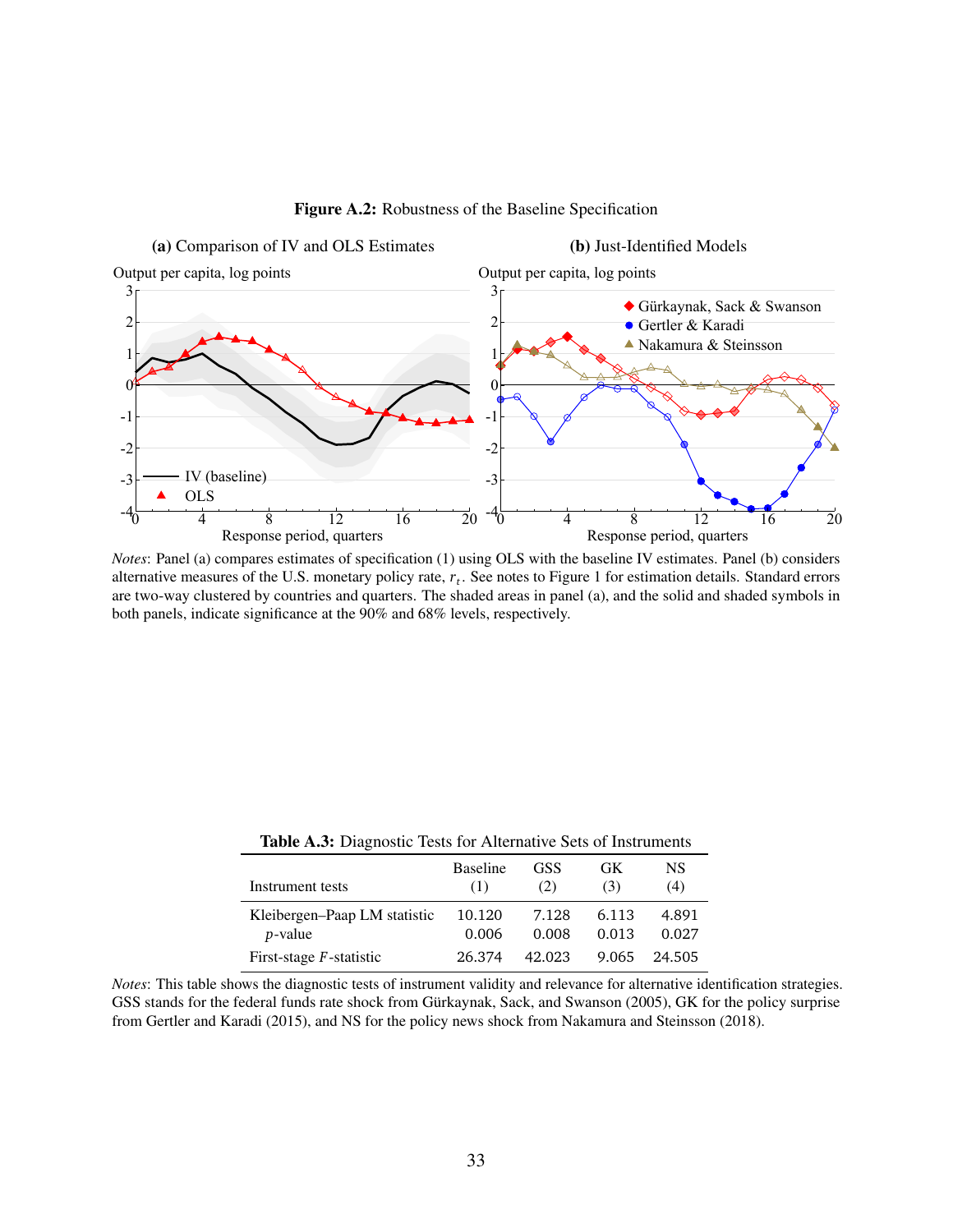

<span id="page-34-0"></span>Figure A.3: The Effects of U.S. Monetary Policy on Output per Capita in Different Country Samples

*Note*: The country groups are based on the trade-to-GDP and IIP-to-GDP ratios at the beginning of the sample period relative to the corresponding cross-country median.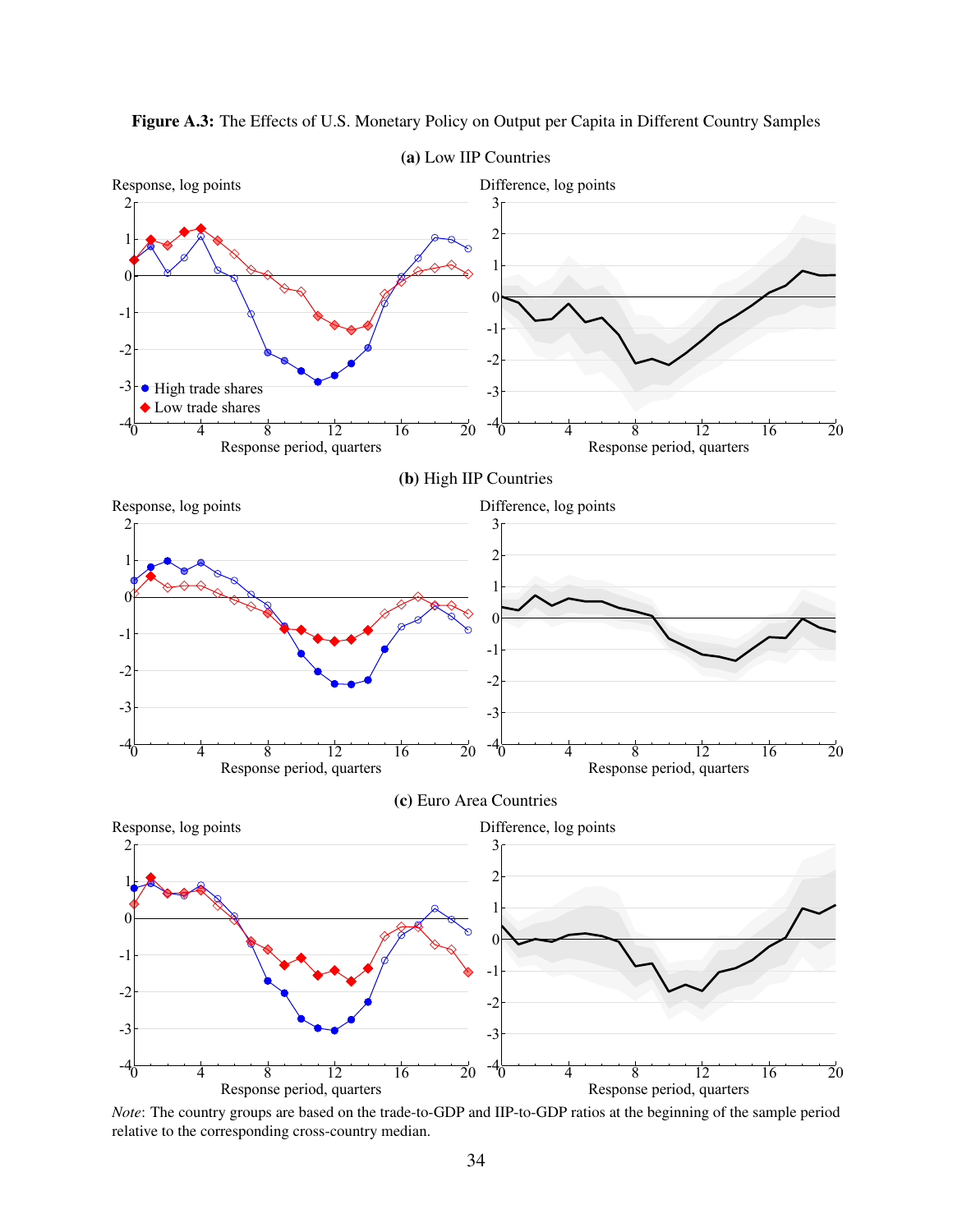<span id="page-35-0"></span>

# Figure A.4: Responses of Other Key Variables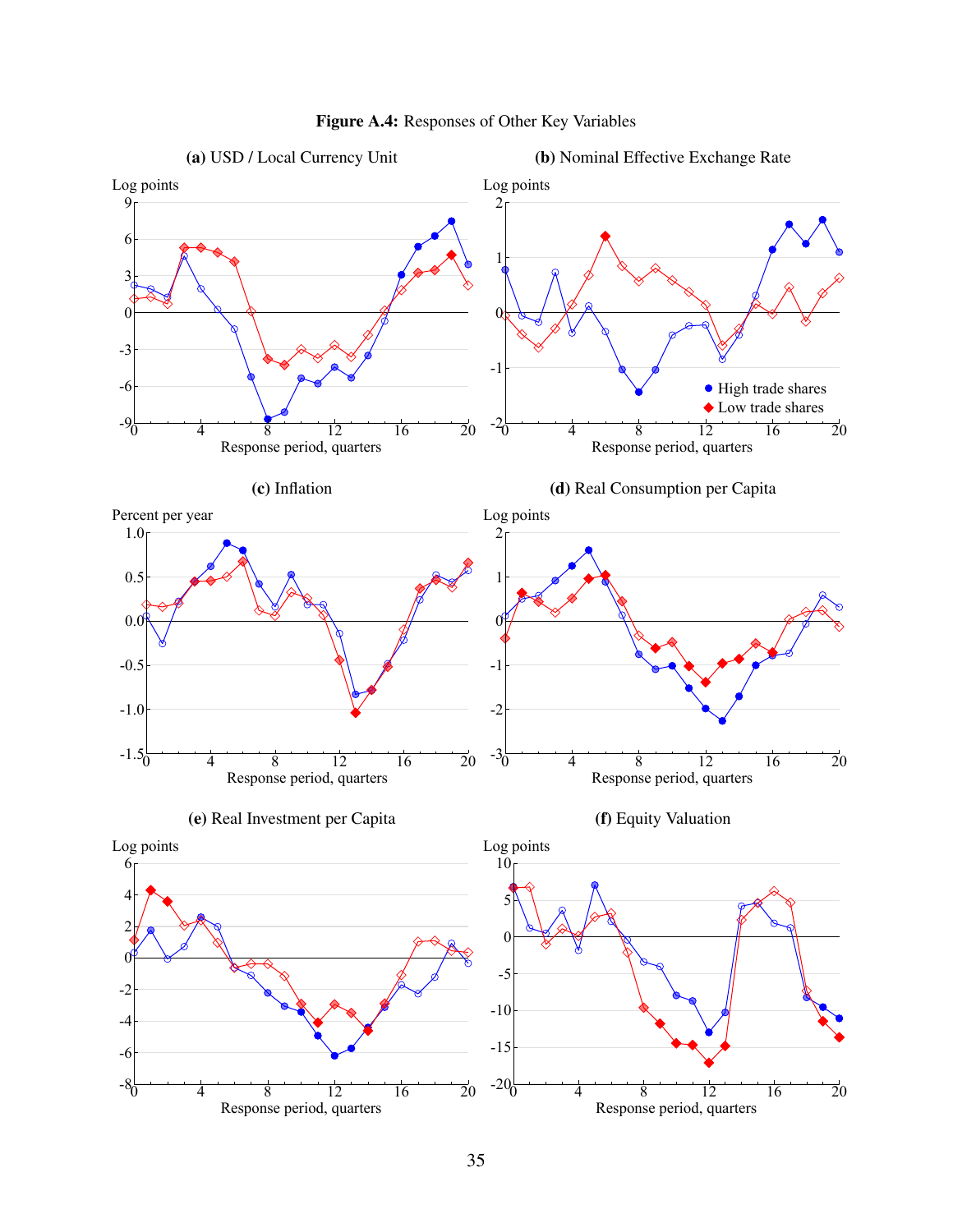

<span id="page-36-0"></span>

*Notes*: This figure explores the role of influential observations in Figure [5.](#page-15-1) The black solid lines show the fit in our baseline estimation sample, and the blue solid line shows the fit when the outliers are removed as in Figure [5.](#page-15-1) The green dash-dot lines show the influence of Iceland and Romania, two countries with large negative output responses. The red dashed lines show the influence of countries with a disproportionately large degree of openness to trade (left panel) and finance (right panel).

<span id="page-36-1"></span>

|                         | 10 quarters |                   |            | 12 quarters       | 14 quarters |                   |
|-------------------------|-------------|-------------------|------------|-------------------|-------------|-------------------|
|                         | (1)         | (2)               | (3)        | (4)               | (5)         | (6)               |
| Total value-added trade | $-0.50$     | $-0.58**$         | $-0.54**$  | $-0.52**$         | $-0.40**$   | $-0.33$           |
|                         | (0.29)      | (0.27)            | (0.19)     | (0.20)            | (0.17)      | (0.19)            |
| Total IIP               | 0.40        | 0.39              | 0.43       | 0.39              | 0.37        | 0.35              |
|                         | (0.59)      | (0.57)            | (0.49)     | (0.43)            | (0.27)      | (0.29)            |
| Value-added net exports |             | $-0.46$<br>(0.50) |            | $-0.19$<br>(0.38) |             | 0.21<br>(0.36)    |
| <b>Net IIP</b>          |             | $-0.28$<br>(0.65) |            | $-0.57$<br>(0.56) |             | $-0.18$<br>(0.73) |
| Current account         | 0.72        | 1.17              | 0.51       | 0.78              | 0.35        | 0.20              |
|                         | (0.51)      | (0.75)            | (0.38)     | (0.53)            | (0.47)      | (0.71)            |
| Developing (indicator)  | $1.17*$     | $1.26*$           | 0.54       | 0.49              | 0.25        | 0.15              |
|                         | (0.60)      | (0.67)            | (0.55)     | (0.55)            | (0.66)      | (0.69)            |
| Constant                | $-1.78***$  | $-1.78***$        | $-2.05***$ | $-1.99***$        | $-1.75***$  | $-1.71***$        |
|                         | (0.32)      | (0.32)            | (0.25)     | (0.25)            | (0.27)      | (0.30)            |

Table A.4: Results with Trade Openness Measured by Value-Added Flows

*Notes*: In this table, we replace our baseline measure of trade openness (based on gross flows) in Table [1](#page-15-0) with a measure based on value-added flows. These data are available for 27 countries in our sample. Standard errors robust to heteroskedasticity are in parentheses. Significance levels at 1%, 5%, and 10% are denoted by \*\*\*, \*\*, and \*, respectively.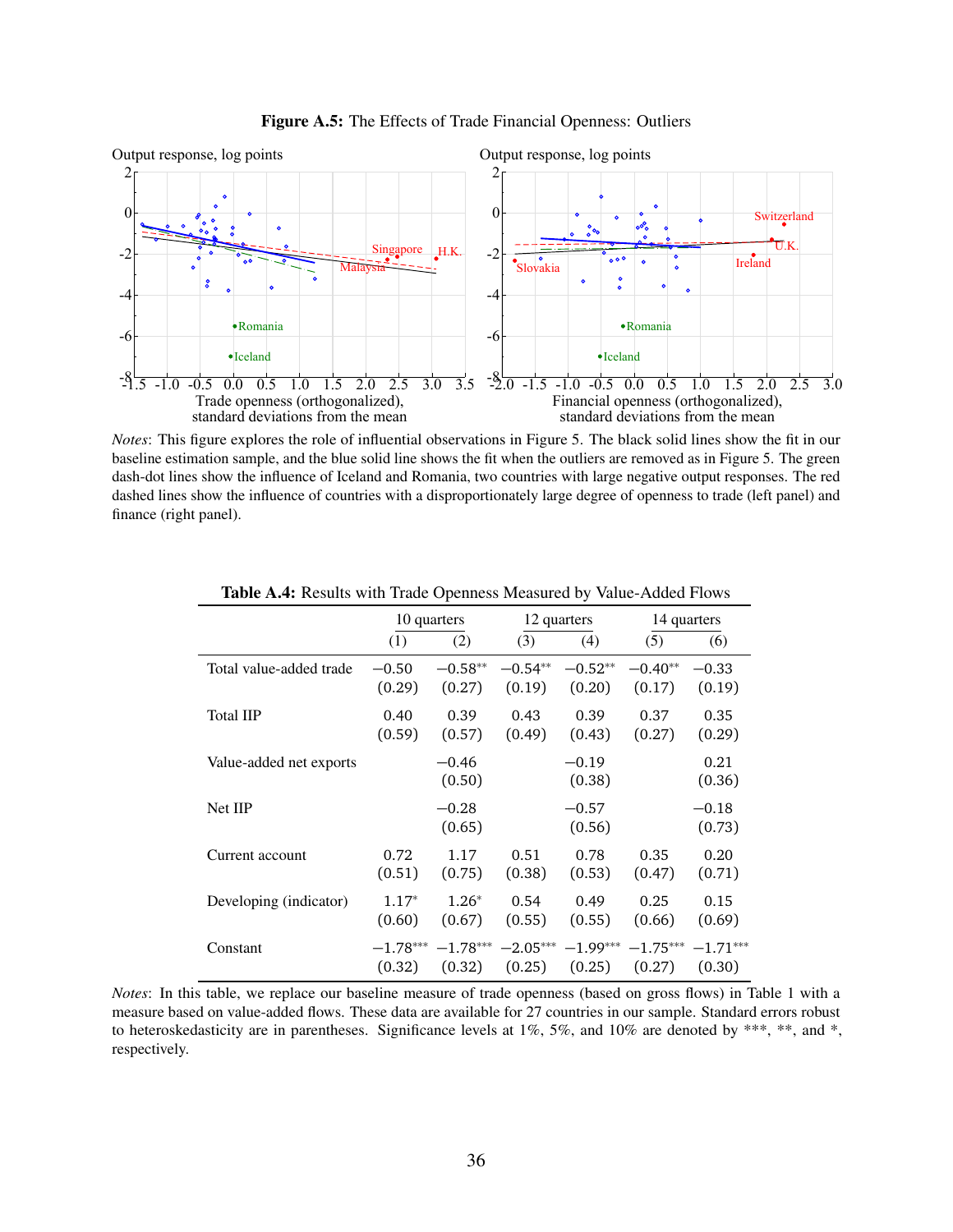<span id="page-37-0"></span>

|                          | Total<br>(1)             | Direct Investment<br>(2)                           | Equity<br>(3) | <b>Debt Securities</b><br>(4) | Derivatives<br>(5) |  |  |  |
|--------------------------|--------------------------|----------------------------------------------------|---------------|-------------------------------|--------------------|--|--|--|
|                          | (a) IIP (stock measures) |                                                    |               |                               |                    |  |  |  |
| Total trade              | $-0.40**$                | $-0.58**$                                          | $-0.74**$     | $\overline{-0.37}$            | $-0.26$            |  |  |  |
|                          | (0.16)                   | (0.25)                                             | (0.33)        | (0.22)                        | (0.30)             |  |  |  |
| Total financial openness | 0.16                     | 0.24                                               | 0.32          | 0.03                          | 0.01               |  |  |  |
|                          | (0.19)                   | (0.19)                                             | (0.22)        | (0.15)                        | (0.28)             |  |  |  |
| Net exports              | 0.28                     | 0.19                                               | 0.28          | 0.20                          | 0.06               |  |  |  |
|                          | (0.30)                   | (0.29)                                             | (0.44)        | (0.34)                        | (0.33)             |  |  |  |
| Net financial openness   | 0.16                     | $-0.50*$                                           | 0.24          | 0.21                          | 0.06               |  |  |  |
|                          | (0.46)                   | (0.29)                                             | (0.16)        | (0.17)                        | (0.16)             |  |  |  |
| Current account          | 0.08                     | 0.83                                               | 0.21          | 0.55                          | $0.73*$            |  |  |  |
|                          | (0.34)                   | (0.53)                                             | (0.58)        | (0.47)                        | (0.39)             |  |  |  |
| Developing (indicator)   | 0.67                     | 0.31                                               | 0.55          | 0.47                          | 0.57               |  |  |  |
|                          | (0.64)                   | (0.61)                                             | (0.62)        | (0.61)                        | (0.62)             |  |  |  |
| Constant                 | $-2.00***$               | $-2.01***$                                         | $-2.12***$    | $-2.06***$                    | $-2.04***$         |  |  |  |
|                          | (0.39)                   | (0.35)                                             | (0.38)        | (0.41)                        | (0.34)             |  |  |  |
|                          |                          |                                                    |               |                               |                    |  |  |  |
|                          | $-0.31***$               | (b) Financial Account (flow measures)<br>$-0.40**$ | $-0.25$       | $-0.30$                       | $-0.37**$          |  |  |  |
| Total trade              | (0.12)                   | (0.15)                                             | (0.24)        | (0.24)                        | (0.17)             |  |  |  |
|                          | 0.33                     |                                                    | 0.06          | $-0.20$                       |                    |  |  |  |
| Total financial openness | (0.35)                   | 0.12<br>(0.12)                                     | (0.14)        | (0.13)                        | $-0.08$<br>(0.15)  |  |  |  |
|                          |                          |                                                    |               |                               |                    |  |  |  |
| Net exports              | 0.17                     | 0.30                                               | 0.25          | 0.41                          | 0.59               |  |  |  |
|                          | (0.28)                   | (0.28)                                             | (0.32)        | (0.25)                        | (0.37)             |  |  |  |
| Net financial openness   | $-0.33$                  | $-0.14$                                            | 0.04          | 0.23                          | $0.33*$            |  |  |  |
|                          | (0.33)                   | (0.32)                                             | (0.20)        | (0.32)                        | (0.19)             |  |  |  |
| Current account          | 0.22                     | 0.20                                               | 0.35          | 0.19                          | $-0.06$            |  |  |  |
|                          | (0.26)                   | (0.28)                                             | (0.39)        | (0.33)                        | (0.36)             |  |  |  |
| Developing (indicator)   | 0.64                     | 0.41                                               | 0.66          | 0.43                          | 0.68               |  |  |  |
|                          | (0.51)                   | (0.64)                                             | (0.59)        | (0.48)                        | (0.63)             |  |  |  |
| Constant                 | $-2.02***$               | $-1.90***$                                         | $-1.96***$    | $-1.85***$                    | $-2.11***$         |  |  |  |
|                          | (0.33)                   | (0.35)                                             | (0.36)        | (0.32)                        | (0.41)             |  |  |  |

Table A.5: Financial Openness Based on Different Stock and Flow Definitions

*Notes*: In this table, we replace our baseline measure of financial openness in Table [1](#page-15-0) with alternative measures, focusing on the peak responses. In Panel (a), we use stock-based measures as captured by the International Investment Position (IIP). In Panel (b), we use flow measures based on financial accounts (FA). Column (1) shows results for the total IIP and FA, while columns (2) through (5) break them down into different components. For IIP, "Total" refers to the sum of assets and liabilities, while "net" refers to their difference. For FA, "Total" ("net") refers to the sum (difference) of inflows and outflows. Standard errors robust to heteroskedasticity are in parentheses. Significance levels at 1%, 5%, and 10% are denoted by \*\*\*, \*\*, and \*, respectively.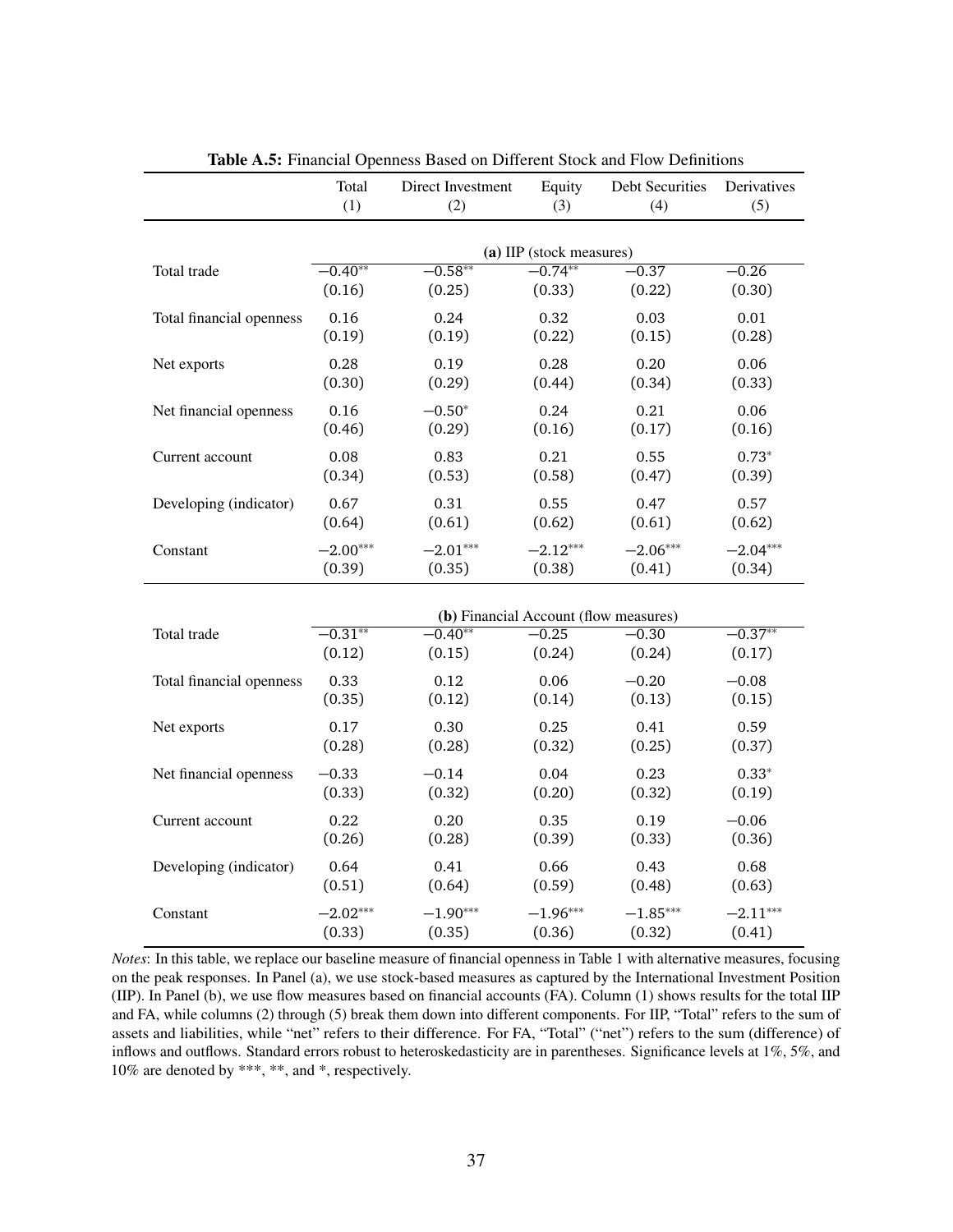<span id="page-38-1"></span>



*Note*: The dependent variable is (log) real GDP per capita. Our data include 44 countries from 1995 through 2017 at a quarterly frequency. The decomposition into direct and indirect effects is obtained using the total-trade bilateral linkages. The solid bars represent significant effects at the 10% level. The percentage of indirect effects are shown below the bars for significant output responses.

<span id="page-38-0"></span>

| <b>Table A.6:</b> Export and Import Linkages |                       |                       |                       |                                |                       |  |  |  |
|----------------------------------------------|-----------------------|-----------------------|-----------------------|--------------------------------|-----------------------|--|--|--|
|                                              | 11 quarters<br>(1)    | 12 quarters<br>(2)    | (3)                   | 13 quarters 14 quarters<br>(4) | 15 quarters<br>(5)    |  |  |  |
|                                              | (a) Export Linkages   |                       |                       |                                |                       |  |  |  |
| Spatial lag, $\rho$                          | $0.443***$<br>(0.053) | $0.464***$<br>(0.054) | $0.492***$<br>(0.057) | $0.509***$<br>(0.062)          | $0.514***$<br>(0.069) |  |  |  |
| Indirect effect                              | $-0.75***$<br>(0.28)  | $-0.94***$<br>(0.31)  | $-1.07***$<br>(0.35)  | $-1.16***$<br>(0.40)           | $-0.63$<br>(0.41)     |  |  |  |
| $\%$ of total                                | 44.2                  | 45.4                  | 47.4                  | 48.5                           | 47.0                  |  |  |  |
|                                              | (b) Import Linkages   |                       |                       |                                |                       |  |  |  |
| Spatial lag, $\rho$                          | $0.431***$<br>(0.052) | $0.451***$<br>(0.052) | $0.481***$<br>(0.054) | $0.503***$<br>(0.057)          | $0.521***$<br>(0.061) |  |  |  |
| Indirect effect                              | $-0.70***$<br>(0.25)  | $-0.86***$<br>(0.28)  | $-0.98***$<br>(0.33)  | $-1.06***$<br>(0.37)           | $-0.55$<br>(0.39)     |  |  |  |
| $\%$ of total                                | 43.3                  | 44.2                  | 46.3                  | 47.7                           | 46.6                  |  |  |  |

*Note*: This table presents alternative estimates for the model shown in Table [2,](#page-23-0) with linkages based separately on export flows (Panel a) and import flows (Panel b). The baseline sample includes 44 countries.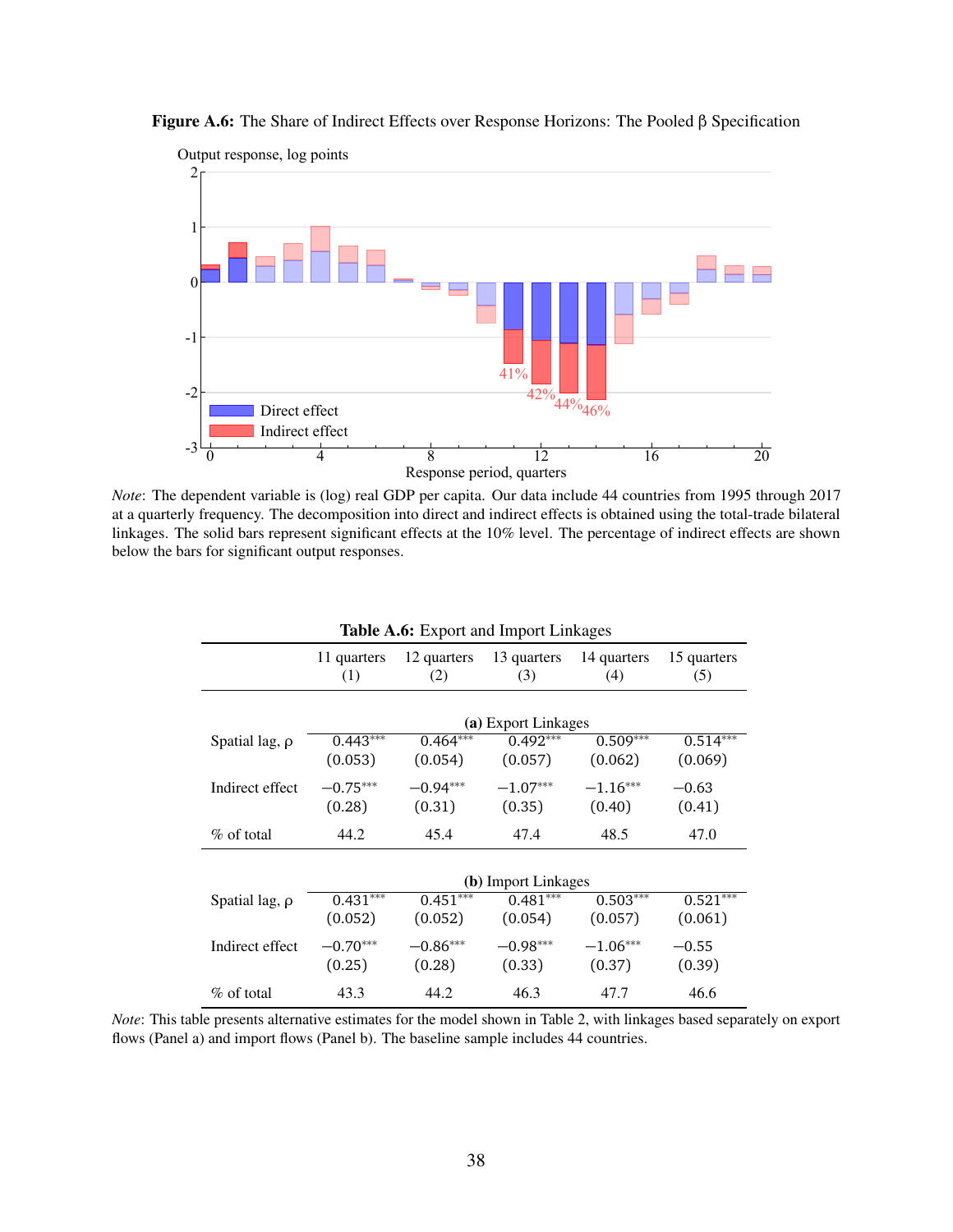<span id="page-39-0"></span>

|                     | 11 quarters<br>(1)                          | 12 quarters<br>(2) | 13 quarters<br>(3)             | 14 quarters<br>(4) | 15 quarters<br>(5) |  |  |
|---------------------|---------------------------------------------|--------------------|--------------------------------|--------------------|--------------------|--|--|
|                     |                                             |                    | (a) Value-Added Trade Linkages |                    |                    |  |  |
| Spatial lag, $\rho$ | $0.391***$                                  | $0.418***$         | $0.463***$                     | $0.507***$         | $0.538***$         |  |  |
|                     | (0.063)                                     | (0.061)            | (0.059)                        | (0.057)            | (0.056)            |  |  |
| Indirect effect     | $-0.76***$                                  | $-0.89***$         | $-1.04***$                     | $-1.06**$          | $-0.54$            |  |  |
|                     | (0.30)                                      | (0.33)             | (0.40)                         | (0.48)             | (0.56)             |  |  |
| $\%$ of total       | 38.5                                        | 40.1               | 43.5                           | 46.4               | 44.4               |  |  |
|                     | <b>(b)</b> Gross Trade Linkages (VA sample) |                    |                                |                    |                    |  |  |
| Spatial lag, $\rho$ | $0.389***$                                  | $0.413***$         | $0.457***$                     | $0.500***$         | $0.531***$         |  |  |
|                     | (0.060)                                     | (0.059)            | (0.058)                        | (0.058)            | (0.058)            |  |  |
| Indirect effect     | $-0.75***$                                  | $-0.87***$         | $-1.01***$                     | $-0.97**$          | $-0.52$            |  |  |
|                     | (0.28)                                      | (0.30)             | (0.36)                         | (0.41)             | (0.47)             |  |  |
| $\%$ of total       | 37.8                                        | 39.2               | 42.5                           | 45.2               | 43.4               |  |  |

Table A.7: Value-Added Trade Linkages

*Note*: This table presents alternative estimates for the model shown in Table [2,](#page-23-0) with linkages based on value-added trade (Panel a) and gross trade in the corresponding sample (Panel b). The data on value-added bilateral flows match 30 countries in the baseline sample.